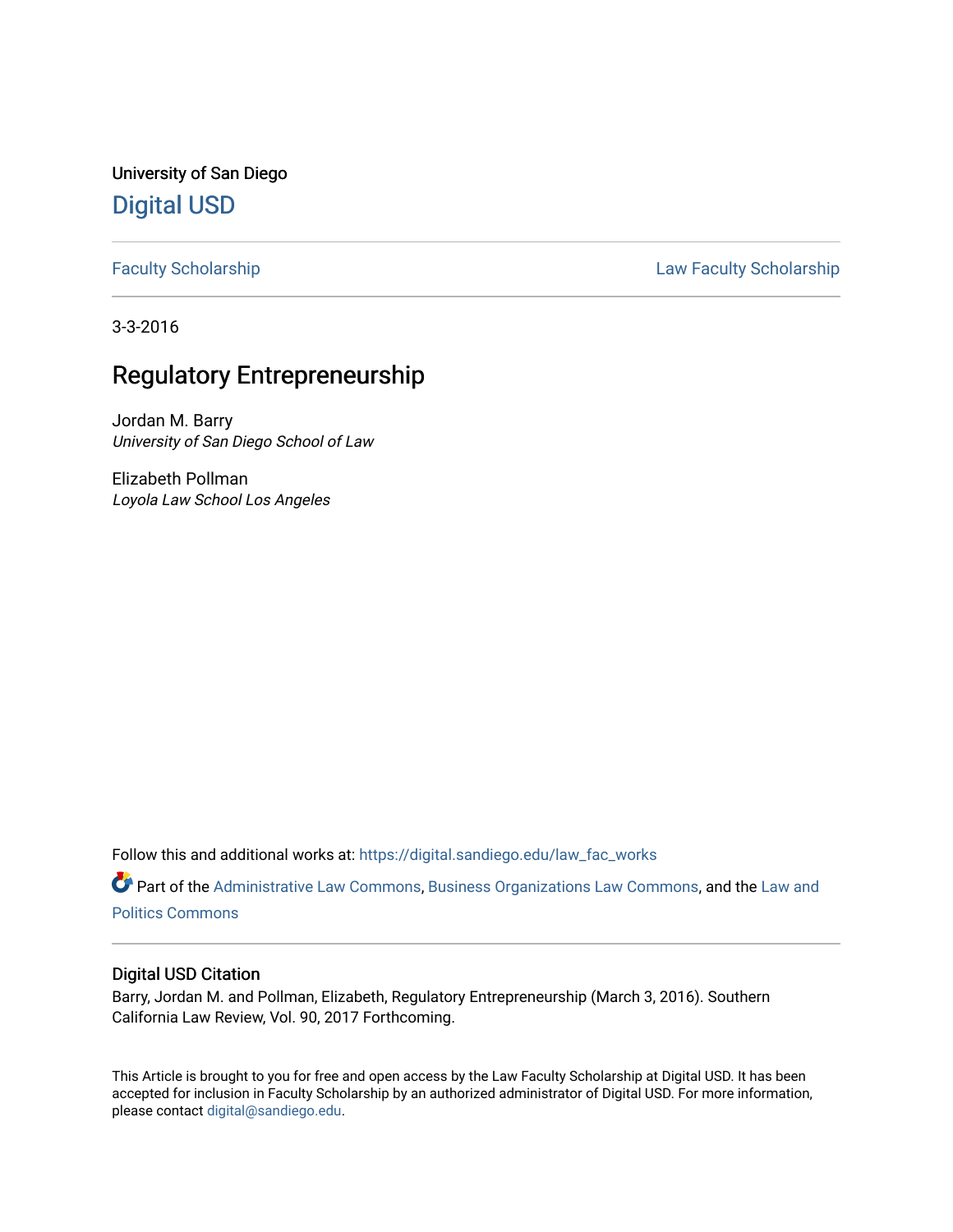## **REGULATORY ENTREPRENEURSHIP**

Jordan M. Barry\* & Elizabeth Pollman\*\*

90 S. CAL. L. REV. \_ (forthcoming 2017)

*Numerous corporations, ranging from Airbnb to Tesla, and from DraftKings to Uber, have built huge businesses that reside in legal gray areas. Instead of taking the law as a given, these companies have become agents of legal change, focusing major parts of their business plans on changing the law. To achieve their political goals, these companies employ conventional lobbying techniques, but also more innovative tactics. In particular, some attempt to enter markets quickly, then grow too big to ban before regulators can respond. If regulators do take aim at them, they respond by mobilizing their users for political support.*

*This Article offers the first focused study of what we term regulatory entrepreneurship—entering a line of business in which changing the law is a significant part of the business plan. We provide a framework for understanding this combination of business and political activity and a detailed account of the techniques that these companies employ. Further, the Article identifies and considers the conditions that are most likely to foster regulatory entrepreneurship, the prospects for regulatory entrepreneurship going forward, and its likely positive and negative implications for lawmaking.*

## TABLE OF CONTENTS

| II. HOW REGULATORY ENTREPRENEURS INSTIGATE LEGAL CHANGE 12                    |    |
|-------------------------------------------------------------------------------|----|
| Breaking the Law or Taking Advantage of Legal Gray Areas12<br>A.              |    |
| $B_{\cdot}$                                                                   |    |
| Mobilizing Users and Other Stakeholders for Political Power 17<br>$C_{\cdot}$ |    |
| D.                                                                            |    |
| III. CONDITIONS THAT FOSTER REGULATORY ENTREPRENEURSHIP  21                   |    |
| A.                                                                            |    |
| <i>B</i> .                                                                    |    |
| The Prevalence of Startups as Regulatory Entrepreneurs32                      |    |
|                                                                               |    |
| The Prospects for Regulatory Entrepreneurship Going Forward37<br>$A_{\cdot}$  |    |
| <i>B</i> .                                                                    |    |
| 1                                                                             | 41 |
| 2                                                                             |    |
| 3.                                                                            |    |
|                                                                               | 53 |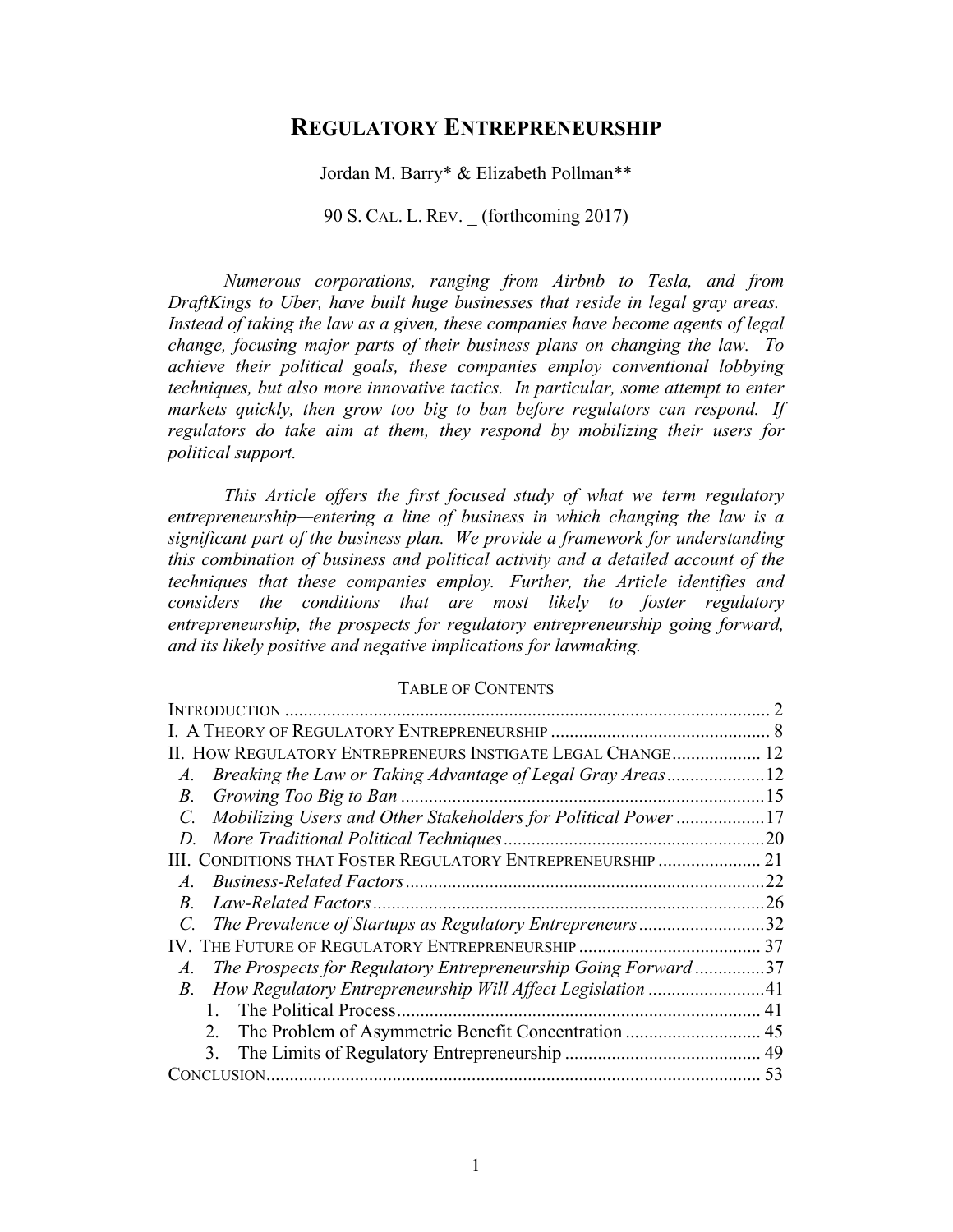#### **INTRODUCTION**

A number of high-profile companies have devoted enormous amounts of time and money to entering lines of business that are legally fraught; the applicable laws are unclear, unfavorable, or both. These companies' fortunes whether they will be bankrupt or worth billions<sup>1</sup>—often depend not only on the whims of the markets, but also on the resolution of legal issues concerning a core aspect of their business. These companies understand this, and each makes changing the law a material part of its business plan. We call this activity "regulatory entrepreneurship," and refer to the companies that engage in it as regulatory entrepreneurs.

As regulatory entrepreneurship has become more prominent in recent years, two major developments have come to the fore. First, regulatory entrepreneurs have experienced surprising political successes, securing significant policy victories over some of the country's most entrenched industry groups.<sup>2</sup> Second, regulatory entrepreneurship has made huge inroads into startup culture. While startups largely used to eschew the political arena, many of the last decade's most successful startup companies are regulatory entrepreneurs.

Perhaps the country's most famous regulatory entrepreneur, and an example that we will return to throughout this Article, is Uber. Uber's business is

 

<sup>\*</sup> Professor of Law, University of San Diego School of Law.

<sup>\*\*</sup> Associate Professor of Law, Loyola Law School, Los Angeles. We thank Emily Keifer, Jay Bryan Barney, Brad Bernthal, Brian Broughman, Michael Burstein, Abe Cable, Mirit Eyal-Cohen, Jennifer Fan, Dov Fox, Stavros Gadinis, George Georgiev, Victor Fleischer, Michael Guttentag, Christine Hurt, Matthew Jennejohn, Michael Kang, Orly Lobel, Peter Molk, Sean O'Connor, Frank Partnoy, Usha Rodrigues, Jeff Schwartz, Ted Sichelman, Gordon Smith, Mila Sohoni, Daniel Sokol, Steven Davidoff Solomon, Manuel Utset, and the participants at the Law and Entrepreneurship Association Retreat, the U.C. Berkeley Law, Economics, and Business

Workshop, and the Emory University School of Law faculty workshop.<br><sup>1</sup> *See* In re Napster Copyright Litig., Nos. C MDL 00-1369 MHP, 2006 WL 1348555 (May 17, 2006) ("[Napster] declared bankruptcy after abandoning its efforts to comply with the preliminary injunction entered by this court."); In re Aereo, Inc., No. 14-13200-2hl, 2014 WL 7721237 (Bankr. S.D.N.Y. 2014); Nathan McAlone, *How Uber Became the Most Valuable Startup in the World*, BUS. INSIDER (Sept. 14, 2015), http://www.inc.com/business-insider/how-uber-becamethe-most-valuable-startup-in-the-world.html; Sara Ashley O'Brien, *Uber Is the Most Valuable Startup in the World*, CNN MONEY (July 31, 2015, 3:47 PM), http://money.cnn.com/2015/07/31/technology/uber-50-billion-valuation/.

 $<sup>2</sup>$  For example, Uber has been making serious inroads against the taxi industry, and Tesla Motors</sup> has chalked up several victories against the car dealership lobby. *See, e.g.*, Michael Gartland & Danielle Furfaro, *Voters Think Taxi Industry Had de Blasio in the Palm of Its Hand*, N.Y. POST (Aug. 10, 2015, 12:10 PM), http://nypost.com/2015/08/10/nyers-think-politicians-tried-to-limituber-due-to-yellow-cab-campaign-cash/; Sonari Glinton, *Why Buying a Car Never Changes*, NPR (Feb. 19, 2013, 6:42 PM), http://www.npr.org/sections/money/2013/02/19/172402376/whybuying-a-car-never-changes; Lee Hutchinson, *FTC Doubles Down on Direct Auto Sales, Says "It's Not Just About Tesla"*, CARS TECHNICA (May 12, 2015, 8:49 AM), http://arstechnica.com/cars/2015/05/ftc-doubles-down-on-direct-auto-sales-says-its-not-just-abouttesla/.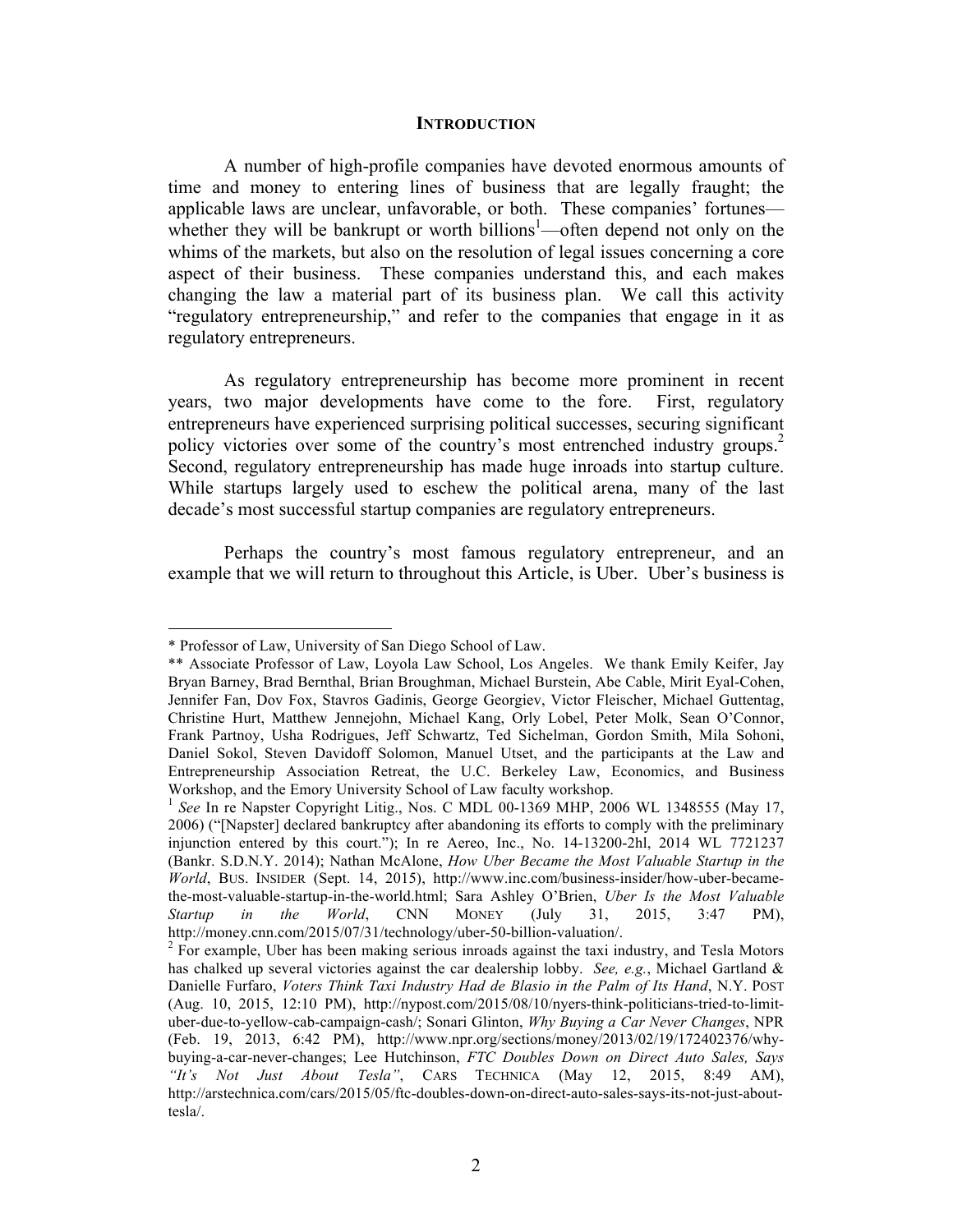built around its popular smartphone app.<sup>3</sup> The app connects people who want rides with drivers in the vicinity who are willing to provide them. Fares are determined based on an algorithm that takes into account factors related to supply and demand, and Uber takes a percentage of each fare.<sup>4</sup> Uber is essentially running a taxi dispatch service for the smartphone age.

However, in most cities, the taxi cab industry is heavily regulated.<sup>5</sup> Rules vary across jurisdictions, but they frequently require cabs to have a special government-issued license or medallion; these licenses are typically in very limited supply.<sup>6</sup> Fares are often based on rigid prescribed formulas.<sup>7</sup> Ten years ago, many observers would have said that the legality of Uber's business was questionable at best.

Uber was undeterred by these legal issues. It has aggressively taken on taxi regulations (and regulators) and worked to change the laws that govern taxi services. In a very concrete sense, Uber and many other recent startups are built around and based upon a plan to change the law—and, in some instances, to simply break the law in the meantime. $8<sup>8</sup>$  For Uber—and many other companies like it—political activity has become a critical part of business strategy.

To be sure, corporate political activity is not a new phenomenon. Such activity has been the subject of federal regulation since  $1907<sup>9</sup>$  and has long been the subject of public controversy.<sup>10</sup> But for much of U.S. history, large,

 <sup>3</sup> Uber, https://www.uber.com (last visited Feb. 11, 2016) (explaining that a user can use their phone to "Tap the app, get a ride.").

<sup>4</sup> *See* Aswath Damodaran, *A Disruptive Cab Ride to Riches: The Uber Payoff*, FORBES (June 10, 2014, 2:37 PM), http://www.forbes.com/sites/aswathdamodaran/2014/06/10/a-disruptive-cab-rideto-riches-the-uber-payoff/#10a27ac664b8 (explaining the Uber business model). <sup>5</sup> *See* Paul Stephen Dempsey, *Taxi Industry Regulation, Deregulation & Reregulation: The* 

*Paradox of Market Failure*, 24 TRANSPORTATION L.J. 73, 75-76 (1996) ("[N]early all large and medium-sized communities regulate their local taxicab companies.").<br><sup>6</sup> *See, e.g., id.* at 78 (explaining that "[t]ypically, taxis are regulated at the local level, with city or

county boards restricting the number of firms and number of taxis (with the issuance of medallions)" and that municipalities like New York City have strictly limited medallions, causing the price "to reach exorbitant levels"); Josh Barro, *Under Pressure From Uber, Taxi Medallion Prices Are Plummeting*, N.Y. TIMES (Nov. 27, 2014), http://www.nytimes.com/2014/11/28/upshot/under-pressure-from-uber-taxi-medallion-prices-areplummeting.html (explaining the medallion system and market).<br> $\frac{7}{7}$  Barro, *supra* note 6.

<sup>8</sup> *See supra* Part II.A.

<sup>&</sup>lt;sup>9</sup> The Tillman Act prohibited "any national bank or corporation" from making "a money contribution in connection with any election to any political office." Ch. 420, 34 Stat. 864 (1907) (codified at 18 U.S.C. § 610 (1948) (repealed 1976)). *See generally* Adam Winkler, *Other People's Money: Corporations, Agency Costs, and Campaign Finance Law*, 92 GEO. L.J. 871 (2004) (providing history).

<sup>10</sup> *See* Winkler, *supra* note 9, at 873-74 (arguing that early state and federal regulation of corporate political spending was motivated by concern about the corrupt nature of corporate managers misusing "other people's money" as well as "fears about excessive corporate power"); *see also* LEE DRUTMAN, THE BUSINESS OF AMERICA IS LOBBYING: HOW CORPORATIONS BECAME POLITICIZED AND POLITICS BECAME MORE CORPORATE 47-71 (2015).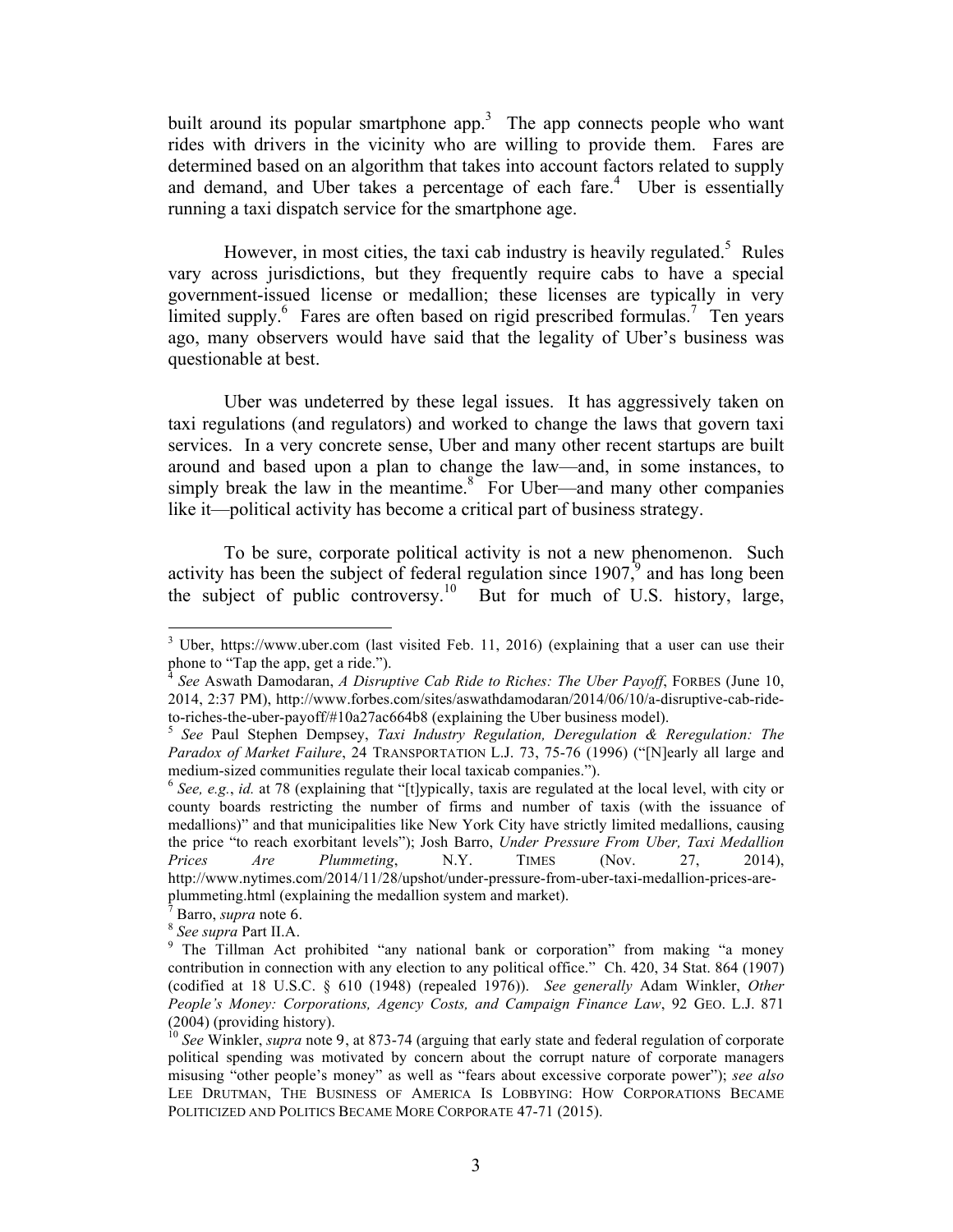established companies dominated corporate political activity, often through trade associations.<sup>11</sup> And, while corporate lobbying has grown increasingly proactive over time, $12$  it has been rare for a company to adopt a business model that explicitly focuses on seeking a change in the law. Companies have instead prioritized lobbying to protect their existing, legal businesses from cost-increasing regulations and to insulate themselves from competition.<sup>13</sup> For example, U.S. auto manufacturers have long lobbied against increased fuel efficiency and emissions requirements that would make cars more expensive to produce—but these companies were not founded on a plan to roll back already-existing laws that made automobile production unprofitable or outright illegal.<sup>14</sup>

Moreover, the tactics that modern regulatory entrepreneurs are using differ from those that companies have historically relied upon to achieve their political goals. The conventional story of corporate political power relies on gaining quiet access to officials, then leveraging that access to exert influence behind the scenes.<sup>15</sup> While regulatory entrepreneurs have used these tried-and-true methods, they have become better known, and arguably experienced greater success, from the opposite strategy: They make an issue as publicly salient as possible, rally the public to their cause, then use their popular support as a cudgel to beat the change they want from resistant officials.

For example, consider Uber's experience in New York City, the nation's largest market for taxi services and among the most tightly regulated.<sup>16</sup> When faced with resistance by New York Mayor Bill de Blasio, Uber's user base was its biggest weapon. Uber offered free rides to passengers willing to attend a protest at City Hall on its behalf.<sup>17</sup> It used its app to contact drivers and passengers and mobilize them to express their opposition to Mayor de Blasio's proposal, flooding

<sup>&</sup>lt;sup>11</sup> *See* Lee Drutman, *How Corporate Lobbyists Conquered American Democracy*, ATLANTIC (Apr. 20, 2015), http://www.theatlantic.com/business/archive/2015/04/how-corporate-lobbyistsconquered-american-democracy/390822/.<br><sup>12</sup> DRUTMAN, *supra* note 10, at 77, 238; David B. Yoffie & Sigrid Bernstein, *Creating Political* 

*Advantage: The Rise of the Corporate Political Entrepreneur*, 28 CAL. MGMT. REV. 124, 124 (1985).

<sup>&</sup>lt;sup>13</sup> See<sup> Drutman, *supra* note 11 (noting that when corporate political activity began to increase in</sup> the 1970s, leading corporations hired lobbyists and "[t]hey killed a major labor law reform, rolled back regulation, lowered their taxes, and helped to move public opinion in favor of less government intervention in the economy.").

<sup>14</sup> Alan Fram, *U.S. Auto Lobby's Clout Flagging*, ASSOC. PRESS (June 17, 2009, 12:01 AM), http://www.presstelegram.com/article/ZZ/20090617/NEWS/906179854.

<sup>15</sup> DRUTMAN, *supra* note 10, at 30; *see also* PEPPER D. CULPEPPER, QUIET POLITICS AND BUSINESS POWER: CORPORATE CONTROL IN EUROPE AND JAPAN (2010). <sup>16</sup> *See* Alison Griswold, *Uber Won New York*, SLATE (Nov. 18, 2015, 5:01 AM),

http://www.slate.com/articles/business/moneybox/2015/11/uber\_won\_new\_york\_city\_it\_only\_too k\_five\_years.html.

<sup>&</sup>lt;sup>17</sup> Giulia Olsson, *Uber Protests Loudly Outside City Hall*, N.Y. OBSERVER (June 30, 2015, 4:50 PM), http://observer.com/2015/06/uber-protests-loudly-outside-city-hall/. Uber also offered free t-shirts and sandwiches to passersby if they agreed to join the protest. *Id.*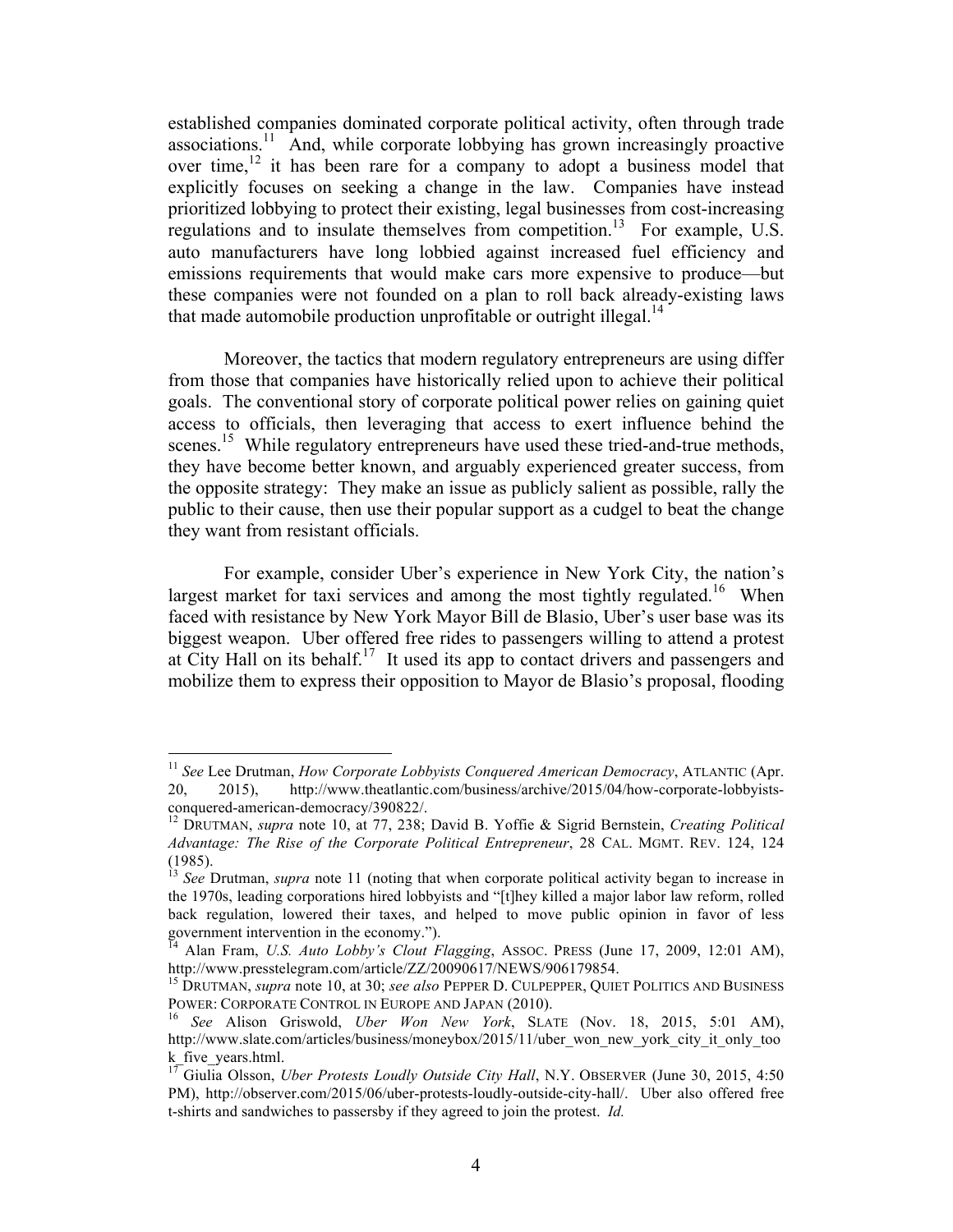city hall with over 20,000 e-mails in five days.18 Uber also added a notable feature to its app: a "de Blasio" button that purported to show how users' experience would change if mayor de Blasio implemented his proposed policy.<sup>19</sup> Users who pushed the button found that the app consistently predicted a twentyfive minute wait for a pick-up;<sup>20</sup> they were then directed to a petition they could sign declaring their opposition to the mayor's proposed rule.<sup>21</sup>

Uber won its showdown in New York,<sup>22</sup> at least for the time being.<sup>23</sup> It has won many other fights in other jurisdictions across the country<sup>24</sup> and around the world<sup>25</sup> using a similar playbook. Though it has lost its share of battles,<sup>26</sup> Uber's overall success in taking on taxi regulations has enabled it to grow into the world's most valuable private start-up corporation,<sup>27</sup> with an estimated value of more than \$60 billion.<sup>28</sup>

And while Uber is the country's highest-profile regulatory entrepreneur, there are numerous others as well. For example, consider Airbnb, the country's second-most-valuable private start-up.<sup>29</sup> Its business is connecting property

 18 Chris Smith, *Battlin' Bill de Blasio's Uber Fight*, N.Y. MAG. (July 22, 2015, 10:38 AM), http://nymag.com/daily/intelligencer/2015/07/battlin-bill-de-blasios-uber-fight.html. <sup>19</sup> Matt Flegenheimer & Emma G. Fitzsimmons, *City Hall and Uber Clash in Struggle Over New* 

*York Streets*, N.Y. TIMES (July 16, 2015), http://www.nytimes.com/2015/07/17/nyregion/city-halland-uber-clash-in-struggle-over-new-york-streets.html; Tina Nguyen, *Uber Takes Its War on New York City to Another Level*, VANITY FAIR (July 16, 2015, 2:43 PM), http://www.vanityfair.com/news/2015/07/uber-takes-on-nyc-deblasio-over-proposed-driver-cap.<br><sup>20</sup> Nguyen, *supra* note 19.<br><sup>21</sup> Edward T. Walker, *The Uber-ization of Activism*, N.Y. TIMES (Aug. 6, 2015),<br>http://www.nvtimes

<sup>&</sup>lt;sup>22</sup> Matt Flegenheimer, *Ending Fight, for Now, City Hall Drops Plan for Uber Cap*, N.Y. TIMES, July 22, 2015, A20; Griswold, *supra* note 16.<br><sup>23</sup> Josh Dawsey, *New York City Council Bypasses Mayor Bill de Blasio on Uber Policy*, WALL ST.

J. (Jan. 7, 2016, 8:49 PM), http://www.wsj.com/articles/new-york-city-council-bypasses-mayorbill-de-blasio-on-uber-policy-1452217772; Andrew J. Hawkins, *Uber Is on a Collision Course with New York City's Mayor Again*, THE VERGE (Dec. 4, 2015, 3:51 PM), http://www.theverge.com/2015/12/4/9851000/uber-nyc-bill-de-blasio-report-investigation-cap-

tax-cuomo. 24 Uber, Find a City (last visited Feb. 6, 2016), https://www.uber.com/cities; Karen Weise, *This Is How Uber Takes Over a City*, BLOOMBERG BUSINESS (June 23, 2015), http://www.bloomberg.com/news/features/2015-06-23/this-is-how-uber-takes-over-a-city.

<sup>&</sup>lt;sup>25</sup> Uber, Find a City (last visited Feb. 6, 2016), https://www.uber.com/cities; *see also* Ellen Huet, *Uber's Global Expansion In Five Seconds*, FORBES (Dec. 11, 2014, 6:00 AM),

http://www.forbes.com/sites/ellenhuet/2014/12/11/ubers-global-expansion/#690cc0177a7a.<br><sup>26</sup> Jenny Che, *9 Countries That Aren't Giving Uber An Inch*, HUFFPOST BUSINESS (Aug. 12, 2015, 12:29 PM), http://www.huffingtonpost.c PM), http://www.huffingtonpost.com/entry/uber-countries-governments-taxidrivers\_us\_55bfa3a9e4b0d4f33a037a4b.<br><sup>27</sup> McAlone, *supra* note 1; O'Brien, *supra* note 1.

<sup>&</sup>lt;sup>28</sup> Leslie Picker & Mike Isaac, *Uber Said to Plan Another \$1 Billion in Fund-Raising*, N.Y. TIMES (Oct. 23, 2015), http://www.nytimes.com/2015/10/24/business/dealbook/uber-said-to-plananother-1-billion-in-fund-raising.html. 29 Scott Austin et al., *The Billion Dollar Startup Club*, WALL ST. J. (Feb. 18, 2015),

http://graphics.wsj.com/billion-dollar-club/; Davey Alba, *AirBnB Confirms \$1.5 Billion Funding Round, Now Valued at \$25.5 Billion*, WIRED (Dec. 7, 2015, 7:49 PM),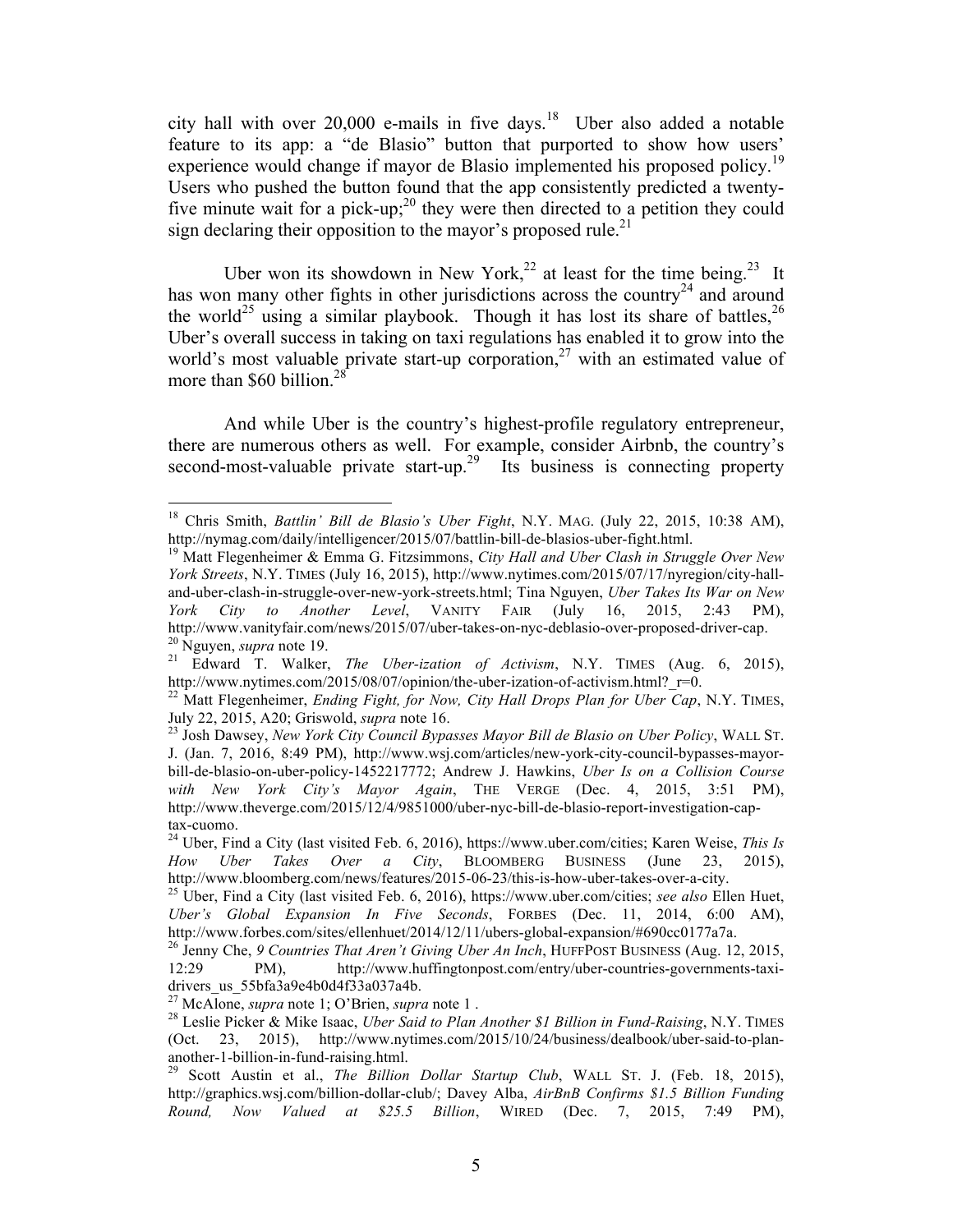owners and renters with travelers in need of short-term lodging.<sup>30</sup> This model has required Airbnb to contend with the many jurisdictions that limit short-term rentals to hotels and similar enterprises; Airbnb has changed these laws in many cities, including its hometown of San Francisco. <sup>31</sup> The movement for marijuana legalization provides another example of regulatory entrepreneurship: ResponsibleOhio recently spent over \$20 million pushing a marijuana legalization initiative that would have given its backers the exclusive legal right to grow recreational marijuana in the state.<sup>32</sup> Another regulatory entrepreneur, electric car manufacturer Tesla Motors, believes that it must sell its electric cars directly to consumers in order to fully succeed. 33 This has required Tesla to battle state laws that require car manufacturers to sell through franchised dealerships,<sup>34</sup> and it has already achieved significant victories in several states.<sup>35</sup>

<sup>&</sup>lt;u> 1989 - Andrea Santa Andrea Andrea Andrea Andrea Andrea Andrea Andrea Andrea Andrea Andrea Andrea Andrea Andr</u> http://www.wired.com/2015/12/airbnb-confirms-1-5-billion-funding-round-now-valued-at-25-5 billion/.

<sup>30</sup> Roberta A. Kaplan & Michael L. Nadler, *AirBnB: A Case Study in Occupancy Regulation and Taxation*, 82 U. CHI. L. REV. DIALOGUE 103, 103-05 (2015). <sup>31</sup> *See, e.g.*, *id.* at 107-12; Emily Badger, *How Airbnb Just Changed the Housing Laws in San* 

*Francisco*, WONKBLOG (Oct. 8, 2014),

https://www.washingtonpost.com/news/wonk/wp/2014/10/08/how-airbnb-just-changed-thehousing-laws-in-san-francisco/.<br><sup>32</sup> Anne Saker, *What You Need to Know About Marijuana Initiative*, CINCINNATI (July 24, 2015,

<sup>12:52</sup> PM), http://www.cincinnati.com/story/news/2015/06/17/marijuana-ohio-ballotinitiativeresponsibleohio/28897081/. The group, ResponsibleOhio, ultimately failed. Jackie Borchardt, *Pro-Marijuana Group ResponsibleOhio Dead, Founder Says, Won't Press Ballot Issue in 2016*, CLEVELAND (Jan. 14, 2016, 6:10 PM), http://www.cleveland.com/open/index.ssf/2016/01/promarijuana\_group\_responsibl.html; David A. Graham, *Why Did Ohio's Marijuana Legalization Push Fail?*, ATLANTIC (Nov. 3, 2015), http://www.theatlantic.com/politics/archive/2015/11/where-did-ohios-marijuana-legalizers-gowrong/414061/.

<sup>&</sup>lt;sup>33</sup> There is some reason to think that traditional car dealerships have poor incentives to promote electric cars. Electric cars require salespeople to invest time and energy to learn about them, and it currently takes a salesperson more time to complete the sale of an electric car than a gasolinepowered one. Service centers are a major part of modern dealerships, and electric cars such as Tesla's do not require dealer servicing in the way that gasoline-powered cars do. Many dealerships that sell electric and gas-powered cars discourage customers from buying the former and encourage them to buy the latter. *See, e.g.*, Consumer Reports, *Dealers Not Always Plugged in About Electric Cars, Consumer Reports' Study Reveals*, CONSUMER REPORTS (Apr. 22, 2014, 8:00 AM), http://www.consumerreports.org/cro/news/2014/04/dealers-not-always-plugged-inabout-electric-cars-secret-shopper-study-reveals/index.htm; Cliff Weathers, *How Tesla and New Car Technologies Could Make Auto Dealers Obsolete*, SALON (Oct. 11, 2014, 5:00 AM), http://www.salon.com/2014/10/11/how tesla and new car technologies could make auto deal ers obsolete partner/.

<sup>&</sup>lt;sup>34</sup> Daniel A. Crane, *Tesla and the Car Dealers' Lobby*, REGULATION (Summer 2014), *available at* http://object.cato.org/sites/cato.org/files/serials/files/regulation/2014/7/regulation-v37n2-3.pdf.

<sup>&</sup>lt;sup>35</sup> See, e.g., Jonathan Stempel, *Tesla Prevails in Top Massachusetts Court Over Direct Sales*, REUTERS (Sept. 15, 2014, 5:16 PM), http://www.reuters.com/article/tesla-motors-massachusettslawsuit-idUSL1N0RG22Y20140915; Matthew DeBord, *Maryland Carved Out an Innovative Special Exception for Tesla to Sell Cars Directly to Customers*, BUS. INSIDER (Apr. 15, 2015, 5:31 PM), http://www.businessinsider.com/maryland-carved-out-a-special-exception-for-tesla-to-sellcars-directly-to-customers-2015-4.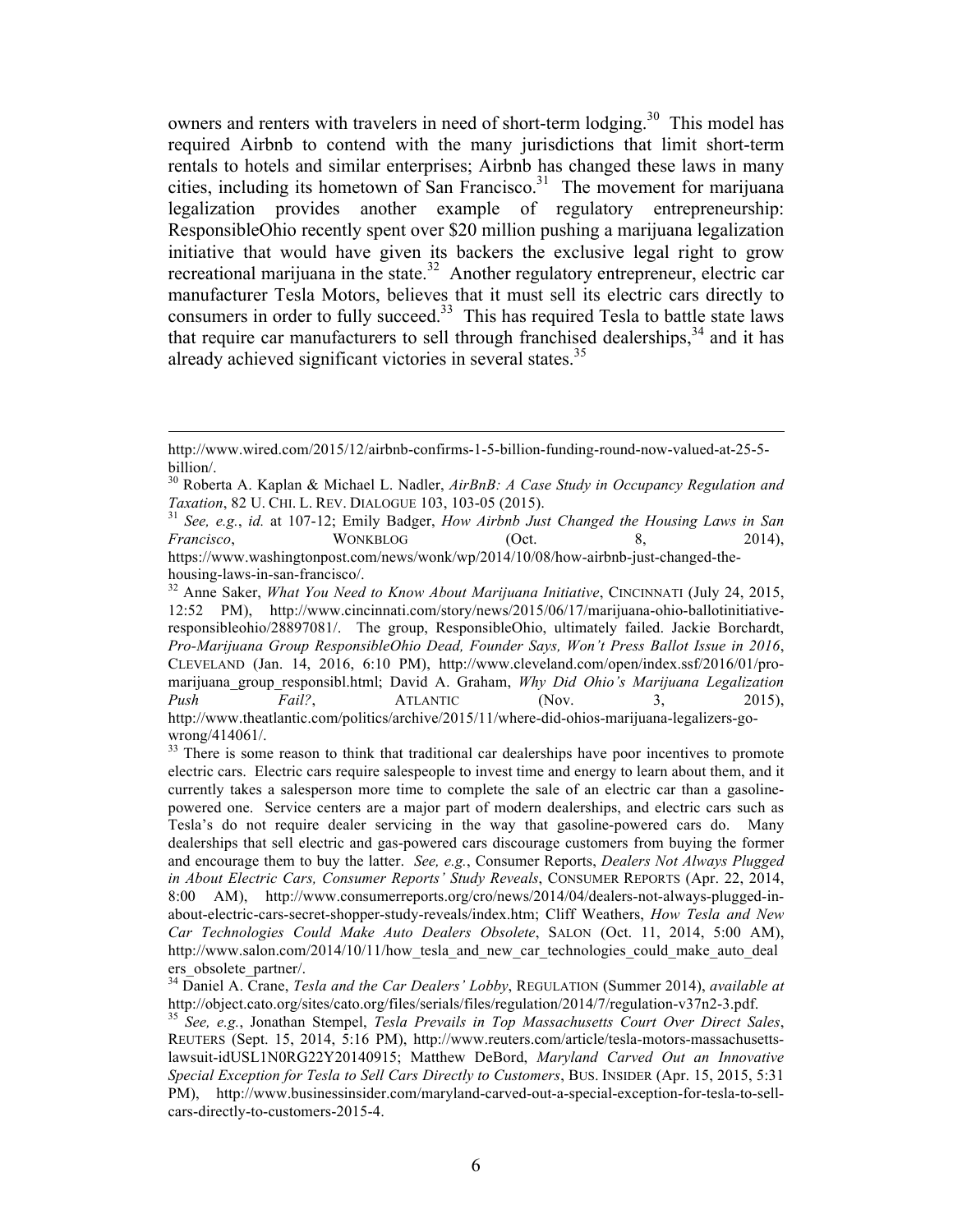While regulatory entrepreneurship has enormous implications for the law, it has received scant scholarly attention. This Article fills this gap in the literature, making four original contributions.

First, in Part I, we define regulatory entrepreneurship and place it into context. We discuss how regulatory entrepreneurship differs from other forms of corporate political activity, and why regulatory entrepreneurship is a politically and economically significant phenomenon.

Second, in Part II, we examine the techniques that regulatory entrepreneurs employ in their efforts to change the law. We identify three creative techniques that modern regulatory entrepreneurs have adopted: They break the law and take advantage of legal gray areas, real or imagined, asking forgiveness instead of permission. They seek to grow "too big to ban" before regulators can act, sometimes referred to as "guerilla growth." Perhaps most dramatic, they mobilize their users and stakeholders as a political force. We illustrate each of these techniques with multiple real-world examples.

Third, we build on this analysis to determine the conditions that are most likely to foster regulatory entrepreneurship. In Part III, we identify and consider three variables that are of particular importance: the nature of the business, the nature of the laws creating uncertainty, and the company's stage and status.

Fourth, we explore the future of regulatory entrepreneurship. We begin Part IV by analyzing the prospects for regulatory entrepreneurship going forward. There are some reasons to think that the best opportunities for regulatory entrepreneurship are already being exploited. However, the market has become increasingly comfortable with regulatory entrepreneurship as a business strategy, and the infrastructure that has been assembled to date will facilitate new attempts at regulatory entrepreneurship on an ongoing basis. Perhaps most importantly, information technology continues to advance at an exponential pace. This will lower the cost of political engagement and make it easier for citizens to express their preferences, simultaneously creating new opportunities for companies to mobilize large groups of people on their behalf. Accordingly, we conclude that regulatory entrepreneurship is likely to increase in the years to come.

We also consider how regulatory entrepreneurship will affect the mix of laws and regulations that society ultimately enacts. One intriguing aspect of regulatory entrepreneurship is its potential to combat socially inefficient laws. For example, the political economy literature has long observed that some laws and regulations provide concentrated benefits to particular interest groups, while imposing diffuse costs on the public.<sup>36</sup> In these circumstances, the members of

<sup>&</sup>lt;sup>36</sup> Public choice theory elucidates how citizens can rationally decide not to participate in the political process because the costs outweigh the benefits to individual actors. *See, e.g.*, Michael E. Levine & Jennifer L. Forrence, *Regulatory Capture, Public Interest and the Public Agenda: Toward a Synthesis*, 6 J.L. ECON. & ORG. 167, 189 (1990). Further, because of the rational apathy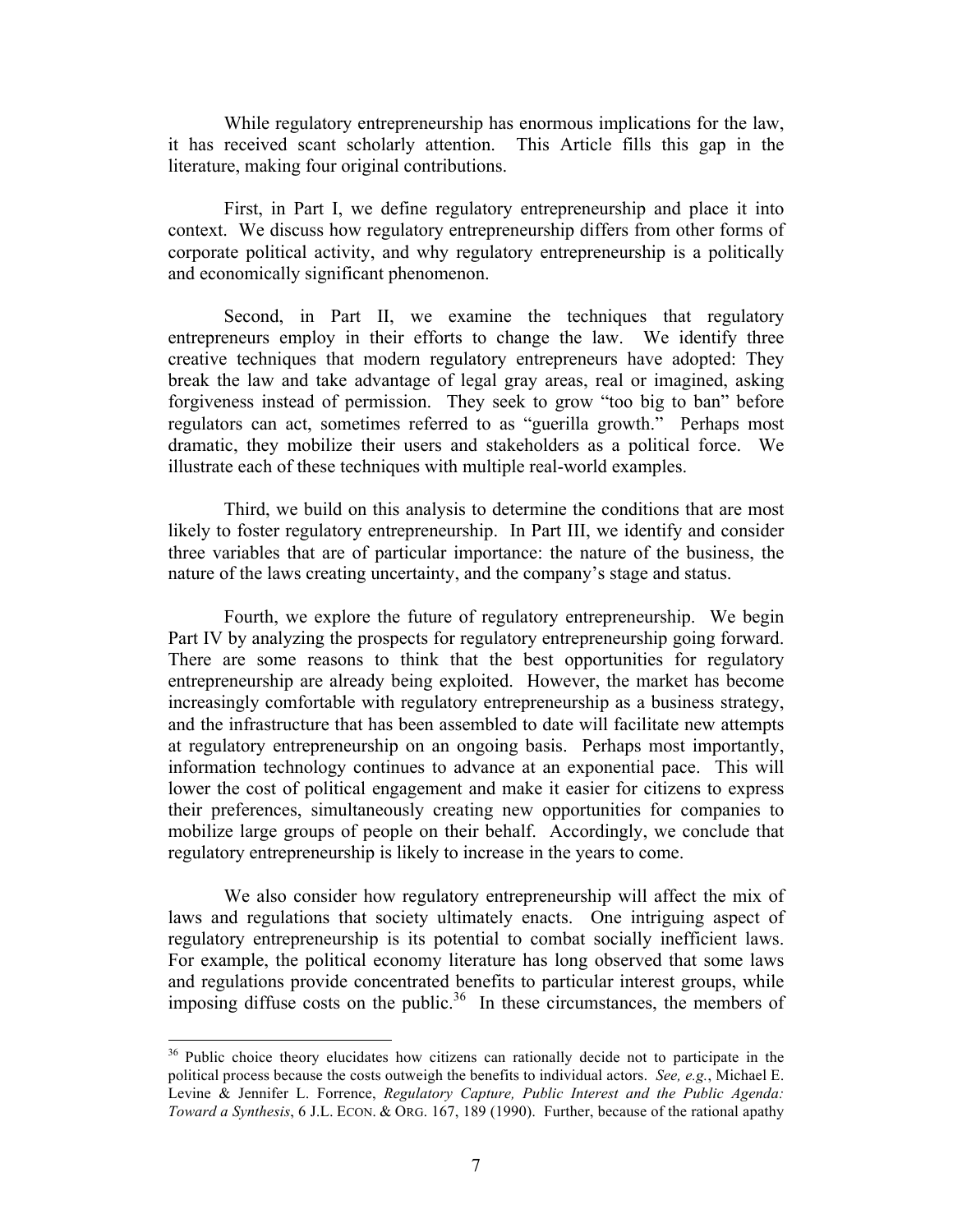the relevant interest group have a strong incentive to advocate for the law in question. However, because the law's costs are spread over a much larger group, those who would be hurt by the law have little incentive to actively resist it.<sup>37</sup> This can result in laws being enacted whose costs exceed their benefits.<sup>38</sup> Regulatory entrepreneurs can be a force against such inefficient laws because they can lower the cost of civic engagement for their users—the public—and create a dynamic in which a new actor is willing to actively push for change.

Yet we do not wish to paint regulatory entrepreneurship as a panacea, or even an unmitigated good. Regulatory entrepreneurs are profit-seeking entities, not saints, and they will generally use their political power to pursue the results that are best for themselves, not the results that are best for society. Accordingly, regulatory entrepreneurship is unlikely to fully solve any of the pathologies of the political system. Moreover, in some instances, regulatory entrepreneurship may have significant negative effects on society. Overall, the likely effect of regulatory entrepreneurship is to make the government more responsive to business interests in general and certain types of companies in particular. Whether one considers this a positive or negative development will depend on one's view of those interests.

#### **I. A THEORY OF REGULATORY ENTREPRENEURSHIP**

All businesses face legal issues as part of their business operations. And companies naturally would like the laws that apply to them to be favorable.

But some companies enter a line of business that has a legal issue at its core—a significant uncertainty regarding how the law will apply to a main part of the business operations, a need for new regulations in order for products to be feasible or profitable, or a legal restriction that prevents the long-term operation of the business. Some companies enter this legally fraught business with the plan of eliminating these legal risks and issues by changing the law. For these entrepreneurs, political activity is generally a major component of their business models. Essentially, these companies are in the business of trying to change the

<u> 1989 - Johann Stein, marwolaethau a bhann an chomhair an chomhair an chomhair an chomhair an chomhair an chom</u>

of the public, it follows that the law itself will tend to reflect the interests of small, cohesive interest groups rather than the public as a whole. *See* Jonathan R. Macey, *Administrative Agency Obsolescence and Interest Group Formation: A Case Study of the SEC at Sixty*, 15 CARDOZO L. REV. 909, 920-21 (1994); Zachary J. Gubler, *Public Choice Theory and the Private Securities Market*, 91 N.C. L. REV. 745, n.131 (2013).<br><sup>37</sup> *See* Levine & Forrence, *supra* note 36, at 189 ("[T]he high costs to the public of becoming

informed on issues which are specialized in their concentrated impact considerably influence the competition for public attention."); *see also* Richard A. Posner, *Theories of Economic Regulation*, 5 BELL J. ECON. & MGMT. 335, 343 (1974) (discussing the economic theory of regulation and its idea that "economic regulation serves the private interests of politically effective groups").

<sup>38</sup> *See* George J. Stigler, *The Theory of Economic Regulation*, 2 BELL J. ECON. & MGMT. SCI. 3 (1971) (discussing when and why interest groups and industries are able to use regulations and the state for their own interests); FRED MCCHESNEY, MONEY FOR NOTHING: POLITICIANS, RENT EXTRACTION, AND POLITICAL EXTORTION (1997) (discussing how rent extraction and political extortion can result in law making to the detriment of the general public).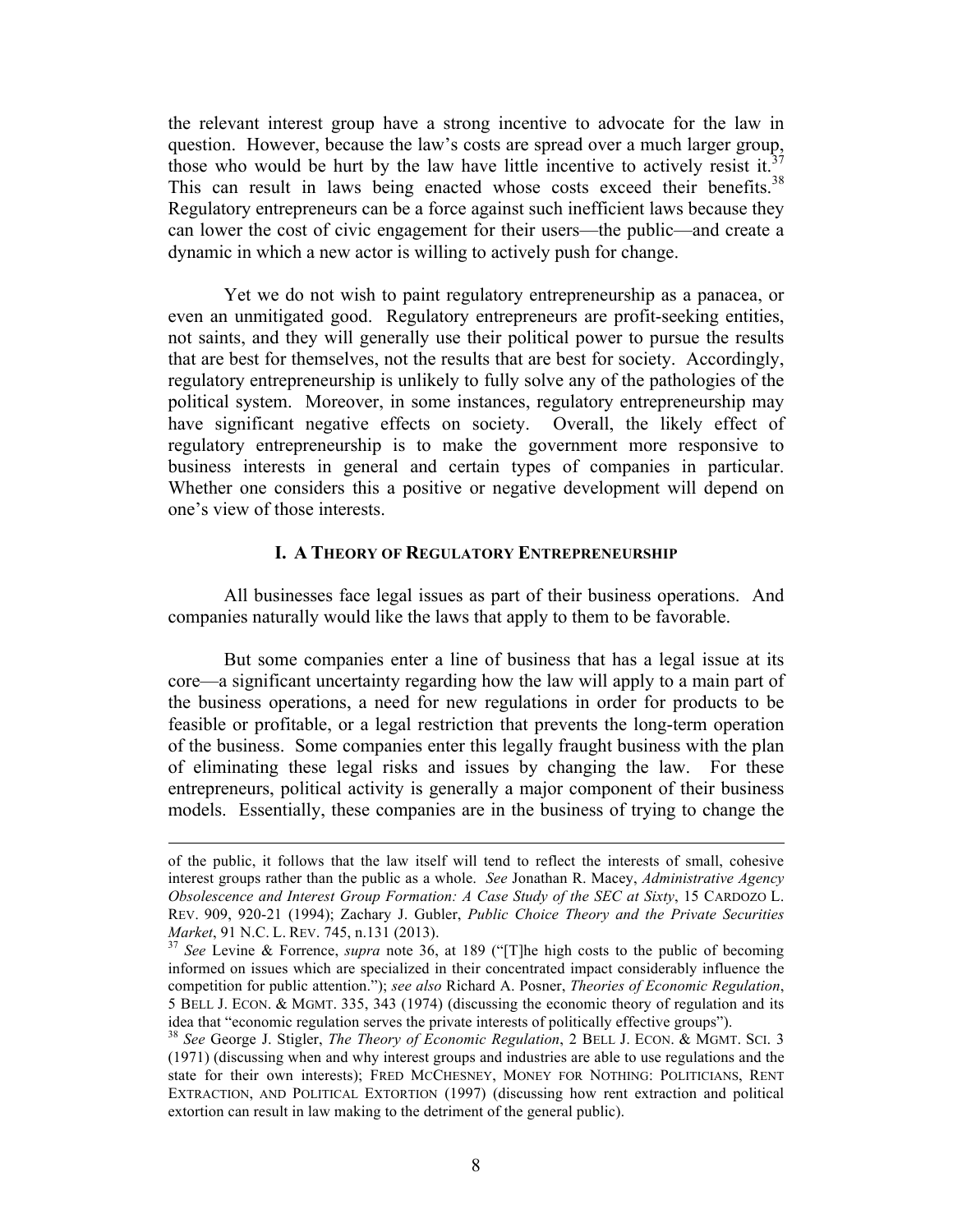law. We term such businesses "regulatory entrepreneurs," and this class of business activity "regulatory entrepreneurship."<sup>39</sup> Regulatory entrepreneurship is not a new phenomenon, but a spate of recent startup and technology companies have made it an increasingly salient one.

Of course, businesses have long engaged in political activity; corporations have been involved in U.S. politics since at least the 1800s.<sup>40</sup> U.S. corporations and their trade associations spend billions of dollars each year on lobbying efforts.<sup>41</sup> Nonetheless, regulatory entrepreneurship differs from long-established forms of corporate political activity in several significant ways.

Historically, corporate lobbying has been primarily a reactive endeavor. Companies have long lobbied to insulate themselves against competition. 42 The growth of the regulatory state, and the increasing involvement of the government in the economic sphere, spawned a responsive increase in corporate politicking as companies fought to resist cost-increasing regulations—and, if possible, to capture the regulators and use them as another tool to insulate themselves against competition.<sup>43</sup>

But by and large, corporate political activities have been, and continue to be, conducted by established businesses focused on protecting existing profit centers. It has been rare for a company to enter a line of business with the plan of changing the law. When companies have attempted to change the law, it has often been around the edges of existing businesses, shifting the boundaries to give a legal, profitable business more room to grow. For example, U.S. banks used to be limited to particular geographic areas; there were many legal hurdles to

<sup>&</sup>lt;sup>39</sup> We note that regulatory entrepreneurship is distinct from regulatory arbitrage. Regulatory arbitrage arises when parties change the form of their transaction, but not its substance, in order to effect more favorable regulatory treatment. *See* Victor Fleischer, *Regulatory Arbitrage*, 89 TEX. L. REV. 227, 229-30 (2010) (defining regulatory arbitrage as "the manipulation of the structure of a deal to take advantage of a gap between the economic substance of a transaction and its regulatory treatment"); *see also* Jordan M. Barry, *On Regulatory Arbitrage*, 89 TEX. L. REV. SEE ALSO 69, 73 (2011) ("[R]egulatory arbitrage is a phenomenon that follows from having regulations that fail to take economic reality into account."); Frank Partnoy, *Financial Derivatives and the Costs of Regulatory Arbitrage*, 22 J. CORP. L. 211, 227 ("Regulatory arbitrage consists of those financial transactions designed specifically to reduce costs or capture profit opportunities created by differential regulation or laws."). Regulatory entrepreneurship, in contrast, is about

entrepreneurial activity that takes on significant legal uncertainty.<br><sup>40</sup> MARK A. SMITH, AMERICAN BUSINESS AND POLITICAL POWER: PUBLIC OPINION, ELECTIONS<br>AND DEMOCRACY 6 (2000); Winkler, *supra* note 9, at 881.

<sup>&</sup>lt;sup>41</sup> See, e.g., DRUTMAN, *supra* note 10, at 8 ("A total of 3,587 individual corporations reported a combined \$1.84 billion in lobbying expenditures, roughly 56 percent of *all* the disclosed money spent on lobbying in 2012. Add in another \$553 million in spending by trade associations and \$175 million in spending by business-wide associations, and that's \$2.57 billion in combined

spending—*78 percent* of all the money spent on lobbying in 2012."). <sup>42</sup> *See* DRUTMAN, *supra* note 10, at 3 (noting that corporate lobbying was historically "sparse and mostly defensive").

<sup>&</sup>lt;sup>43</sup> See id. at 55 (describing "the political awakening of corporate lobbying" that begin in the 1970s after a period of new major regulatory laws).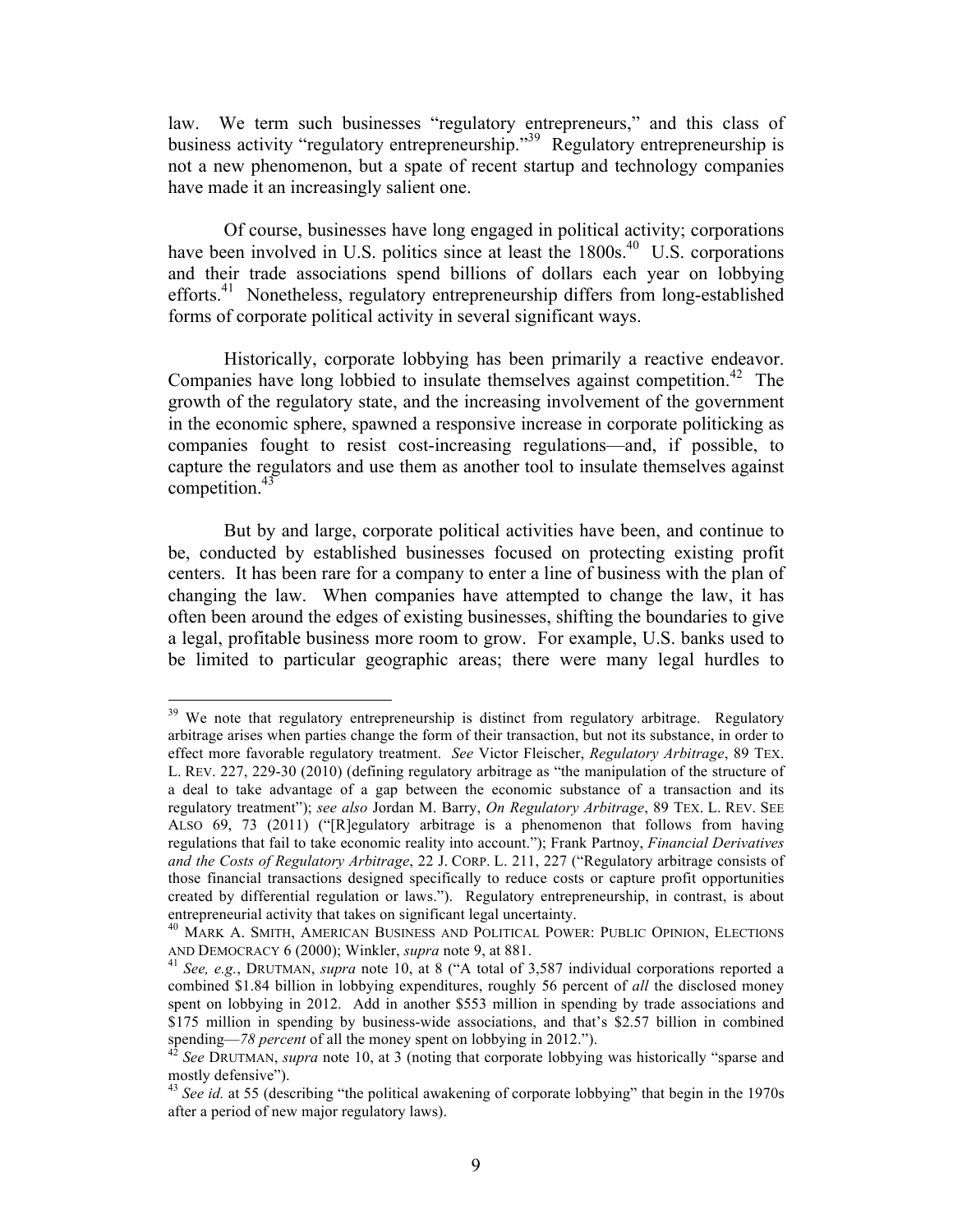opening branches nationwide. Profitable banks kept pushing at these restrictions as they sought to expand their business, and the effect was a gradual weakening of the law's restrictions over time and a commensurate growth in banks' geographic scope. 45 Legal change was valuable and helped fuel growth, but it was not a core part of the original business plan when the banks entered the business.

For regulatory entrepreneurs, this is not the case. They enter lines of business knowing that changing the legal environment is important for the business's growth, or even its legality, and with the intention of effecting that change. Changing the law is not a side project, it is an integral part of the business plan.

Further, we believe that regulatory entrepreneurship has already proven to be a politically and economically significant phenomenon. Many regulatory entrepreneurs have scored significant political victories against some of the country's most entrenched interest groups. Regulatory entrepreneurs have produced legal changes that seemed quite unlikely a decade or two ago, including some victories that long eluded established, politically connected firms.

For example, many states prohibit vehicle manufacturers from selling directly to customers ("direct distribution"); instead, manufacturers must sell their cars through independent dealers.<sup>46</sup> States enacted these laws to protect car dealers; in addition to imposing dealers as mandatory middlemen, they also make it difficult for manufacturers to terminate a dealership, even in the event of poor service or salesmanship.<sup>47</sup> These laws have been in place for over fifty years, despite multiple attempts by the major car companies to pare them back.<sup>48</sup>

Electric car manufacturer Tesla Motors was founded in 2003 with the goal of proving that electric cars could be better than gasoline-powered cars.<sup>49</sup> Because of the differences between gasoline-powered cars and Tesla's electric cars, especially with respect to the way that they are serviced, Tesla concluded that car dealers would not have good incentives to promote their cars.<sup>50</sup>

<sup>&</sup>lt;sup>44</sup> MEHRSA BARADARAN, HOW THE OTHER HALF BANKS 27-34,144-47 (2015).<br><sup>45</sup> *Id.* at 51-63.<br><sup>46</sup> *Death of a Car Salesman*, THE ECONOMIST (Aug. 22, 2015),

http://www.economist.com/news/business/21661656-no-one-much-likes-car-dealers-changingsystem-will-be-hard-death-car-salesman; Elon Musk, To the People of New Jersey, Open Letter, Mar. 14, 2014, https://www.teslamotors.com/blog/people-new-jersey.<br><sup>47</sup> Musk, *supra* note 46.<br><sup>48</sup> See Death of a Car Salesman, *supra* note 46; Crane, *supra* note 34, at 12.<br><sup>49</sup> Tesla Motors, https://www.teslamotors.co

*Cars*, TRANSPORT EVOLVED (Apr. 22, 2014), https://transportevolved.com/2014/04/22/consumerreports-dealerships-dont-understand-like-electric-cars/; Cliff Weathers, *How Tesla and New Car Technologies Could Make Auto Dealers Obsolete*, SALON (Oct. 11, 2014, 12:00 PM), http://www.salon.com/2014/10/11/how tesla and new car technologies could make auto deal ers obsolete partner/.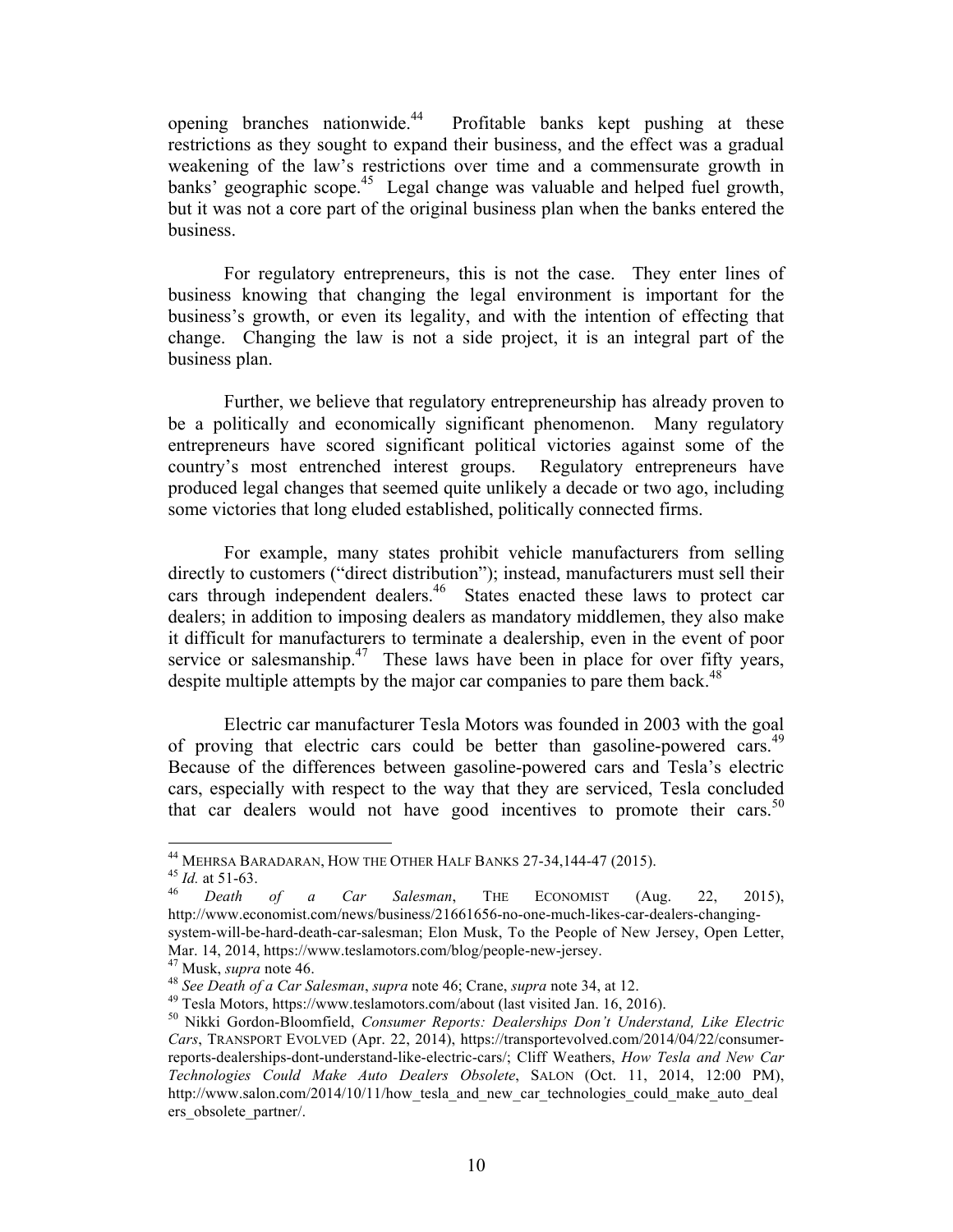Accordingly, from the beginning, Tesla's founders determined that direct distribution was critical to the success of its business model.<sup>51</sup> Yet direct distribution was prohibited in many states. This means that Tesla started its business with the understanding that a change in the law was vital to the company's success. Given the political realities surrounding dealer franchise laws, Tesla knew that it had to create its own lobbying efforts to battle the car dealers' lobby for state legislative reforms. 52 Car dealers have successfully blocked Tesla in several states, but the company has fought back and is slowly winning most of its fights.<sup>53</sup> Thus, Tesla has made far greater inroads against the car dealership laws than more established car manufacturers have, despite these companies' far greater size, value,<sup>54</sup> longevity, and perceived political power.<sup>55</sup>

Three more points merit emphasis here. First, we define regulatory entrepreneurship as a phenomenon that applies with respect to a line of business. For example, Google (now Alphabet) runs its well-known, clearly legal, and highly profitable search engine business. It is also pouring large amounts of resources into developing self-driving cars. Assuming that Google successfully develops the necessary technology to support this business, it still will not be viable or financially successful in the long term unless states change their laws in order to permit self-driving cars to use public roads. 56 Google was well aware of

<sup>&</sup>lt;sup>51</sup> Tesla's registration statement in its initial public offering acknowledged: "Implementing our business model is subject to numerous significant challenges, including obtaining permits and approvals from local and state authorities, and we may not be successful in addressing these challenges. . . .[W]e will need to persuade customers, suppliers and regulators of the validity and sustainability of our business model." Tesla Motors, Inc., Amendment No. 1 to Form S-1 Registration Statement, Jun. 2, 2011, at 22-23, *available at* http://ir.teslamotors.com/sec.cfm?view=all. *See also* Tesla Motors, https://www.teslamotors.com/about (last visited Jan. 16, 2016); Crane, *supra* note 34, at 1.

<sup>&</sup>lt;sup>52</sup> Crane, *supra* note 34, at 1. Catherine Ho, *PowerMoves*, WASH. POST (Nov. 18, 2015), https://www.washingtonpost.com/news/powerpost/wp/2015/11/18/powermoves-scrambling-toshape-refugee-policy-after-paris/ (noting that Tesla Motors hired lobbyist to lobby on automotive industry issues).

<sup>53</sup> *Death of a Car Salesman*, *supra* note 46. The FTC has come out in support of direct distribution auto sales. *See* Marina Lao et al., *Direct-to-Consumer Auto Sales: It's Not Just About Tesla*, FTC (May 11, 2015), https://www.ftc.gov/news-events/blogs/competition-

matters/2015/05/direct-consumer-auto-sales-its-not-just-about-tesla.<br><sup>54</sup> As of February 2016, Ford Motor Company had a market capitalization that was more than twice the size of Tesla Motors (\$45 billion vs. \$20 billion). Yahoo!Finance, https://beta.finance.yahoo.com/quote/TSLA?ltr=1; https://beta.finance.yahoo.com/quote/F?ltr=1 (last visited Feb. 1, 2016).

<sup>55</sup> *See* Ford, Company Timeline, https://corporate.ford.com/company/history.html (last visited Feb. 1, 2016) (Ford Motor Company was incorporated in 1903); CATHERINE LUTZ & ANNE LUTZ FERNANDEZ, CARJACKED: THE CULTURE OF THE AUTOMOBILE AND ITS EFFECT ON OUR LIVES (2010) (discussing the "formidable political power" of American automakers).

<sup>&</sup>lt;sup>56</sup> See Claire Cain Miller, *When Driverless Cars Break the Law*, N.Y. TIMES (May 13, 2014), http://www.nytimes.com/2014/05/14/upshot/when-driverless-cars-break-the-law.html ("Only four states and the District of Columbia have passed laws specific to driverless cars, some just allowing manufacturers to test cars and none answering every legal question that might come up."); Salvador Rodriguez, *California, Google Ready For Autonomous Vehicle Showdown in 2016*, I.B. TIMES (Feb. 15, 2:20 AM), http://www.ibtimes.com/california-google-ready-autonomous-vehicleshowdown-2016-2233290 ("California's lead in the race to autonomous, self-driving vehicles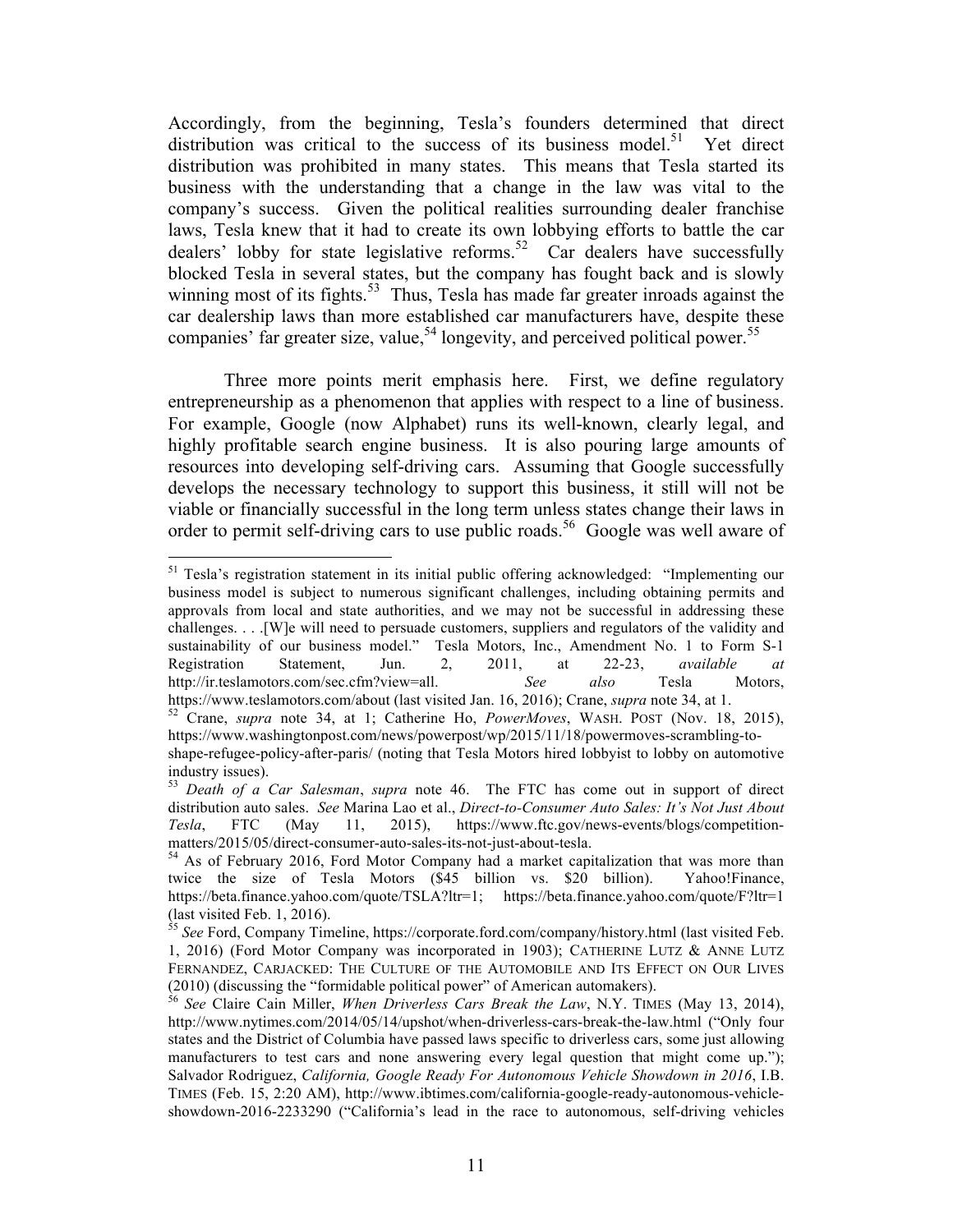this, and entered the self-driving car business intending to convince states to open their roads to its cars. By doing so, Google is engaging in regulatory entrepreneurship, even if Google's other lines of business and the continued viability of Google as a company overall do not depend on a change in the law.

Second, because regulatory entrepreneurship is primarily a profit-driven activity, it does not depend on legal formalities. Regulatory entrepreneurs do not necessarily care whether they effect a legal change on a de facto or de jure basis. For example, if the relevant regulatory body credibly commits to not enforcing the law on the books, that is functionally just as good, from the entrepreneur's perspective, as amending the law.

Third, distinguishing regulatory entrepreneurs from other entrepreneurs is admittedly a matter of degree; at what point does changing the law become "important enough" to the company's business plan that the company becomes a regulatory entrepreneur? Nonetheless, it is useful to recognize that, for some businesses, changing the law is a material part of the business plan, and to examine the implications that follow from this phenomenon.

### **II. HOW REGULATORY ENTREPRENEURS INSTIGATE LEGAL CHANGE**

In this Part, we explore how the most effective regulatory entrepreneurs weave together both time-tested and innovative new tactics to create a larger strategy for changing the law.

#### **A. Breaking the Law or Taking Advantage of Legal Gray Areas**

Many regulatory entrepreneurs follow the maxim that it is better to beg forgiveness than to ask for permission. In this context, that translates to "it is better to enter markets and start providing services to the public—legally or otherwise—than to seek approval from regulators." Companies often justify this behavior by construing some gray area in the law as permitting the action in question. It helps that regulatory entrepreneurs often have new business models, frequently built on new technology: Because law often lags technology, companies may plausibly be able to claim that existing laws do not clearly address their precise circumstances.

A motivated entrepreneur can often manufacture a legal gray area, blurring the line between outright lawbreaking and aggressive interpretation. Even if existing regulations or statutes use broad language that would, when read literally, prohibit the company's business model, companies can take the view that officials were not considering the company's business model when the laws were written—how could they, when the model did not yet exist? Thus, they can

<sup>&</sup>lt;u> 1989 - Andrea Santa Andrea Andrea Andrea Andrea Andrea Andrea Andrea Andrea Andrea Andrea Andrea Andrea Andr</u> could come to a grinding halt should the state adopt draft measures announced this week that would all but make Google's driverless vehicles illegal.").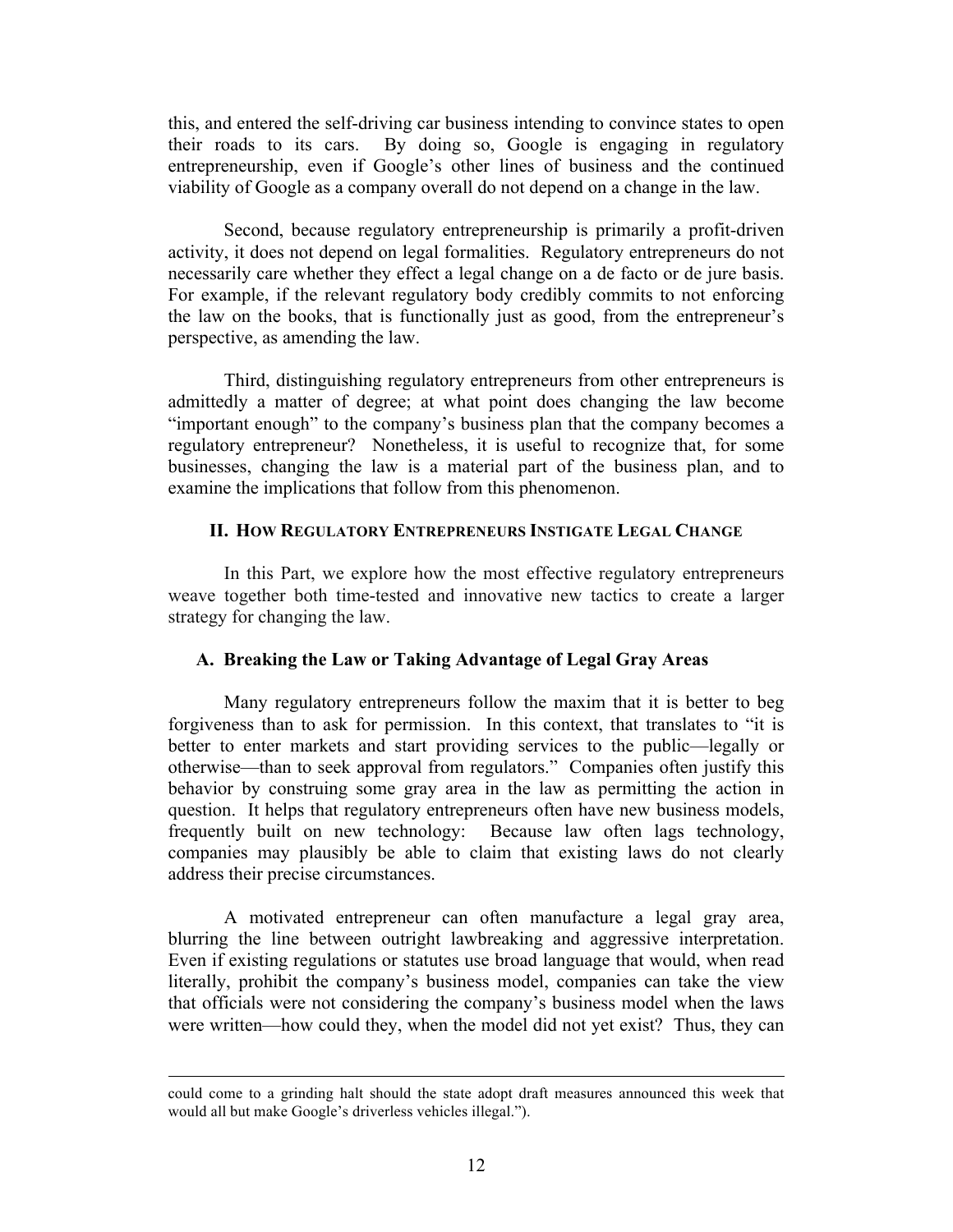assert that the laws were not meant to cover their new circumstances, and that courts will construe them accordingly.

It is difficult to know from an outside perspective whether particular companies are deliberately violating laws, and in many instances there is at least room for argument about the matter. For our purposes, it suffices (and we believe it is fair) to say that when regulatory entrepreneurs move into a market, they often take an aggressively favorable reading of the relevant law, and that the correctness of their interpretation—that is, whether or not they are actually complying with the law initially—is not a first-order concern. 57

This state of affairs—operating and growing their business, while taking the questionable position that they are acting within the bounds of the law generally benefits regulatory entrepreneurs. They typically opt to continue it as long as possible, which means at least until regulators and enforcement agencies come knocking. Thus, in sum, many regulatory entrepreneurs' approach includes strategically operating in a zone of questionable legality or breaking the law until they can (hopefully) change it.

For example, early in Uber's operations, the company was reported to have received and ignored a cease-and-desist demand from transit regulators in its first city, San Francisco.<sup>58</sup> The company has followed the same playbook in other cities when problems have arisen, even internationally. Uber and its executives have been embroiled in legal battles in Paris, for instance, after refusing to shut down its "UberPop" service following the passage of a transportation law that made it illegal.<sup>59</sup> Despite police crackdowns, Uber has repeatedly paid drivers' fines and continued to advertise on radio stations.<sup>60</sup>

Uber's main competitor, Lyft, has taken a similar approach. In a court filing, the New York state attorney general's office claimed:

 $57$  The many public reports of startup companies ignoring notifications of their illegal activity suggests that this is part of a larger strategy combining business and politics. *See, e.g.*, Serena Saitto, *Inside Big Taxi's Dirty War with Uber*, BLOOMBERG BUSINESS (Mar. 11, 2015, 5:00 AM), http://www.bloomberg.com/news/articles/2015-03-11/inside-big-taxi-s-dirty-war-with-uber

<sup>(&</sup>quot;Uber's strategy has been to launch services regardless of the rules and then leverage its popularity to force regulators to adapt. So far, that approach has succeeded in about 30 markets in North America, . . . where new laws on licensing and safety have been created for so-called transportation network companies like Uber are in the process of being approved."). 58 Marcus Wohlsen, *Uber's Brilliant Strategy to Make Itself Too Big to Ban*, WIRED (July 8, 2014,

<sup>6:30</sup> AM), http://www.wired.com/2014/07/ubers-brilliant-strategy-to-make-itself-too-big-to-ban/. <sup>59</sup> *See* Aurelien Breeden & Mark Scott, *Uber Executives' Trial in Paris Is Postponed*, N.Y. TIMES

<sup>(</sup>Sept. 30, 2015), http://www.nytimes.com/2015/10/01/business/uber-france-trial-executives.html; Liz Alderman, *Uber's French Resistance*, N.Y. TIMES (June 3, 2015), http://www.nytimes.com/2015/06/07/magazine/ubers-french-resistance.html.<br><sup>60</sup> Alderman, *supra* note 59 (quoting the general manager of Uber France: "We tell [drivers], if you

get fined, come to us and we'll support you. We want them to feel as confident as we feel about what we're doing and our interpretation of the law.").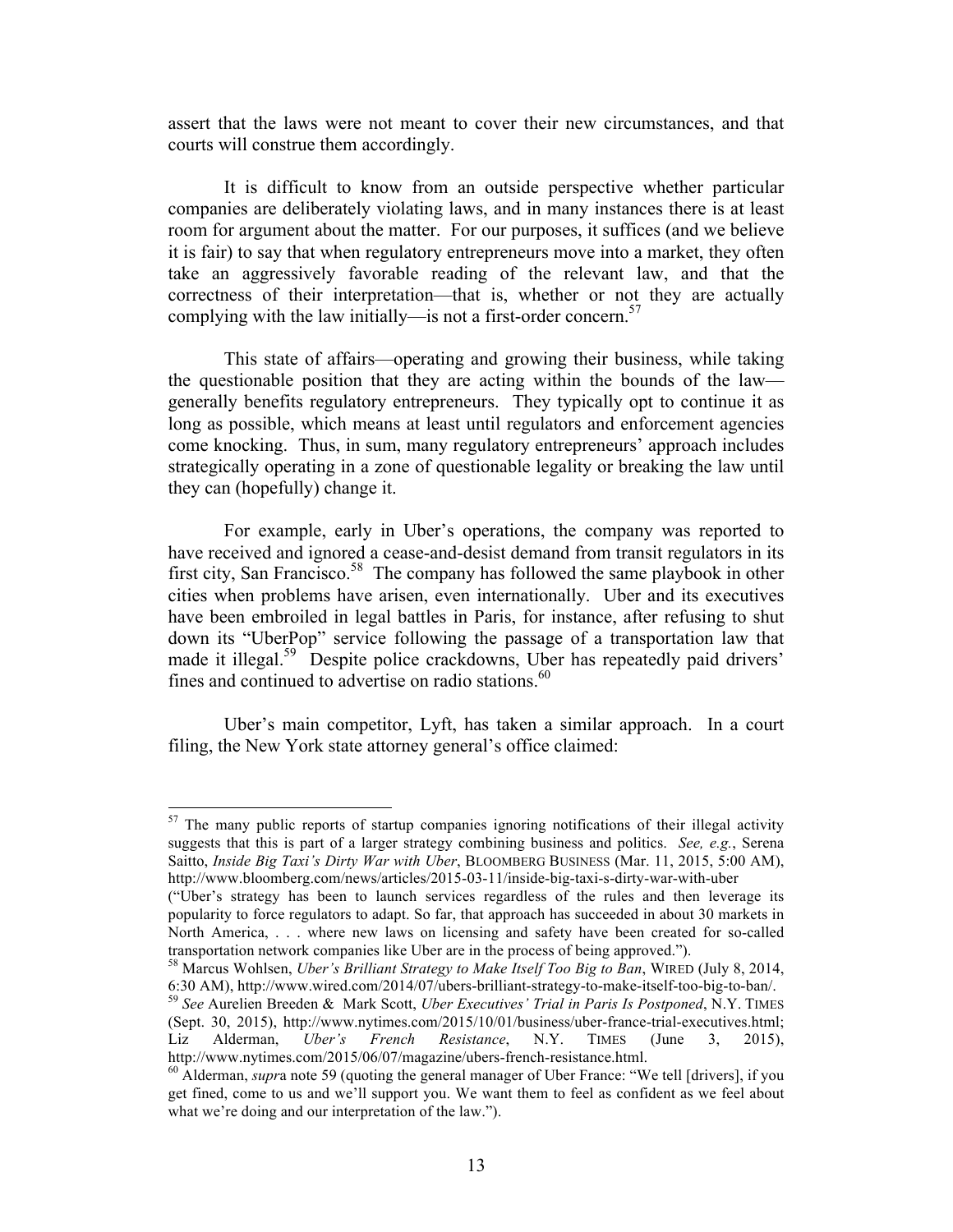As it has done in every other city in which it operates, defendant has simply waltzed into New York and set up shop while defying every law passed whose very purpose is to protect the People of the State of New York. Despite being warned and told to cease and desist by three separate regulatory and enforcement agencies, defendant has thumbed its nose at the law and continued with its plan to launch in what could become its largest market.<sup>61</sup>

As another example, technology investors have placed bets in the mobile payments and virtual currencies space, an area of innovation that raises significant legal questions. Marc Andreessen, the principal of a leading venture capital (VC) firm, recounted the advice that one of his lawyers had given on the topic of the virtual currency bitcoin<sup>62</sup>: "Good news guys. Here you have a financial instrument that can be simultaneously regulated as a currency, a commodity, and a security. . . Regulators will fight over who, exactly, gets to regulate it, and *VC's job is to sneak through the fight*." 63

Yishan Wong, a Silicon Valley angel investor who was an early PayPal employee and formerly the CEO of Reddit, explained a similar view:

[I]f you are a startup who feels that the violation of a law (or an excursion into a grey and questionable/undefined area of the law) will allow you to create a business that provides enormous value to people, the tactically wise thing to do is to move forward and try to build the business. Moreover, if your business is not doing something morally egregious (e.g. killing people) but simply violating the law in a somewhat more minor way, the officers of the company bear little more risk than the company being sued out

<sup>&</sup>lt;sup>61</sup> Memorandum of Law in Support of Motion for Temporary Restraining Order and Preliminary Injunction, People of the State of N.Y. vs. Lyft, Inc., July 11, 2014, *available at* http://cdn2.voxcdn.com/assets/4744462/MOL.PDF.<br><sup>62</sup> Kevin V. Tu & Michael W. Meredit, *Rethinking Virtual Currency Regulation in the Bitcoin* 

*Age*, 90 WASH. L. REV. 271, 277 (2015) ("As a type of virtual currency, Bitcoin is a medium of exchange that (1) is electronically created and stored, and (2) lacks the backing of a government authority, central bank, or a commodity like gold. Like traditional currency, virtual currencies such as Bitcoin can be used to purchase goods and services from any person that is willing to accept it as a form of payment.").

<sup>63</sup> Carmel DeAmicis, *Andreessen: Bitcoin is Like the Early Internet*, PANDODAILY (Oct. 3, 2013), http://pandodaily.com/2013/10/03/andreessen-bitcoin-is-like-the-early-internet/ (emphasis added); *see also* Written Statement of Aaron J. Greenspan, Chief Executive Officer, Think Computer Corporation, Before the U.S. Senate Comm. on Banking, Housing, and Urban Affairs, Nov. 19, 2013, at 13, *available at* http://www.aarongreenspan.com/writing/20131118.hsgacstatement.pdf (quoting Marc Andreessen); Noam Scheiber, *Uber and Airbnb Are Waging a Libertarian War on Regulators*, NEW REPUBLIC (May 20, 2014), https://newrepublic.com/article/117837/airbnb-uberwage-war-regulators-army-customers. (discussing that many financial and payment technology companies have made a "rational calculation" to take a "shoot-first/ask-questions-later strategy").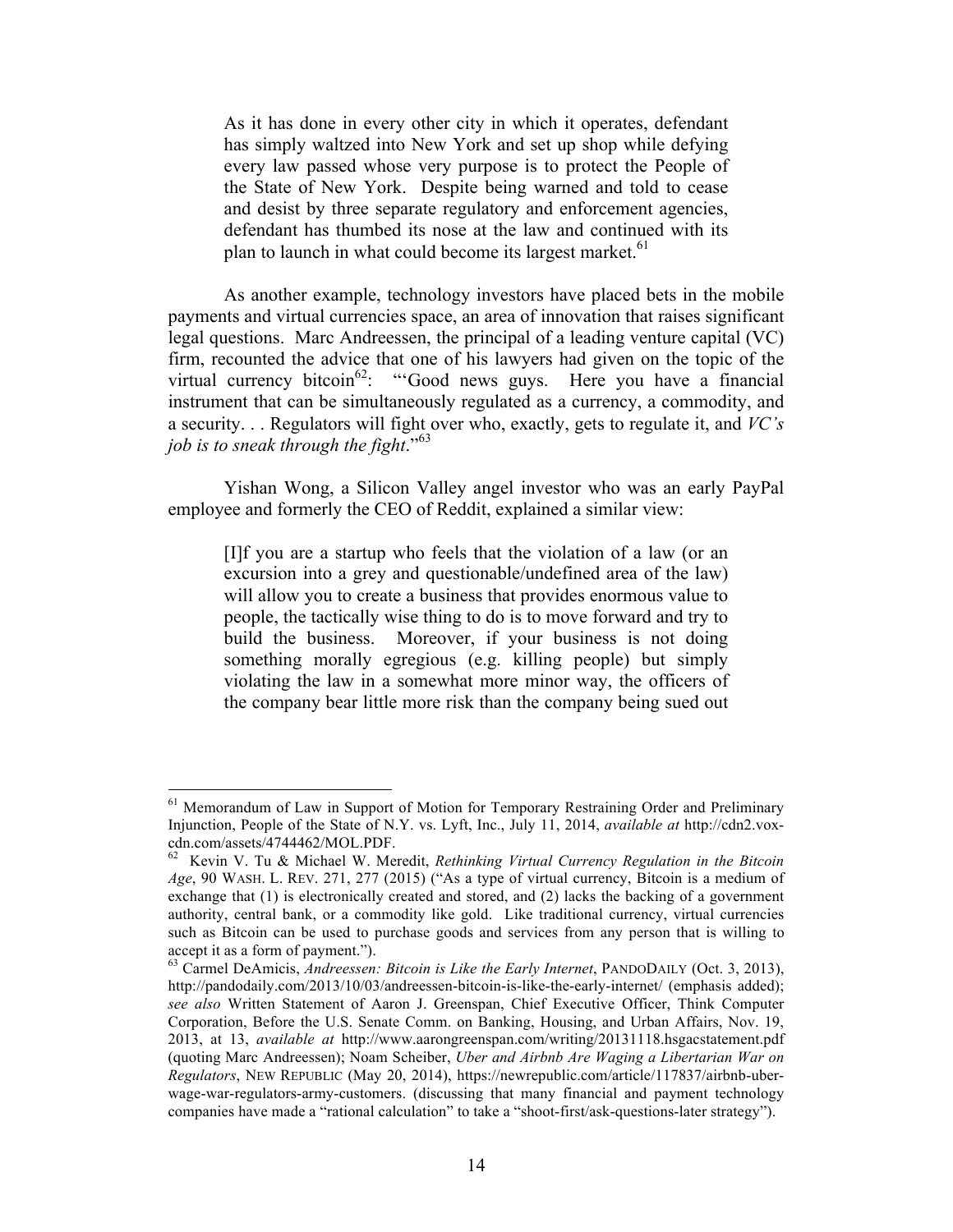of existence, i.e. they bear little *personal* risk besides opportunity cost. 64

He further explained that "[t]he law and its subsequent enforcement are often defined by the will of the people."<sup>65</sup> Moreover, "if there is a business that a lot of people like but is in gross violation of the law, it is typically allowed to stand, either via a subsequent modification of the law, clarifications in the grey area which end up being favorable to the business, or lax enforcement."<sup>66</sup>

#### **B. Growing Too Big to Ban**

Timing plays an important role in a strategy to break the law or operate in a gray area of the law: Early movers may establish a market position that will in turn affect their leverage vis-à-vis the government and the ultimate success of their business model. To again quote Mr. Yishan Wong:

In the case of Airbnb, the likely time it will take for entrenched business interests to react to Airbnb, for a debate about enforcement and clarification of the law, and then for regulations to be proposed, debated, amended, passed, and then enforcement measures taken is likely to be more time than it will take for Airbnb—moving at internet speed—to establish itself as a globally viable business. By the time that happens, the market (i.e. the democratic majority) will probably have shifted to favor its interests, so long as they continue to operate the business in a way that benefits travelers and would-be amateur hoteliers. 67

Other commentators have aptly described this approach as "guerrilla growth" or aiming to grow "too big to ban." <sup>68</sup> Growth is important for almost any business, but it is particularly so for a regulatory entrepreneur. Some regulatory entrepreneurs pursue rapid growth not just to improve their valuation or prospects for profits, but also to gain political advantage against regulators that might seek to ban or regulate the business activity. Business growth can translate to consumer popularity that becomes difficult for regulators to ignore.

<sup>&</sup>lt;sup>64</sup> Yishan Wong's answer to "Airbnb: Why has Airbnb not been sued or regulated out of existence?", https://www.quora.com/Airbnb/Why-has-Airbnb-not-been-sued-or-regulated-out-ofexistence.<br> $^{65}$  *Id.* 

<sup>65</sup> *Id.* <sup>66</sup> *Id.* <sup>67</sup> *Id*. 68 Wohlsen, *supra* note 58; Callum Borchers, *DraftKings and FanDuel Vie to Become 'Too Big To Ban'*, WASH. POST (Nov. 12, 2015), https://www.washingtonpost.com/news/thefix/wp/2015/11/12/why-are-draftkings-and-fanduel-all-over-your-tv-because-they-want-to-be-toobig-to-ban/.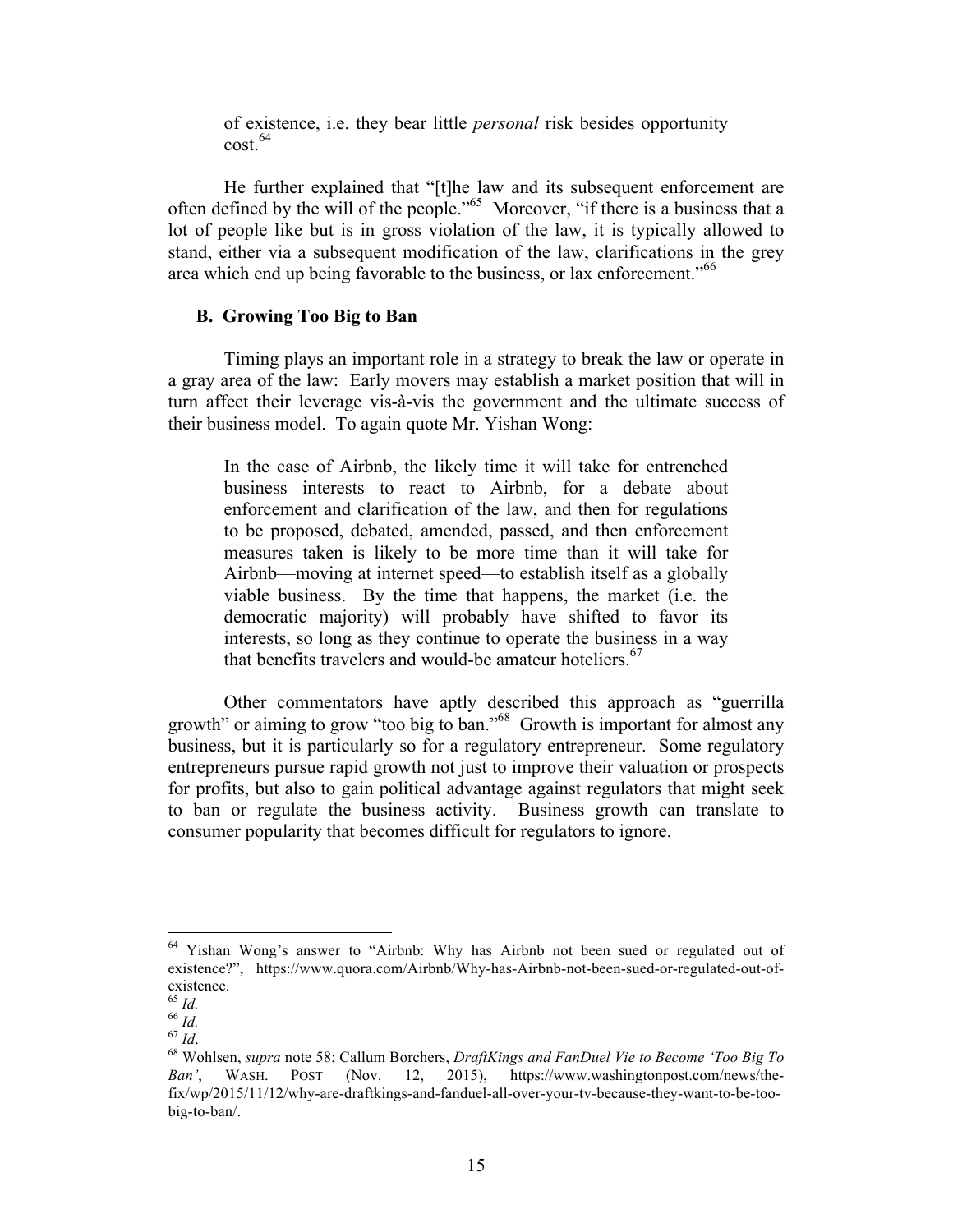Uber again illustrates this point clearly. Uber makes its money by taking a percentage of the driver's fare.<sup>69</sup> On numerous occasions, Uber has dramatically cut its prices in order to increase its user base, valuing growth over profitability.<sup>70</sup> At times, Uber has cut its prices to such a great extent that it effectively paid customers to use its service.<sup> $71$ </sup>

Loss leaders are well-known in business,<sup>72</sup> but it is rare for a company's main product to be one.<sup>73</sup> Ordinarily, this would evoke the old business joke about losing money on every sale, but making it up in volume. But for Uber, this was considered a savvy strategy because "[i]f [Uber] gets big enough quickly enough, the political price could become too high for any elected official who tries to pull Uber to the curb."<sup>74</sup> Another commentator remarked: "[I]t has already outgrown the stage at which its growth could have been squelched by aggressive regulatory action, à la the Internet-TV startup Aereo. At this point, any regulatory crackdowns will only serve to define the contours of Uber's dominance. $15^7$  Politicians have taken notice of the political dimension to this growth. A California State Assembly member who sponsored a measure to regulate Uber remarked: "They wanted to get themselves established very quickly as the bully you didn't want to mess with. $"^{76}$ 

Another recent example of companies taking the too-big-to-ban strategy includes fantasy sports gaming sites FanDuel and DraftKings. These companies charge a fee for users to play online auction-based fantasy games; the companies keep a percentage of the fees and pay out the rest as prizes.<sup>77</sup> Both FanDuel and DraftKings have prioritized growth over profits; they return large percentages of

 69 Ellen Huet, *Uber Tests Taking Even More From Its Drivers With 30% Commission*, FORBES (May 18, 2015, 6:32 PM), http://www.forbes.com/sites/ellenhuet/2015/05/18/uber-new-uberxtiered-commission-30-percent/.<br><sup>70</sup> Wohlsen, *supra* note 58.<br><sup>71</sup> *Id.*; *see also* Uber, Business (last visited Jan. 29, 2016), https://www.uber.com/business (noting

that "the uberx option is up to 40% cheaper than a taxi").<br><sup>72</sup> A loss leader is a product intentionally sold at a loss in order to stimulate sales of other,

profitable items.

<sup>73</sup> Wohlsen, *supra* note 58 (describing how Uber usually takes a 20% commission, but that it cut fares in San Francisco and Los Angeles by 25% and made up the difference to drivers, essentially paying part of the fare for its passengers in those areas).

 $^{74}$  *Id.* ("By drastically lowering its prices, Uber is doing more than increasing its customer base. It's cultivating constituents—the people who will complain when someone in power tries to take away their Uber.").

<sup>75</sup> Will Oremus, *The End of the Taxi Era*, SLATE (Jan. 8, 2016, 5:58 PM), http://www.slate.com/articles/technology/technology/2016/01/yellow cab\_in\_san\_francisco\_is\_ju st the beginning uber s war on cabs is.html.

<sup>76</sup> Rosalind S. Helderman, *Uber Pressures Regulators By Mobilizing Riders and Hiring Vast Lobbying Network*, WASH. POST (Dec. 13, 2014), https://www.washingtonpost.com/politics/uberpressures-regulators-by-mobilizing-riders-and-hiring-vast-lobbying-

network/2014/12/13/3f4395c6-7f2a-11e4-9f38-95a187e4c1f7\_story.html. 77 Ben Fischer, *FanDuel vs. DraftKings: Are We Seeing the Future of Sports Wagering?*, N.Y. BUS. J. (Nov. 18, 2014, 2:25 PM), http://www.bizjournals.com/newyork/blog/techflash/2014/11/fanduel-vs-draftkings-are-weseeing-the-future-of.html.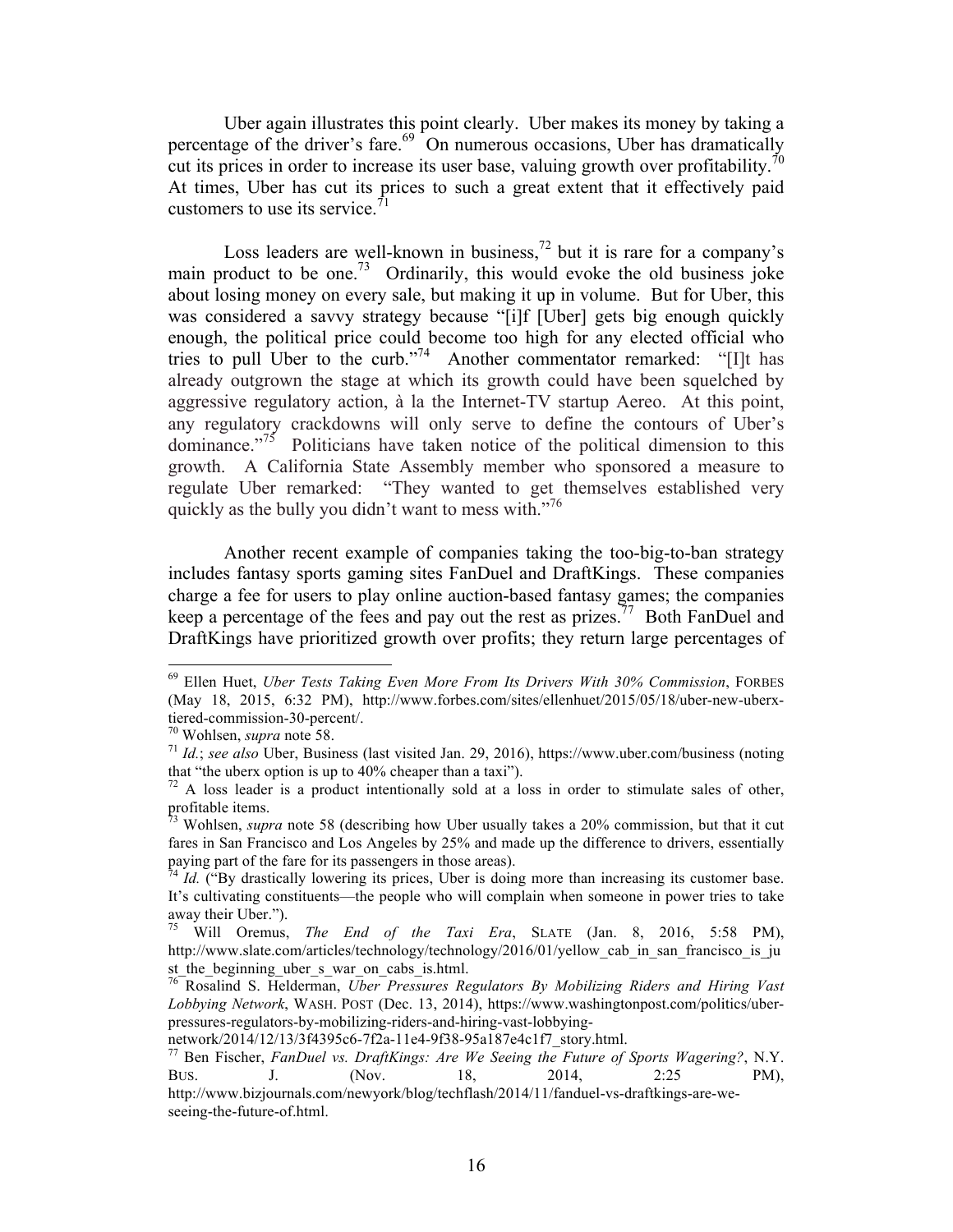their revenues back to users in the form of prize money and spend millions on advertising during sports broadcasts.<sup>78</sup> These firms are credited with creating a new industry in fantasy sports that barely existed just a couple of years ago, but that is now projected to produce \$31 billion in player entry fees and \$2.6 billion in net revenue by 2020.<sup>79</sup>

After a recent determination by New York's attorney general that the gaming sites are breaking the law, FanDuel and DraftKings both released statements invoking their size and popularity and questioning the state's attempt to shut them down. FanDuel's statement read, in part: "This is a politician telling hundreds of thousands of New Yorkers they are not allowed to play a game they love and share with friends, family, coworkers and players across the country."<sup>80</sup> DraftKings similarly stated: "We strongly disagree with the reasoning in [the] opinion and will examine and vigorously pursue all legal options available to ensure our over half a million customers in New York State can continue to play the fantasy sports games they love." $81$ 

## **C. Mobilizing Users and Other Stakeholders for Political Power**

An especially interesting strategy in the regulatory entrepreneurship toolbox has been to use customers and other stakeholders to fight corporate political battles. Not all companies are well-loved enough by the public for this to be viable, but for those with the support of their users and stakeholders it has proven a particularly effective tactic.

For example, Virginia's Department of Motor Vehicles sent Uber a ceaseand-desist order notifying the company that its service was illegal and that it needed to immediately cease all operations in the state. <sup>82</sup> Uber responded by sending a notice to all of its Virginia users, along with the contact information for the ordinarily low-profile state official involved in the decision. Within a few days, hundreds of angry Uber customers had emailed the official, inundating his inbox and requiring him to work all weekend to respond. <sup>83</sup> Uber also hired a team of lobbyists in Virginia and, within 48 hours, the state's transportation secretary instructed the DMV not to interfere with Uber drivers.<sup>84</sup> Uber lobbyists then submitted a proposed temporary operating permit, which state officials granted several weeks later, permitting the company (as well as Uber competitor Lyft), to continue their normal operations. 85

 78 Noah Kulwin & Kurt Wagner, *It's No Good! DraftKings, FanDuel Deemed Illegal in New York*, RE/CODE (Nov. 10, 2015, 4:29 PM), http://recode.net/2015/11/10/its-no-good-draftkings-fandueldeemed-illegal-in-new-york/.<br>
<sup>79</sup> *Id.*<br>
<sup>81</sup> *Id.*<br>
<sup>82</sup> Helderman, *supra* note 76.<br>
<sup>83</sup> *Id.*<br>
<sup>84</sup> *Id.*<br>
<sup>85</sup> *Id*.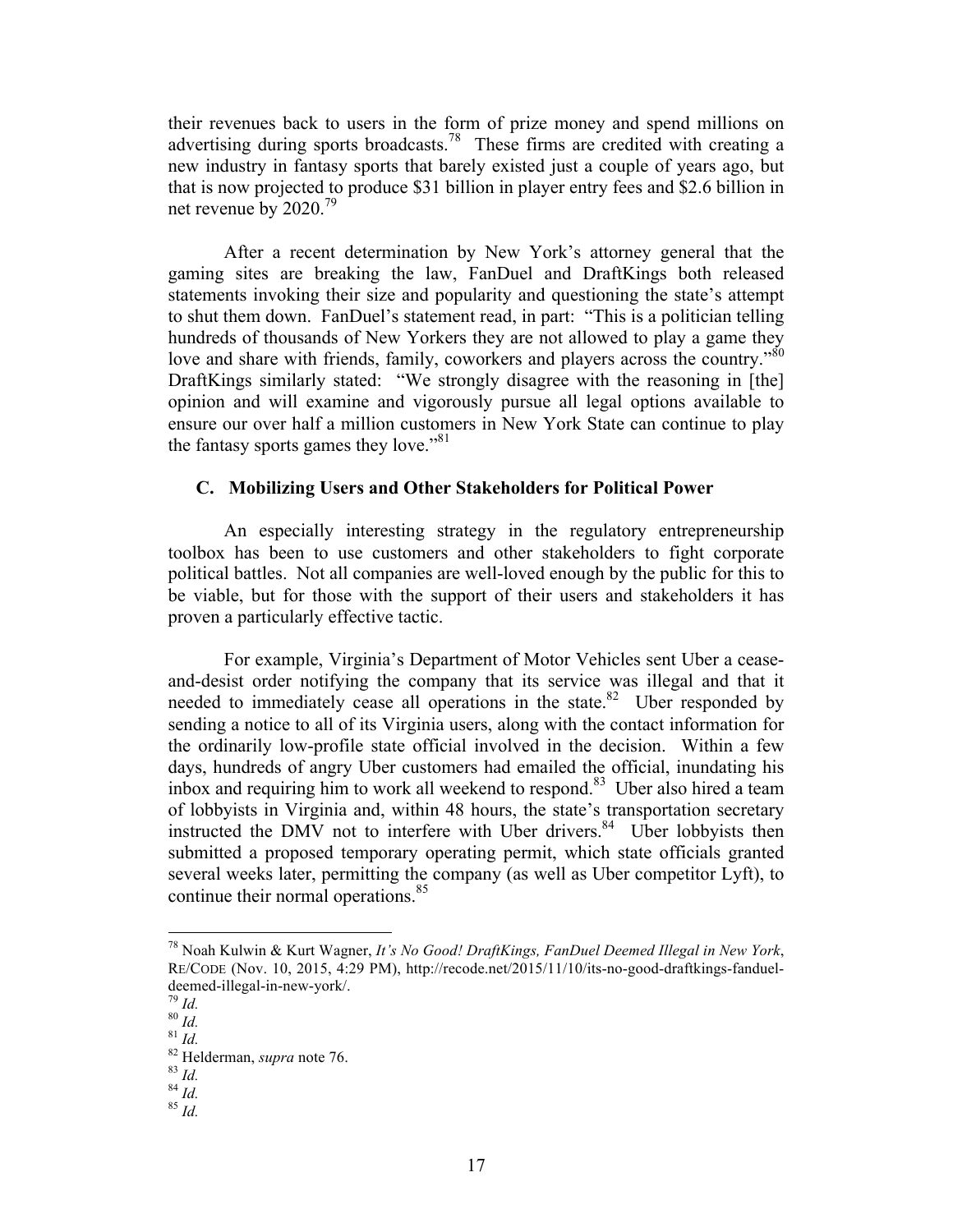Uber has repeatedly used this tactic of sending alerts to riders on their phones, asking them to sign petitions or contact public officials at key political moments for the company.<sup>86</sup> The company reports that nearly half a million riders have signed petitions.<sup>87</sup> Its users often respond quickly and in vast numbers—reportedly at a rate of seven electronic signatures per second in some instances. <sup>88</sup> When the Illinois General Assembly passed a restrictive measure that would negatively impact Uber's business, Uber used its smartphone app to mobilize its army of users. It inserted a splash screen and emailed Illinois riders requesting that they sign a digital petition asking the state governor to veto the bill. Twenty-five thousand supporters signed the petition in its first hour.<sup>89</sup>

In Portland, when faced with a city ordinance that was an obstacle to its black car ride service, Uber announced on its blog that it would run a one-day promotion delivering free ice cream around the city.<sup>90</sup> The ice cream "delivery" event provided the company with a database of people who were likely to be sympathetic to its goals, and who it could then turn into advocates for its ride sharing service.<sup>91</sup> Almost 1,700 people signed a petition to allow the company to operate in the city.<sup>92</sup> When Uber later launched its UberX service in the city before the service had been officially sanctioned, the company carefully used hyper-local marketing to appeal to Portland residents, such as creating an ad with a well-known quirky unicyclist bagpiper as the first rider.<sup>93</sup> The company then threw itself a party at which attendees could take photos with protest signs or send a postcard to the mayor.<sup>94</sup> In the first four hours, more than  $7,000$  people signed a petition in support of Uber operating its service in Portland.<sup>95</sup> Uber's key political strategist, David Plouffe, has drawn a parallel between customers and campaign volunteers. 96

Airbnb has also leveraged its users for political advantage. The company recently announced plans to create and support "clubs" in 100 U.S. cities to help residents campaign against local rules restricting short-term rentals. <sup>97</sup> Airbnb expects hosts and guests who use their service to run the clubs, which have been

<sup>&</sup>lt;sup>86</sup> *Id.* <sup>87</sup> *Id.* <sup>87</sup> *Id.* <sup>88</sup> *Id.* <sup>88</sup> *Id.* <sup>88</sup> *Id.* **11 11 88** *Id.* **11 11 88** *Id.* **11 89** *Id.* **11 89** *Id.* **11 89** *Id.* **11 89** *Id.* **11 89** *Id.* **11 89** *Id.* **11 89** *Id.* **1** successfully fight a legislative effort to override the veto. *Id.*<br><sup>90</sup> Weise, *supra* note 24.<br><sup>91</sup> *Id.* 93 *Id.* 93 Uber, Portland's Very Own Unipiper is Rider Zero!, (Dec. 5, 2014),

https://newsroom.uber.com/pdx/portlands-very-own-unipiper-is-rider-zero/.<br><sup>94</sup> Weise, *supra* note 24.<br><sup>95</sup> Id.<br><sup>96</sup> Id.<br><sup>97</sup> Heather Somerville, *Airbnb to Create 100 Clubs to Advocate for Home-Sharing*, REUTERS

<sup>(</sup>Nov. 4, 2015, 7:06 PM), http://www.reuters.com/article/us-airbnb-sanfranciscoidUSKCN0ST2RL20151105.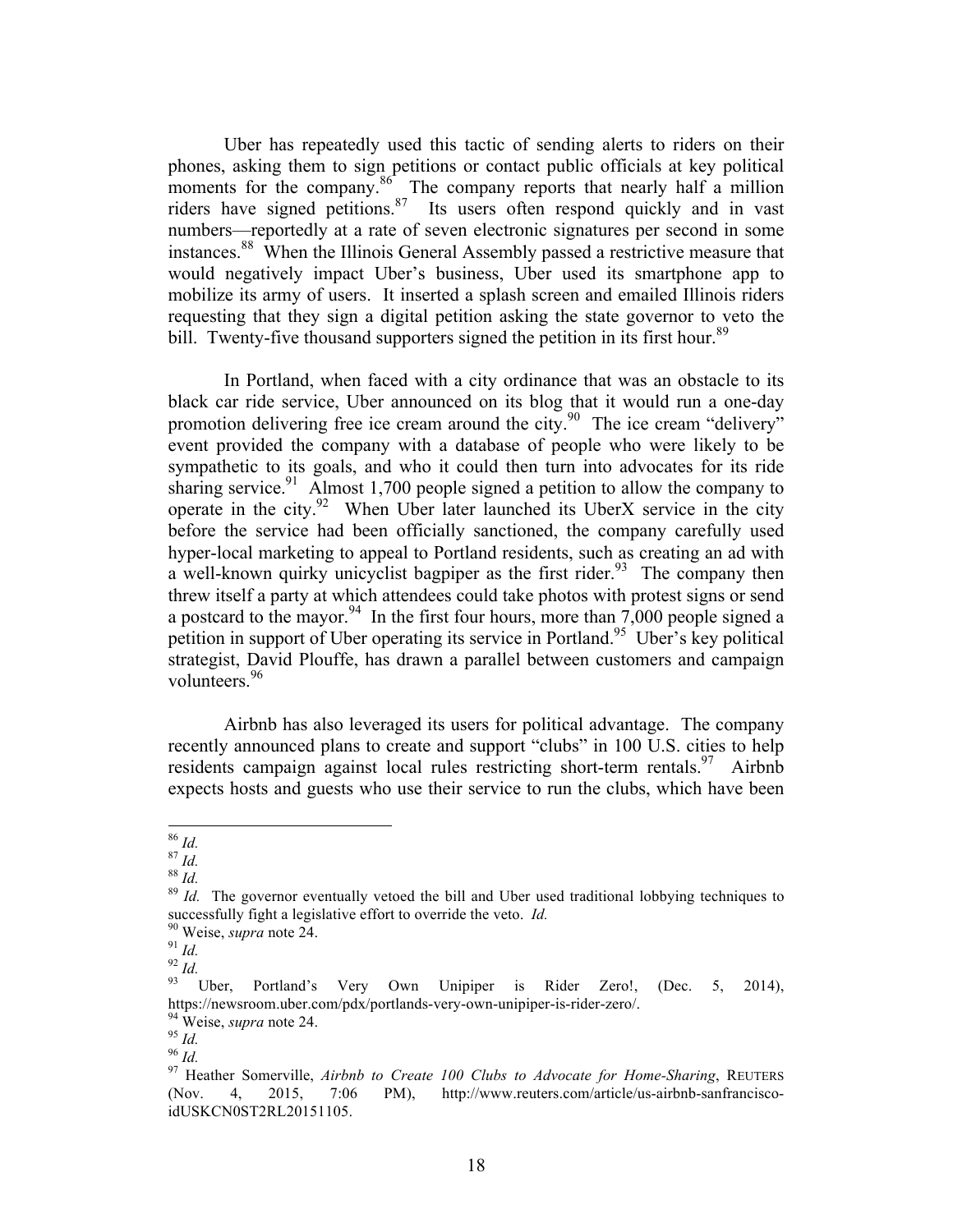likened to local unions.<sup>98</sup> The company's global policy chief stated, "We'll spend what it takes to succeed."<sup>99</sup>

This strategy comes on the heels of Airbnb's \$8.4 million ground campaign in San Francisco, in which the company mobilized hosts and guests to defeat a local proposition that would have limited short-term rentals.<sup>100</sup> Over 2,000 volunteers knocked on over 285,000 doors in the city in order to gain political support for Airbnb's cause.<sup>101</sup> Until recently, such mobilized grassroots support for a multibillion-dollar company has been unheard of, or is at least highly unusual.<sup>102</sup>

And, indeed, this kind of regulatory entrepreneurship raises the question of whether such political support can be called grassroots when it has been catalyzed from the top-down as part of a corporate strategy. It was Airbnb's own global policy chief, previously a D.C. political operative, who framed the business as a "movement" at a San Francisco news conference: "There is going to be more people doing home-sharing tomorrow than there are today, there is going to be more the day after that. This is now a movement."<sup>103</sup>

Similarly, when fantasy gaming sites FanDuel and DraftKings found themselves in the political spotlight, they catalyzed fans and informed them of their efforts and what the fans could do to help.  $104$  Efforts included writing a charter for a new fantasy sports trade association, asking a former federal judge and attorney general to review the company's practices, forming an advisory board led by a former United States Attorney General for the Southern District of New York, and proactively trying to work with state legislators to adopt consumer protection requirements such as age verification that would allow the companies to continue to operate and grow.<sup>103</sup> FanDuel's CEO further noted that in just two weeks' time the company had secured more than 145,000 signatures on its petition "seeking to protect your right to play fantasy sports" and provided a link to sign the petition.<sup>106</sup>

 <sup>98</sup> *Id.*; Conor Dougherty & Mike Isaac, *Airbnb and Uber Mobilize Vast User Base to Sway Policy*, N.Y. TIMES (Nov. 4, 2015), http://www.nytimes.com/2015/11/05/technology/airbnb-and-ubermobilize-vast-user-base-to-sway-policy.html.<br><sup>99</sup> Somerville, *supra* note 97.<br><sup>100</sup> *Id.*<br><sup>102</sup> Airbnb was recently valued at \$24 billion—higher than the valuation of the mega-hotel chain<br><sup>102</sup> Airbnb was recently valued

Marriott International. *See* Dougherty & Isaac, *supra* note 98.<br><sup>103</sup> *Id.* Nigel Eccles, FanDuel Open Letter (Oct. 2015), http://www.legalsportsreport.com/wp-<br><sup>104</sup> Nigel Eccles, FanDuel Open Letter (Oct. 2015), http://

content/uploads/2015/10/FanDuel-Regulation-Letter.pdf.<br><sup>105</sup> *Id.* ("We believe smart regulations should be in place, but some lawmakers are seeking to

prohibit your right to play fantasy sports as you know it. We need to remind officials how deep and wide the support for fantasy sports is across the country.").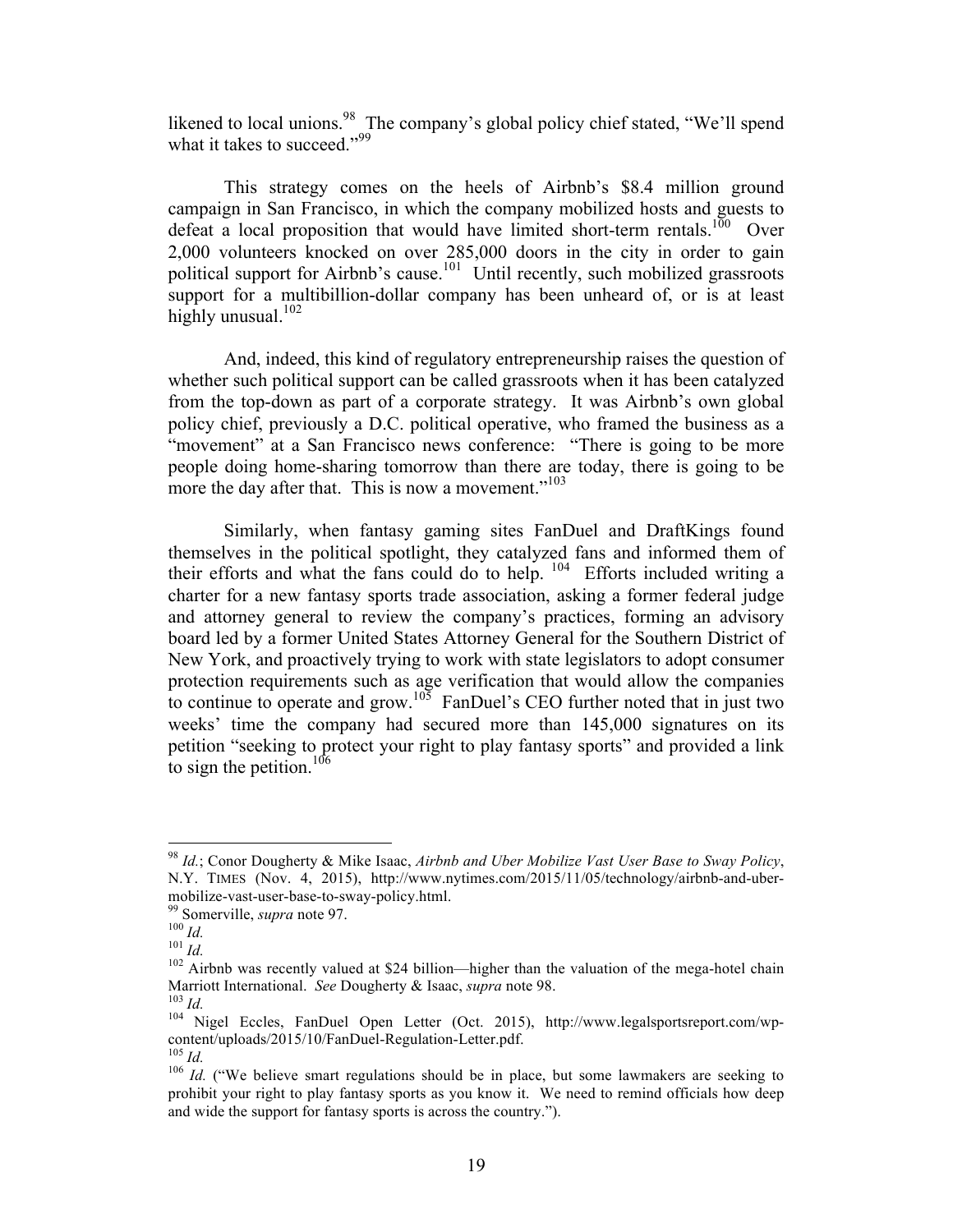### **D. More Traditional Political Techniques**

Finally, regulatory entrepreneurs have also taken advantage of the full range of traditional lobbying techniques that established firms have typically employed. This includes tactics such as putting political operatives on the board of directors or hiring them as key advisers and using professional lobbyists.

Placing political operatives on the board of directors of a company, particularly an early-stage startup company, indicates that regulatory affairs is likely crucial to the business and that changing existing laws or making new laws may be key to the business model. Take, for example, Hyperloop Technologies, a regulatory entrepreneur startup inspired by billionaire technology mogul Elon Musk's idea of a futuristic vacuum-tube transport network that could transport passengers and freight at over 700 miles an hour.<sup>107</sup> The company was started with the understanding that it would have to change the law or create new law to support their nascent, never-done-before technology—persuading governments to support futuristic infrastructure, obtaining rights-of-way through cities and across vast distances, and navigating transportation laws written for a different era. The technical challenges involved in developing a hyperloop transportation network are enormous, but the political challenges are equally monumental.

Hyperloop has prepared for political and legal battles by getting influential political operatives involved before those battles have even begun. When the Chief Technology Officer of Hyperloop Technologies first met the company cofounder, he said "I can build the technology—you've got to get me the right of way to do it."<sup>108</sup> The co-founder replied, "We've got Jim Messina on our board," referring to the campaign manager for President Obama's 2012 reelection and former White House deputy chief of staff.<sup>109</sup> In its early stages, the company had also met with major politicians, such as U.S. Senate Democratic leader Harry Reid.<sup>110</sup> President Obama himself had been briefed on the early-stage startup company and its vision for ultra-high-speed transportation.<sup>111</sup> The company has also developed a relationship with Eric Garcetti, the mayor of Los Angeles, where the startup is based, who has joked: "I've been part of the marketing department. I talk about it all the time. I've talked to [U.S. Secretary of Transportation Anthony Foxx], the vice president, the president—and they're not paying me a thing!" $112$  Many other companies have adopted similar strategies.<sup>113</sup>

<sup>&</sup>lt;sup>107</sup> Bruce Upbin, *Hyperloop Is Real: Meet the Startups Selling Supersonic Travel*, FORBES (Feb. 11, 2015, 6:05 AM), http://www.forbes.com/sites/bruceupbin/2015/02/11/hyperloop-is-real-meetthe-startups-selling-supersonic-travel/#2715e4857a0b7dd0afd7313c.<br>
<sup>108</sup> *Id.*<br>
<sup>109</sup> *Id.* Jim Messina has also worked for Uber and Airbnb. *Id.*<br>
<sup>110</sup> *Id.*<br>
<sup>111</sup> *Id.*<br>
<sup>111</sup> *Id.*<br>
<sup>112</sup> Caroline O'Donovan, *Hyping* 

*Reality*, **BUZZFEED** (Oct. 11, 2015, 7:01 AM), http://www.buzzfeed.com/carolineodonovan/hyping-the-hyperloop-how-elon-musks-dream-couldbecome-a-rea#.ccRqWaX5k.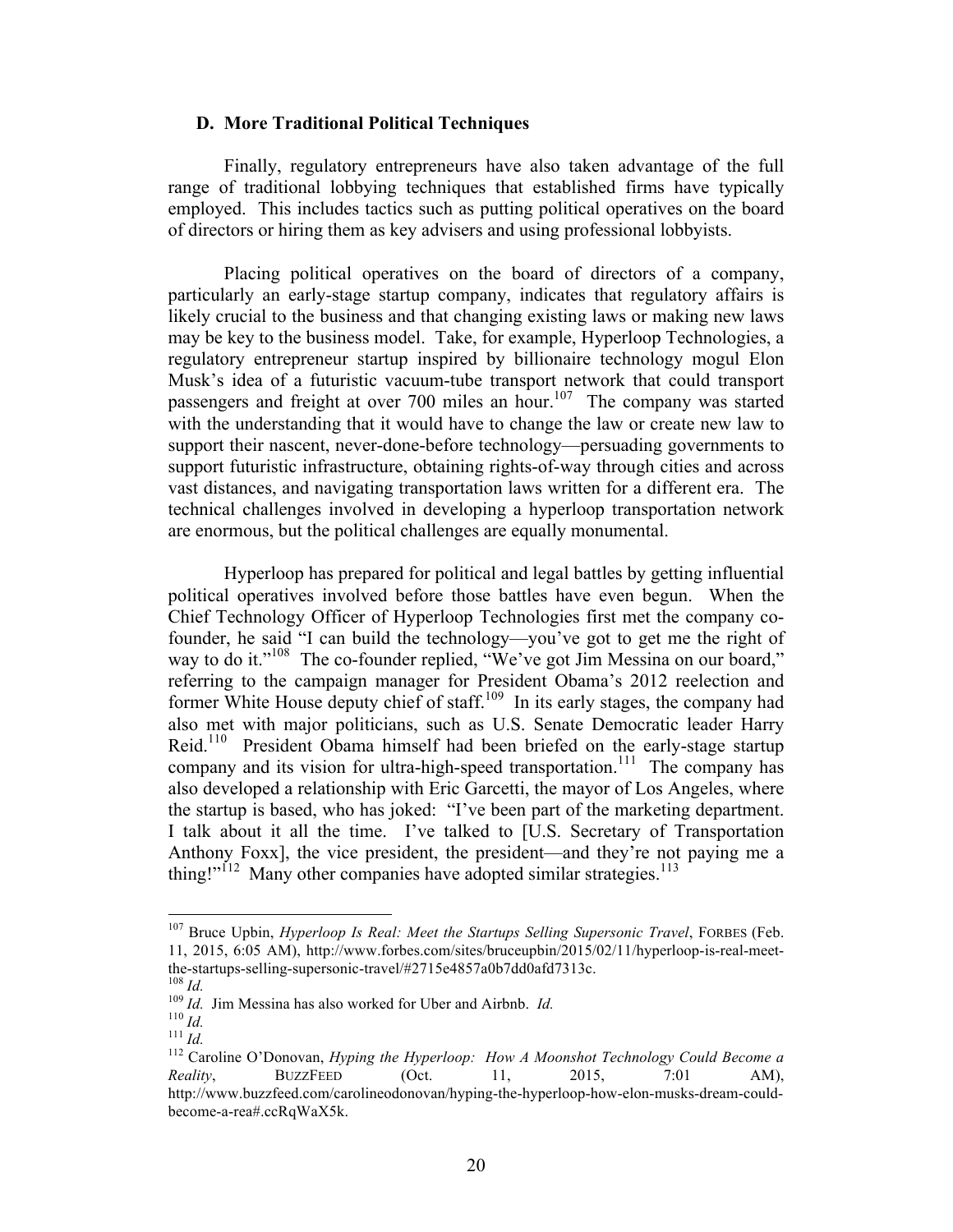Hiring professional lobbyists is another technique that regulatory entrepreneurs use. For example, consider once more electric car manufacturer Tesla Motors. To succeed in its fight against dealer franchise laws, Tesla has had to battle the car dealers lobby and create its own lobbying efforts for state legislative reforms.<sup>114</sup> The lobbyists that Tesla has hired have been key to its efforts to help win over state legislators. In Texas, for example, Tesla has spent over half a million dollars on lobbyists in each of the past couple of years.<sup>115</sup> Tesla hired several notable local lobbyists, including Mike Toomey, a trusted advisor to Governor Rick Perry; Karen Steakley, an ex-deputy legislative director for Governor Rick Perry; Craig Chick, a former senior policy adviser for notable Texas legislators; and Adam Goldman, whose brother is a state lawmaker.<sup>116</sup> The company started building a coalition of lawmakers and business groups supportive of their cause and hosting legislative staffers at policy forums and company receptions.<sup>117</sup> These traditional political lobbying techniques have been aimed at helping the company to level the playing field against the powerful car dealer lobby, which has been politically active and generous in making political expenditures for years.<sup>118</sup> A Tesla vice president explained: "We understood the political equations. We would be stupid not to prepare and equip ourselves to argue effectively in this Legislature."<sup>119</sup>

#### **III. CONDITIONS THAT FOSTER REGULATORY ENTREPRENEURSHIP**

In this Part, we use the insights from our analysis in Part II to identify and consider three basic groups of factors that are particularly important to fostering

<sup>&</sup>lt;sup>113</sup> Other notable examples of companies involving political strategists in key business positions include Uber (David Plouffe), Airbnb (Chris Lehane), and Theranos (Henry Kissinger; George Shultz; Sam Nunn; Bill Frist). Helderman, *supra* note 76; Dougherty & Isaac, *supra* note 98; Jennifer Reingold, *Theranos' Board: Plenty of Political Connections, Little Relevant Expertise*, FORTUNE (Oct. 15, 2015, 12:49 PM), http://fortune.com/2015/10/15/theranos-board-leadership/. Regulatory entrepreneurs have also engaged consultants who come through the "revolving door." For example, William Haraf, who had been the Commissioner of the California Department of Financial Institutions, and on whose watch California's money transmission law was implemented, became Managing Director of Promontory Financial Group, a consultancy which advises startups in the virtual currency space. See Greenspan testimony, *supra* note 63.<br><sup>114</sup> Crane, *supra* note 34.<br><sup>115</sup> Grant Gerke, *Tesla Motors Secret Weapon: Thoughts and Lobbying Efforts*, TESLARATI (Mar.

<sup>16, 2015),</sup> http://www.teslarati.com/tesla-motors-secret-weapon-thoughts-lobbying-efforts/; David Saleh Rauf & Neal Morton, *Tesla Gears Up for Texas Lobbying Blitz*, SAN ANTONIO EXPRESS NEWS (Dec. 18, 2014), http://www.expressnews.com/news/local/article/Tesla-gears-up-for-Texaslobbying-blitz-5967219.php. 116 Saleh & Morton, *supra* note 115. <sup>117</sup> *Id.* <sup>118</sup> *See, e.g.*, Bob Adelmann, *Tesla Sales Model Upsetting Traditional Auto Dealers*, THE NEW

AMERICAN (Mar. 24, 2104), http://www.thenewamerican.com/economy/markets/item/17906-teslasales-model-upsetting-traditional-auto-dealers ("In the 2011-2012 election cycle, according to the National Institute on Money in State Politics, auto dealers and their employees donated more than \$15 million to state and local candidates. In that same cycle, Tesla donated \$500."). <sup>119</sup> *Id.*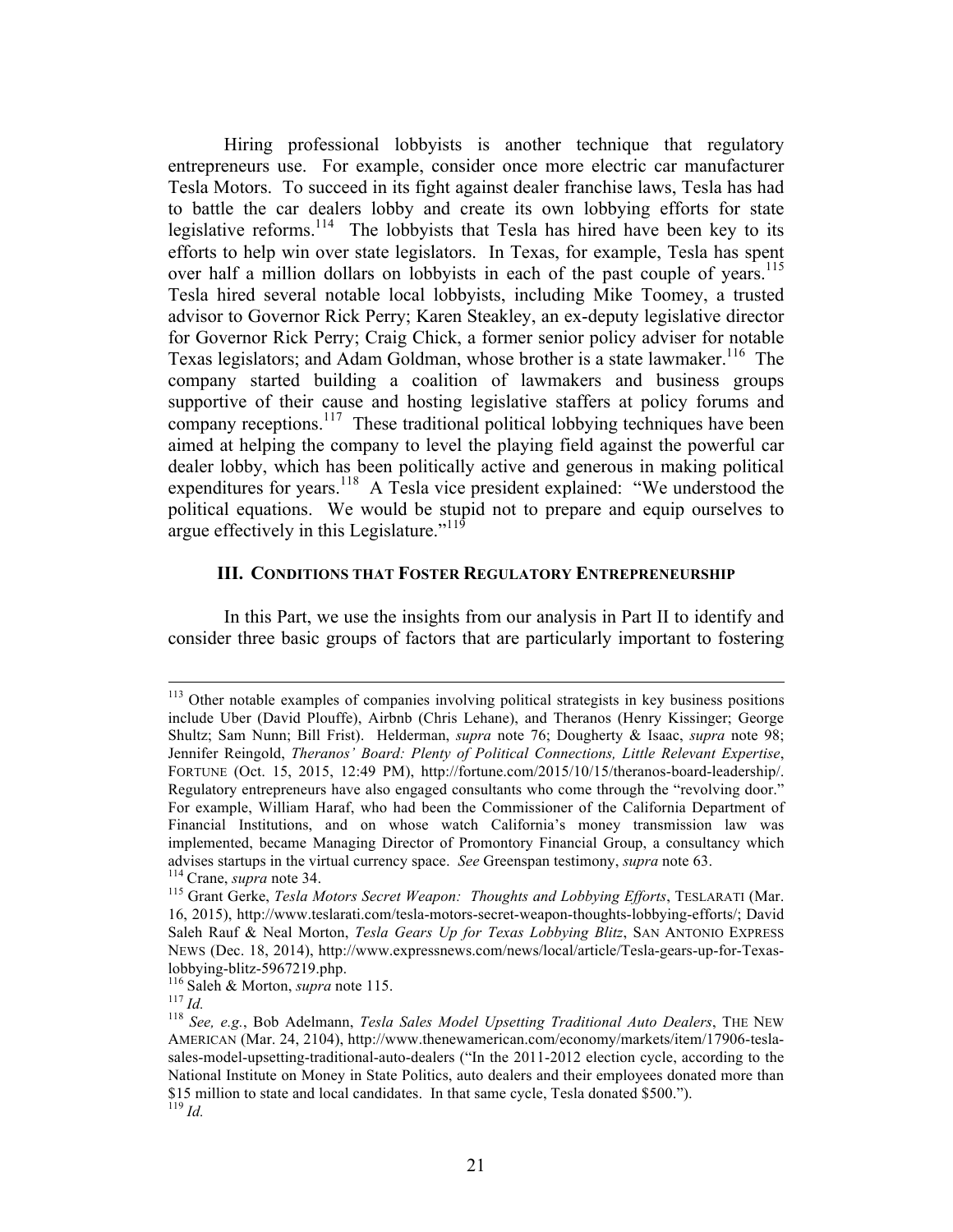or discouraging regulatory entrepreneurship. First, we explore factors related to the line of business in question. Second, we consider law-based factors related to the nature of the regulatory uncertainty that the entrepreneur faces. Third, we compare the relative advantages of startup corporations versus more established businesses.

### **A. Business-Related Factors**

Some lines of business are better suited to a regulatory entrepreneurship model than others. As discussed in Part II, the strategies that modern regulatory entrepreneurs employ to effect legal change require two chief inputs: The traditional methods that corporations have used to exert influence—hiring lobbyists, putting politically connected people on their boards, revolving door hiring practices, and spending money on political advertisements—primarily require money. But perhaps even more important for the newer techniques that regulatory entrepreneurs have been pioneering is a user base that can be mobilized as a political force.

What, then, characterizes businesses with the "right" kind of user base? Such businesses possess three chief characteristics: scalability, connectedness, and mass appeal.

Scalability refers to the business being able to expand its user base quickly and easily. For businesses to successfully mobilize users against a regulatory crackdown, they must have sufficient users to fight back at an early enough point in time. It helps to grow quickly so that regulators, who often move slower than entrepreneurs, are unable to squelch the business before it reaches a critical mass. Many regulatory entrepreneurs employ a guerrilla growth strategy to achieve exactly this result. The success of such a strategy depends on growing quickly, and this cannot be done if expanding one's user base requires customized service or extensive and slow capital investment. For example, an advertising agency's business is not scalable because its service is customized for each client and cannot be standardized. By contrast, a company whose main product is software is easily scalable; the extra cost of adding a new user is negligible.

But while having a large user base is necessary, it is not sufficient. A large user base is of little help if those users are unwilling to act; the company must also be able to mobilize those users. This likely depends on several things. The first is the frequency with which users interact with the company. User interactions are opportunities for the company to inform and activate users; the more interactions, the better the company's prospects. Next is whether the format through which the company interacts with its users makes it easy for the company to send users information. How much information the company has about its users matters as well; the more that the company knows about its users, the more it can engage them in a targeted manner. For example, legislators are likely to be more responsive to comments received from their own constituents than from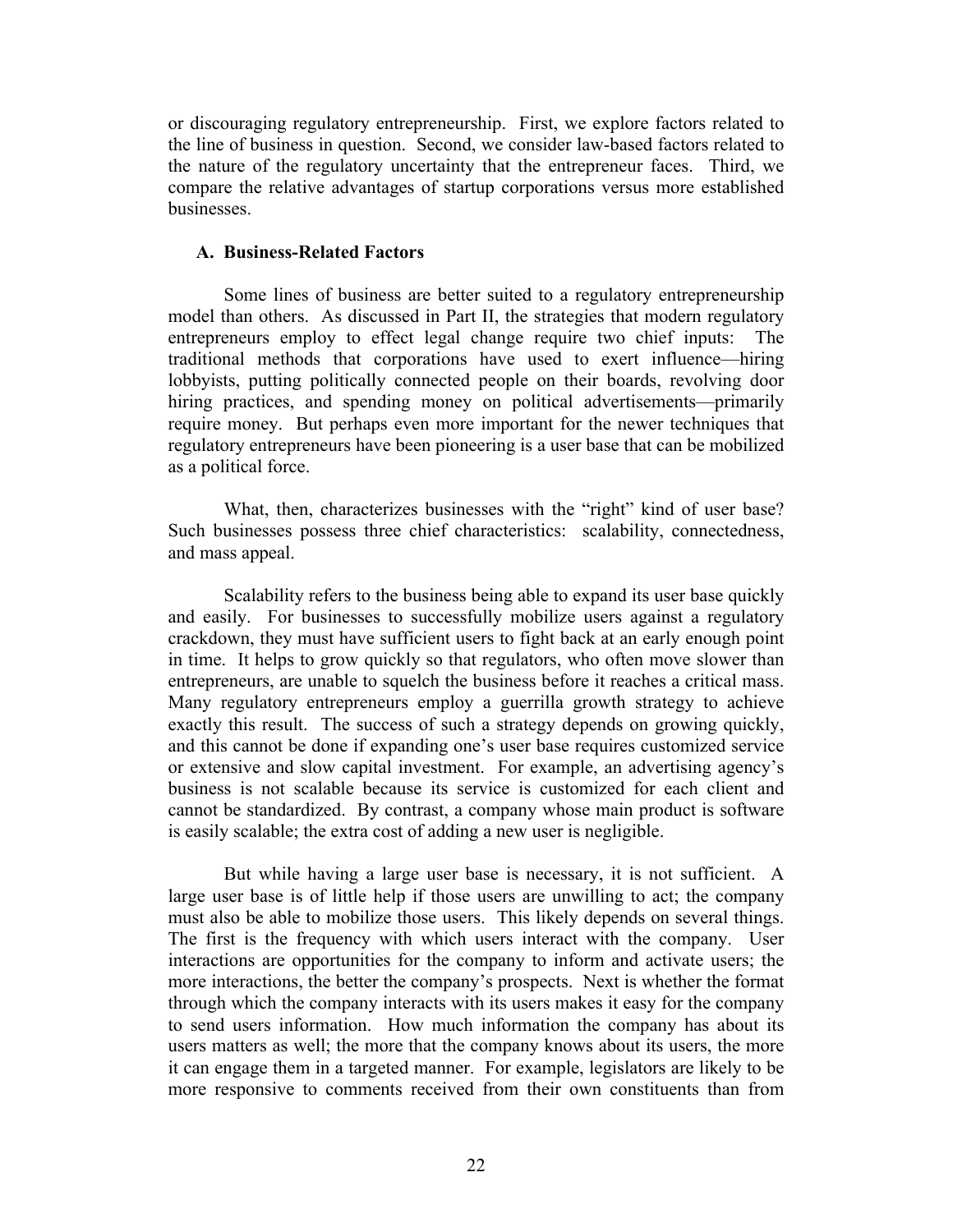voters they do not represent. If the company knows where its users live, it may be able to direct individual users' gestures of support (e-mails, phone calls, signed petitions, etc.) to their particular representatives, amplifying their effect. Finally, how motivated will the company's user base be to act on the company's behalf? This will depend on not only the frequency with which users interact with the company, but also on the significance of those interactions. To the extent that the company taps into feelings of identity or more significant needs, users are likely to be more willing to engage.

In addition, the composition of the company's user base matters. Several studies have examined what drives policy changes in the United States, and two findings are key for regulatory entrepreneurship: First, there is a strong status quo bias; it is hard to change the law.<sup>120</sup> Second, the chances of changing the law are greatest when high-earning citizens support the change.<sup>121</sup> Thus, a user base that contains many affluent users is likely to significantly increase a company's chance of success.

At the same time, however, anecdotal evidence suggests that it is also helpful to have a compelling story to tell. People remember personal stories; putting the right face on an issue is a potent political tool.<sup>122</sup> Thus, it helps to have a product that also benefits middle- or working-class people, whose stories may be more likely to evoke sympathy and support among viewers, as well as the affluent.

For example, in November 2015, San Francisco was considering Proposition F, an initiative that would have increased restrictions on short-term rentals in San Francisco. In the days leading up to the vote, Airbnb and its supporters blanketed the airwaves with advertisements urging voters to oppose the measure.<sup>123</sup> A number of ads opposing Proposition F featured the stories of people who frequently rent out various spaces on a short-term basis.<sup>124</sup> All of

 <sup>120</sup> *See, e.g.*, Martin Gilens, *Inequality and Democratic Responsiveness*, 69 PUBLIC OPINION QUARTERLY 778, 786 (2005); Martin Gilens & Benjamin I. Page, *Testing Theories of American* 

*Politics: Elites, Interest Groups, and Average Citizens*, 12 PERSP. ON POL. 564, 573 (2014). 121 *See, e.g.*, Gilens, *supra* note 120, at 788-89 (using the preferences of Americans at the ninetieth income percentile as a measure of what high-earning citizens prefer); Gilens & Page, *supra* note 120, at 568-70 (similar).<br><sup>122</sup> *See* TED BRADER, CAMPAIGNING FOR HEARTS AND MINDS: HOW EMOTIONAL APPEALS IN

POLITICAL ADS WORK (2006). 123 Nancy Watzman, *Pro-Airbnb Advertising Dominated Recent Political TV Ads in San* 

*Francisco*, **ARCHIVE** (Nov. 4, 2015), http://webcache.googleusercontent.com/search?q=cache:UALLU18Mk5IJ:https://blog.archive.org

<sup>/2015/11/04/</sup>pro-airbnb-advertising-dominated-recent-political-tv-ads-in-sanfrancisco/+&cd=4&hl=en&ct=clnk&gl=us (finding that anti-proposition F ads constituted roughly two-thirds of all political TV ads; the ratio of television ad minutes opposing prop F to those supporting it was over 120:1; the ratio of television ad minutes opposing prop F to those related to the mayoral race was more than 35:1).

<sup>124</sup> *See, e.g.*, SF Against F, Maria Is Renting Out Her Home Office, *available at* https://archive.org/details/SFElections2015ads.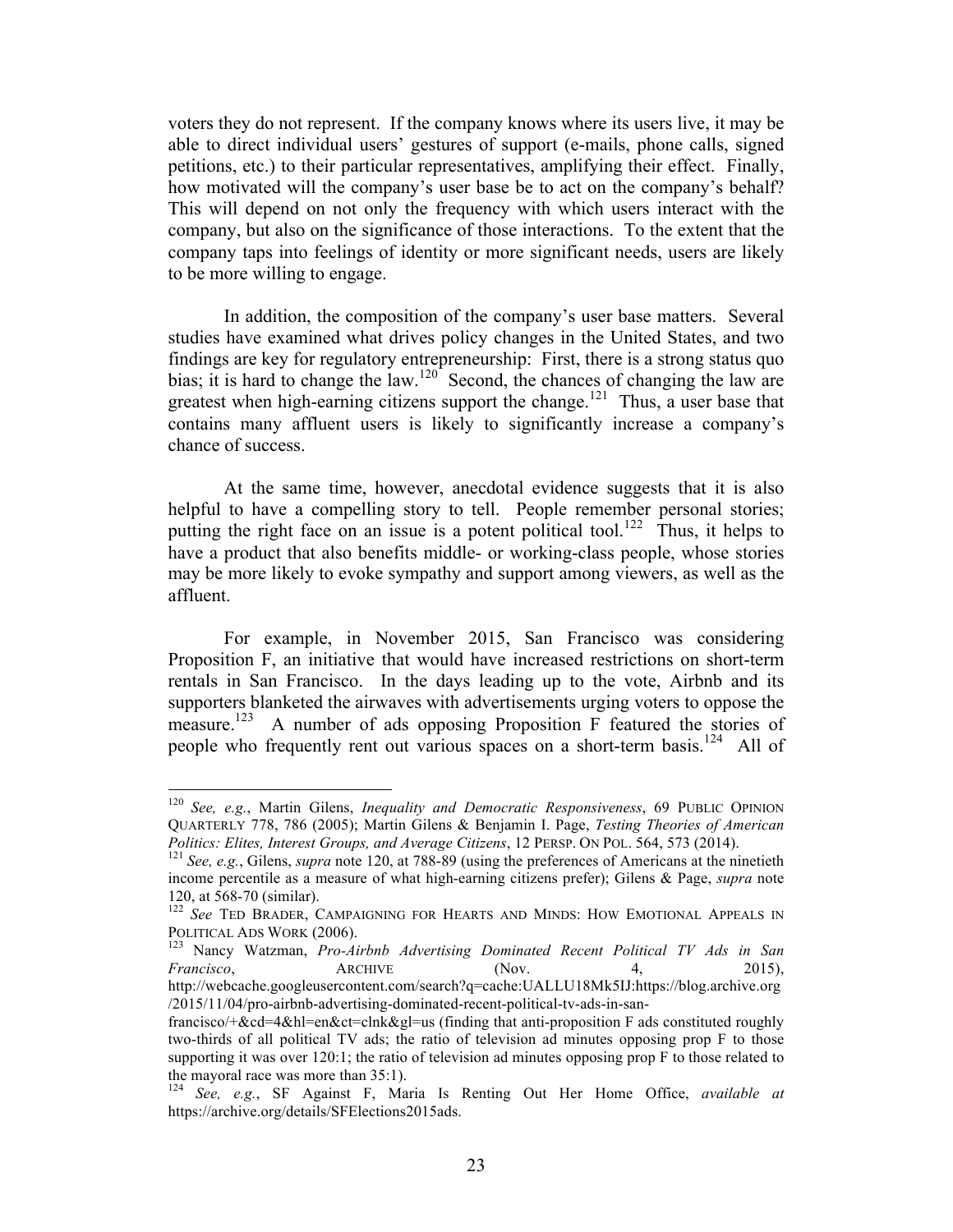these people talked about the difficulties of living in such an expensive city, and most told stories about particular financial needs that short-term renting helped them to manage, such as financially supporting elderly parents<sup>125</sup> and paying for a two-year-old daughter's childcare.<sup>126</sup> One ad featured a couple asserting that home sharing enables them to go volunteer and teach English to Tibetan refugees and impoverished children.<sup>127</sup>

By contrast, supporters of Proposition F made advertisements that suggested a more unflattering view of their opponents, such as "Save the Moguls," which cast rich commercial landlords as the face of short-term rentals.<sup>128</sup> Another had actors play a variety of unsympathetic figures, each of whom gives her reasons for opposing Proposition  $F^{129}$  Many of these reasons are immoral, such as a desire to exclude elderly people from San Francisco and to evict minority tenants.<sup>130</sup> Others are simply politically unpersuasive, such as a character who talked about how short-term rental of his extra room had enabled him to fund his artisanal relish production.<sup>131</sup>

Despite this effort by the proposition's supporters, Airbnb won its battle against Proposition F, as voters rejected it by a 10-point margin. Other companies have successfully employed similar tactics in their political battles. To take another example, during Uber's battle for New York, it ran advertisements in which Uber drivers highlighted how becoming an Uber driver had improved their lives.<sup>132</sup> They spoke about how their pre-Uber lives were characterized by difficulties finding jobs, being unable to pay their mortgages, and struggling to make ends meet.<sup>133</sup> One said that becoming an Uber driver "was probably the best thing that's happened in [his] life."<sup>134</sup> Another described it as "a blessing . . . We don't just pick people up. We pick ourselves up. We pick our families up."<sup>135</sup> It asserted that Uber would create 10,000 jobs in New York City over the next year, and urged voters to tell mayor de Blasio, who had received significant donations from the taxi industry, "Don't put taxi donors ahead of jobs." 136 The

<sup>&</sup>lt;sup>125</sup> SF Against F, Meet Cathryn, Your SF Neighbor, *supra* note 124.<br><sup>126</sup> SF Against F, Meet Kate from Glen Park, *supra* note 124.<br><sup>127</sup> SF Against F, Please Join Ken and Ashish from the Castro, *supra* note 124.<br><sup>128</sup>

Proposition F simply because he liked Airbnb's logo. *Id.* 132 Uber, Mayor de Blasio's Proposal Will Destroy 10,000 Jobs, *available at* https://www.youtube.com/watch?v=xFOQ6ID6lvk&feature=youtu.be; Uber, Killing 100,000 NYC Jobs, With One Taxi-Backed Bill (June 30, 2015), https://newsroom.uber.com/us-newyork/killing-10000-nyc-jobs-with-one-taxi-backed-bill/; *see also* Dan Rivoli, *Uber Slams Mayor de Blasio with TV Ad Claiming He's 'Giving in to the Taxi Industry'*, N.Y. DAILY NEWS (July 16, 2015), http://www.nydailynews.com/news/politics/uber-slams-mayor-de-blasio-tv-ad-article-1.2293201.

<sup>133</sup> Uber, Mayor de Blasio's Proposal, *supra* note 132. <sup>134</sup> *Id.* <sup>135</sup> *Id.* <sup>136</sup> *Id.*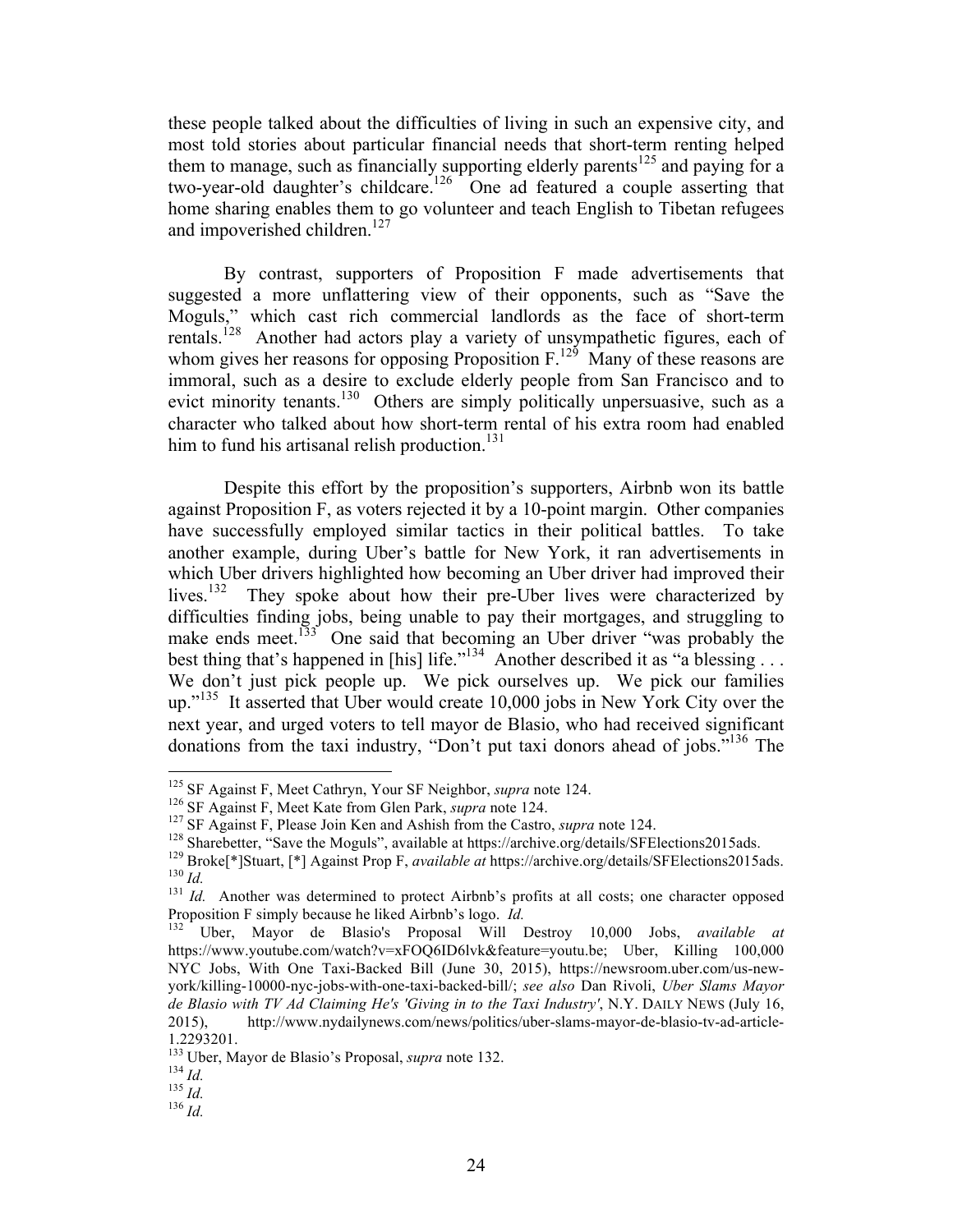advertisement closed with an Uber driver saying "millionaire [cab] medallion owners don't need help. People like us do."<sup>137</sup>

These business-related factors help explain why regulatory entrepreneurship has increased so much in recent years. Many of the most successful startup companies in the last few years are "platform" companies.<sup>138</sup> These businesses profit by using technology to connect buyers and sellers on a proprietary platform. Examples include Uber, Lyft, Airbnb, and others.<sup>139</sup>

Platform business models are enormously scalable; if new users wish to join the system, they can be added quickly and easily. Moreover, since these businesses are built around the platform, these companies are well-equipped to communicate with their users. Depending on the product and user in question, the user's level of commitment to the company can be quite large. For example, an Uber driver or an Airbnb landlord—or a provider on a lesser-known platform, such as zTailors, the "Uber for tailors"—may reap hundreds or even thousands of dollars a week via their interaction with the app.<sup>140</sup> In addition, in many instances the regulatory entrepreneur will have a great deal of information about the user, such as where she lives and how much she uses the entrepreneur's product, that may potentially allow the entrepreneur to leverage that user more effectively.<sup>141</sup>

Finally, the most successful of these businesses appeal to both those with high incomes and those of more modest means. New York Uber users include high earners willing to pay extra to get a ride home immediately at the end of a

 <sup>137</sup> *Id.*; *see also* Alan Feuer, *Uber Drivers Up Against the App*, N.Y. TIMES (Feb. 19, 2016), http://www.nytimes.com/2016/02/21/nyregion/uber-drivers-up-against-the-app.html ("Uber mobilized millions of dollars and an all-star team of political tacticians, but it also made use of the sympathetic image of hard-working immigrants telling City Hall that Uber put food on the table for their families.").

<sup>&</sup>lt;sup>138</sup> *See* Orly Lobel, *The Law of the Platform* 7-8, 12-13, (manuscript on file with authors) (explaining the definition of platform companies and listing over two dozen); Daniel E. Rauch & David Schleicher, *Like Uber, But for Local Government Law: The Future of Local Regulation of the Sharing Economy*, 76 OHIO ST. L.J. 901 (2015) (discussing various sharing economy peer-topeer platform companies); Fortune, *The Unicorn List*, *available at* http://fortune.com/unicorns/ (last visited Jan. 29, 2016) (listing startup companies valued at \$1 billion or more and including platform companies such as Uber, Airbnb, Lyft, BlaBlaCar, FanDuel, and DraftKings).<br><sup>139</sup> Fortune, *The Unicorn List, supra* note 138.

<sup>&</sup>lt;sup>140</sup> See, e.g., Rachel Gillett, *Here's How Much You Could Make As an Uber or Lyft Driver in 20 Major U.S. Cities*, BUSINESS INSIDER (July 20, 2015, 11:40 AM), http://www.businessinsider.com/how-much-uber-drivers-make-in-each-city-2015-7; Sarah Kessler, *Secrets of Running A Six-Figure AirBnB Business*, FAST COMPANY (Nov. 5, 2013, 1:25 PM), http://www.fastcompany.com/3021179/secrets-of-running-a-six-figure-airbnb-business; Davey Alba, *Instacart Shoppers Can Now Choose To Be Real Employees*, WIRED (June 22, 2015, 5:46 PM), http://www.wired.com/2015/06/instacart-shoppers-can-now-choose-real-employees/; Derek Thompson, *The Uber Economy*, ATLANTIC (Jan. 23, 2015), http://www.theatlantic.com/business/archive/2015/01/is-uber-a-middle-class-job-creator-ornot/384763/.

<sup>141</sup> *See* Nancy Scola & Andrea Peterson, *Data Is Uber's Business. But Protecting It May Be Its Biggest Weakness.*, WASH. POST (Nov. 18, 2014), https://www.washingtonpost.com/news/theswitch/wp/2014/11/18/data-is-ubers-business-but-protecting-it-may-be-its-largest-weakness/.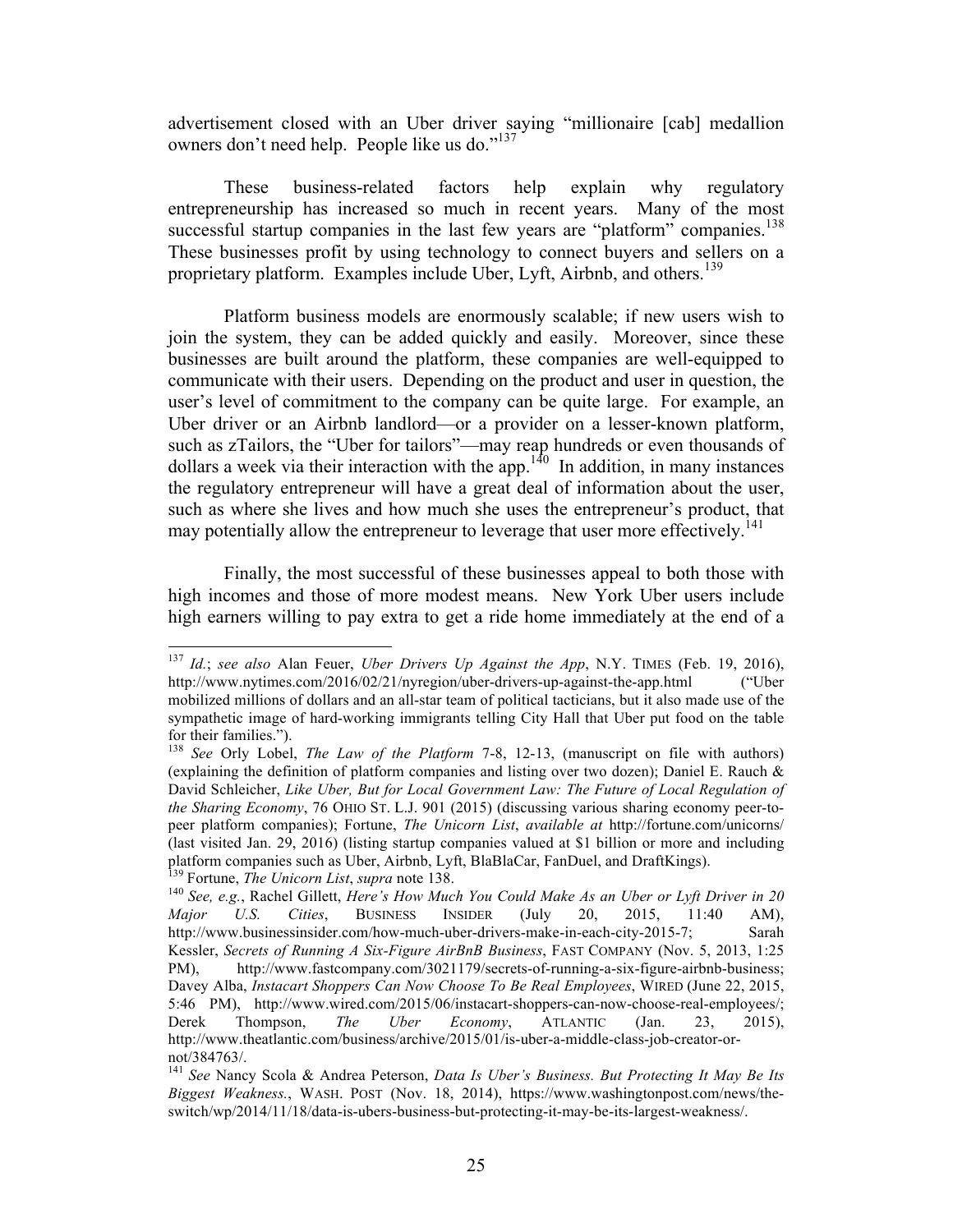rainy night out, middle-class outer borough residents who have trouble finding cabs in their neighborhoods, and Uber drivers who might face serious hardships without the income they earn through Uber.<sup>142</sup> Airbnb landlords include those who need to rent out rooms to guests in order to cover the cost of their housing, as well as well-off people who buy investment properties and rent them for profit.<sup>143</sup> These types of broad user bases can maximize a company's chance of political success.

### **B. Law-Related Factors**

The chance of successfully executing a regulatory entrepreneurship strategy depends on a number of factors related to the law in question. These relate to the kind and magnitude of regulatory uncertainty that the entrepreneur is taking on.

One important factor is the penalty that the law imposes on violators. For example, if the only penalty is a civil fine imposed on the corporation, pushing the boundaries of the law may be an attractive prospect. If the fine is low enough, the business may not even have to worry about changing the law and can simply pay fines as they come up.<sup>144</sup>

On the other hand, if a law provides for the incarceration of the executives of a company that violates it, that is likely to serve as a serious deterrent to the guerrilla growth strategies that modern regulatory entrepreneurs employ. For instance, in some states, operating an unlicensed money transfer business is a felony punishable by imprisonment and a criminal fine;  $145$  this has tamped down on mobile payment companies' willingness to push the boundaries of the licensing regimes they face.<sup>146</sup>

Another key element is whether the law in question is determined at the local, state, or national level. Change at the state and local level is often possible more quickly than at the national level. This is largely by design; the framers wanted to ensure that state governments remained important centers of power and served as laboratories of democracy and reform.<sup>147</sup> The faster pace at which

 <sup>142</sup> *See* Carolyn Said, *Airbnb, Uber Cast Themselves As Saviors of the Middle Class*, S.F. CHRONICLE (Nov. 10, 2015, 8:16 PM), http://www.sfchronicle.com/business/article/Airbnb-Uber-We-are-the-saviors-of-the-middle-6620729.php.<br><sup>143</sup> *See* Adam Chandler, *Is AirBnB a Credible Champion on Income Inequality?*, ATLANTIC (Dec.

<sup>1, 2015),</sup> http://www.theatlantic.com/business/archive/2015/12/airbnb-new-york/418272/; Kessler, *supra* note 140; Said, *supra* note 142.<br><sup>144</sup> Uber has operated by paying drivers' fines in Paris, though this appears to be a temporary

measure. Alderman, *supra* note 59.<br><sup>145</sup> *See* Kevin V. Tu, *Regulating the New Cashless World*, 65 ALA. L. REV. 77, 79-98, n.101

<sup>(2013) (</sup>examining the legal and regulatory landscape affecting emerging payment systems).  $^{146}$  See id. at 109-13; Scheiber, *supra* note 63.

<sup>&</sup>lt;sup>147</sup> See New State Ice Co. v. Liebman, 285 U.S. 262, 311 (1932) (Brandeis, J., dissenting) ("It is one of the happy incidents of the federal system that a single courageous state may, if its citizens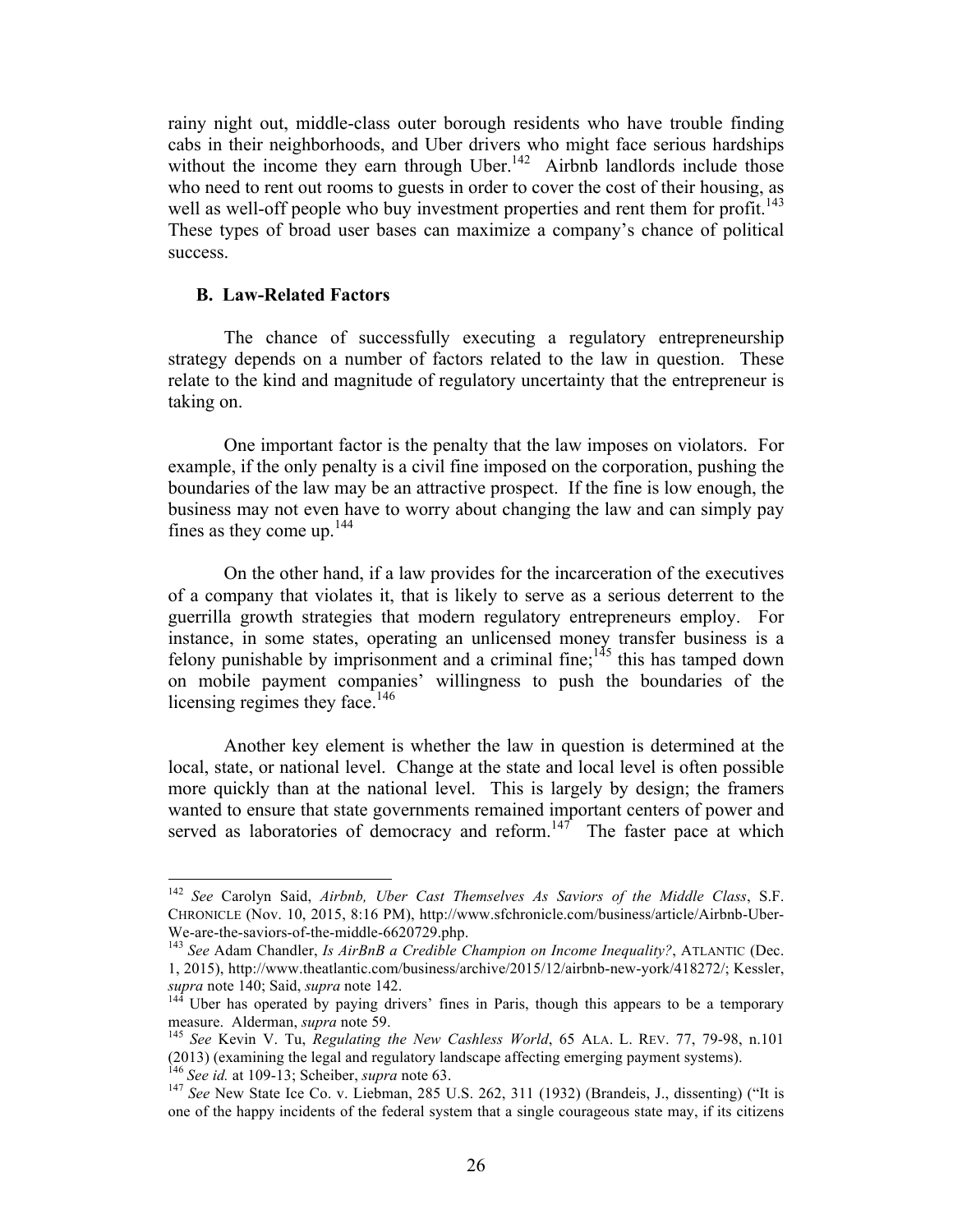change is usually possible at the state and local levels makes regulatory entrepreneurship more feasible within the "runway" of capital, or timeline, the company has to operate. 148

Further, state and local political fights generally attract much smaller amounts of resources than national fights  $\overline{do}$ .<sup>149</sup> It takes less money to make waves in state and local politics; at the national level, even a significant amount of money can be lost as a drop in the bucket. For example, consider the 2013 mayoral race in New York City, the nation's largest and wealthiest city. Two months before the election, the *New York Times* reported that in the course of the campaign the candidates had mustered a combined total of approximately \$35 million and spent about \$30 million.<sup>150</sup> In the 2014 New York gubernatorial campaign, the candidates spent a combined total of approximately \$55 million.<sup>151</sup> In the 2012 Presidential campaign, President Barack Obama and Mitt Romney's campaigns raised and spent roughly a billion dollars *each*; 152 spending on all federal elections in 2012 totaled approximately \$7 billion.153 Spending enough money to have a significant effect at that level can be prohibitively expensive.<sup>154</sup>

<sup>&</sup>lt;u> 1989 - Andrea Santa Andrea Andrea Andrea Andrea Andrea Andrea Andrea Andrea Andrea Andrea Andrea Andrea Andr</u> choose, serve as a laboratory; and try novel social and economic experiments without risk to the rest of the country.").

<sup>148</sup> *See* John F. Coyle & Joseph M. Green, *Contractual Innovation in Venture Capital*, 66 HASTINGS L.J. 133, 151 (2014) (noting that startup companies typically refer to the "runway" of capital they have raised for a certain period of operations).

<sup>149</sup> *See* The Money Behind the Elections, OpenSecrets.org, *available at* https://www.opensecrets.org/bigpicture/ (last visited Feb. 1, 2016) (showing that the costs of federal congressional and presidential races in recent years have been in the billions versus state contributions each significantly less).

<sup>150</sup> *How Much the N.Y.C. Mayoral Candidates Have Raised and Spent*, N.Y. TIMES (Sept. 2, 2013), http://www.nytimes.com/interactive/2013/03/16/nyregion/how-much-the-nyc-mayoralcandidates-have-raised-and-spent.html? r=0. These totals included potential candidates who had not officially declared their candidacies, as well as money that a candidate borrowed or transferred

from another campaign. *Id.* 151 New York Gubernatorial and Lieutenant Gubernatorial Election, 2014, BALLOTPEDIA, https://ballotpedia.org/New York gubernatorial and lieutenant gubernatorial election.

<sup>152</sup> *The 2012 Money Race: Compare the Candidates*, N.Y. TIMES, http://elections.nytimes.com/2012/campaign-finance. These numbers include amounts raised by the candidates, the national party committees, and each candidate's chief Super PAC, but not other PACS or each candidate's victory fund. *Id.* 153 Tarini Parti, *FEC: \$7B Spent on 2012 Campaign*, POLITICO (Jan. 31, 2013),

http://www.politico.com/story/2013/01/7-billion-spent-on-2012-campaign-fec-says-087051.<br><sup>154</sup> It is also worth noting that there are limits to what money can accomplish politically. Some

economists have argued that campaign spending is much less influential than the conventional wisdom would dictate, and some donors have lamented that they are unable to buy more influence. *See, e.g.*, Stephen J. Dubner, *How Much Does Campaign Spending influence the Election? A Freakonomics Quorum*, FREAKONOMICS (Jan. 17, 2012), http://freakonomics.com/2012/01/17/how-much-does-campaign-spending-influence-the-electiona-freakonomics-quorum/; Eliza Collins, *Charles Koch Bemoans Lack of Influence Over 2016 Race*, POLITICO (Jan. 8, 2016), http://www.politico.com/story/2016/01/charles-koch-2016 presidential-race-217499#.chuesce:A0Og; Matthew Cooper, *Koch Brothers Money Hasn't Bought As Much As You Think*, NEWSWEEK (Apr. 24, 2014), http://www.newsweek.com/2014/05/02/kochbrothers-money-hasnt-bought-much-you-think-248390.html. On the other hand, money clearly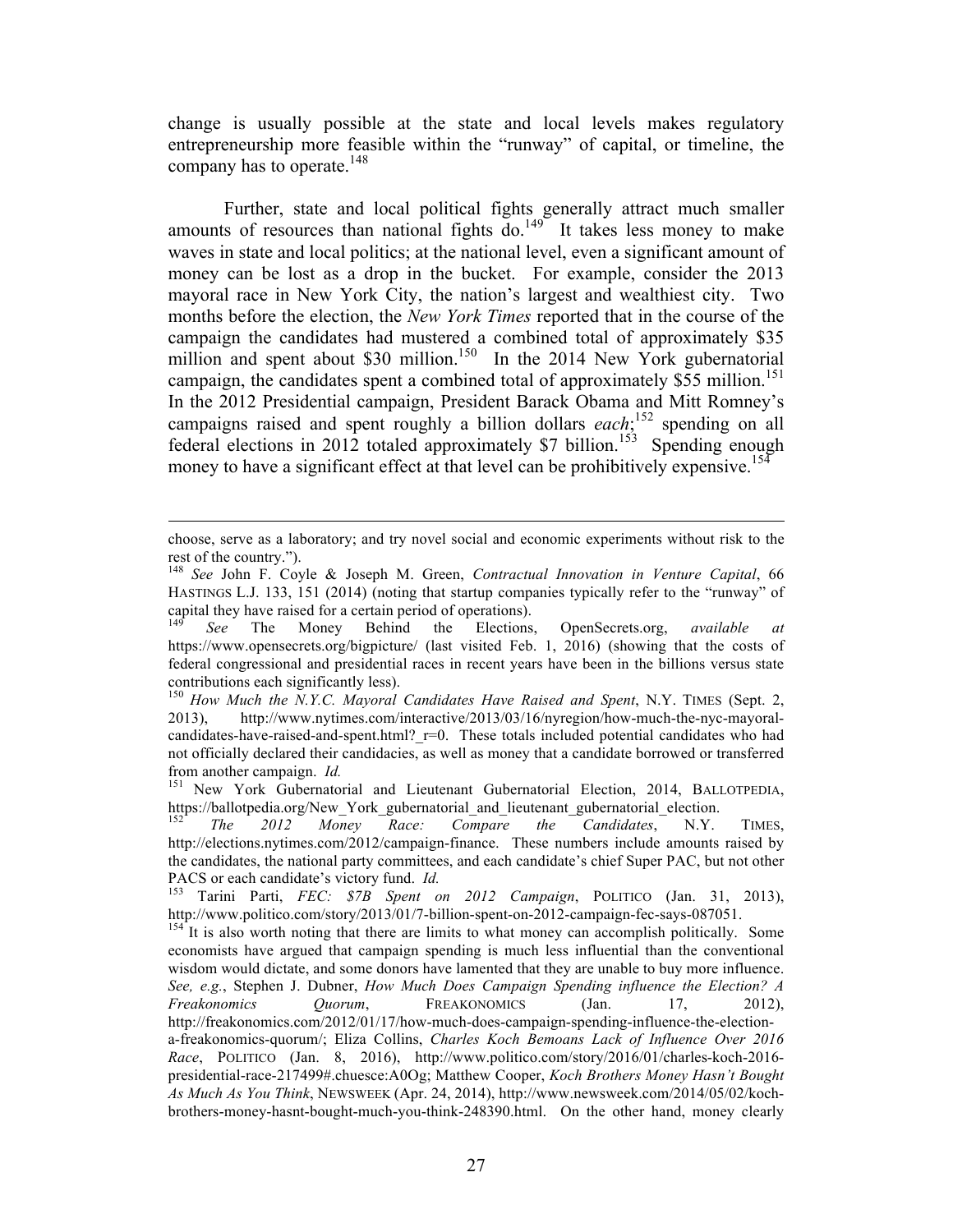Another advantage of targeting state or local laws is the added flexibility. The large number of state and local jurisdictions enables companies to pick their battles in ways that increase their chances of success over time. The entrepreneur can start with the jurisdictions that it finds most promising, or hold off on targeting a particular location of interest until conditions are favorable. It can decide to abandon a particular strategy, delay, or expand. Moreover, the entrepreneur does not have to win every battle to achieve some measure of success.<sup>155</sup> These options are generally not available when the law in question is national.

Further, flexibility is useful because political environments fluctuate over time, and changing political headwinds can make it easier or harder to exert influence and alter the law. These fluctuations are driven by economic and social conditions that are generally difficult or impossible to deliberately influence. Similarly, politicians rise and fall. An entrepreneur may benefit from the popular strength of a sympathetic official, or the weakness of an antagonistic one. For instance, in 2009, billionaire Michael Bloomberg spent \$102 million of his own money to help finance his successful mayoral campaign.<sup>156</sup> Non-billionaire Bill de Blasio spent about one tenth of that during his successful campaign four years later.<sup>157</sup> If an entrepreneur were looking to use its money to pressure the mayor's office, it might well find that its chances were much better during the latter's time in office. Conversely, if the mayor's office favored the entrepreneur's proposed change, acting earlier might have been preferable.

There are also tactics available at the state and local level that are not available at the national level. For example, in 2014, Uber wanted to open in Portland, but faced opposition from the city government.<sup>158</sup> In response, Uber began offering service in Vancouver, Washington, which is a stone's throw away from Portland, then sent the message "Hey Portland, we are just across the river . .

<sup>&</sup>lt;u> 1989 - Johann Stoff, deutscher Stoff, der Stoff, der Stoff, der Stoff, der Stoff, der Stoff, der Stoff, der S</u> has some impact on elections and donors must have some reason for making the contributions that they do.

<sup>&</sup>lt;sup>155</sup> DraftKings and FanDuel are an example of this approach. According to one source:

<sup>[</sup>They] have chosen which states to operate in based on the individual rules in that state, which vary. . . As recently as October, the two companies were operable in 45 states—in the other five, they had chosen not to operate because the law appeared unfriendly. Very recently, that number has gone to 44 after Nevada's Gaming Control Board ruled these companies gambling operators. It now threatens to go down to 43 because of New York.

Daniel Roberts, *FanDuel, DraftKings File Lawsuits Against NY Attorney General*, FORTUNE (Nov. 13, 2015), http://fortune.com/2015/11/13/fanduel-draftkings-lawsuits-schneiderman/. 156 Celeste Katz, *Mayor Bloomberg Spent \$102M on Campaign to Win Third Term - or \$175 Per* 

*Vote*, N.Y. DAILY NEWS (Nov. 27, 2009), http://www.nydailynews.com/new-york/mayorbloomberg-spent-102m-campaign-win-term-175-vote-article-1.414005. 157 *See* Michael Howard Saul, *Here's How Much Money is in the Mayor's New Campaign* 

*Account*, WALL ST. J. (July 9, 2014), http://blogs.wsj.com/metropolis/2014/07/09/heres-howmuch-money-is-in-the-mayors-new-campaign-account/ (noting de Blasio "raised roughly \$10.7 million, received nearly \$4 million in public funds and spent about \$13.6 million"). 158 Weise, *supra* note 24.

<sup>28</sup>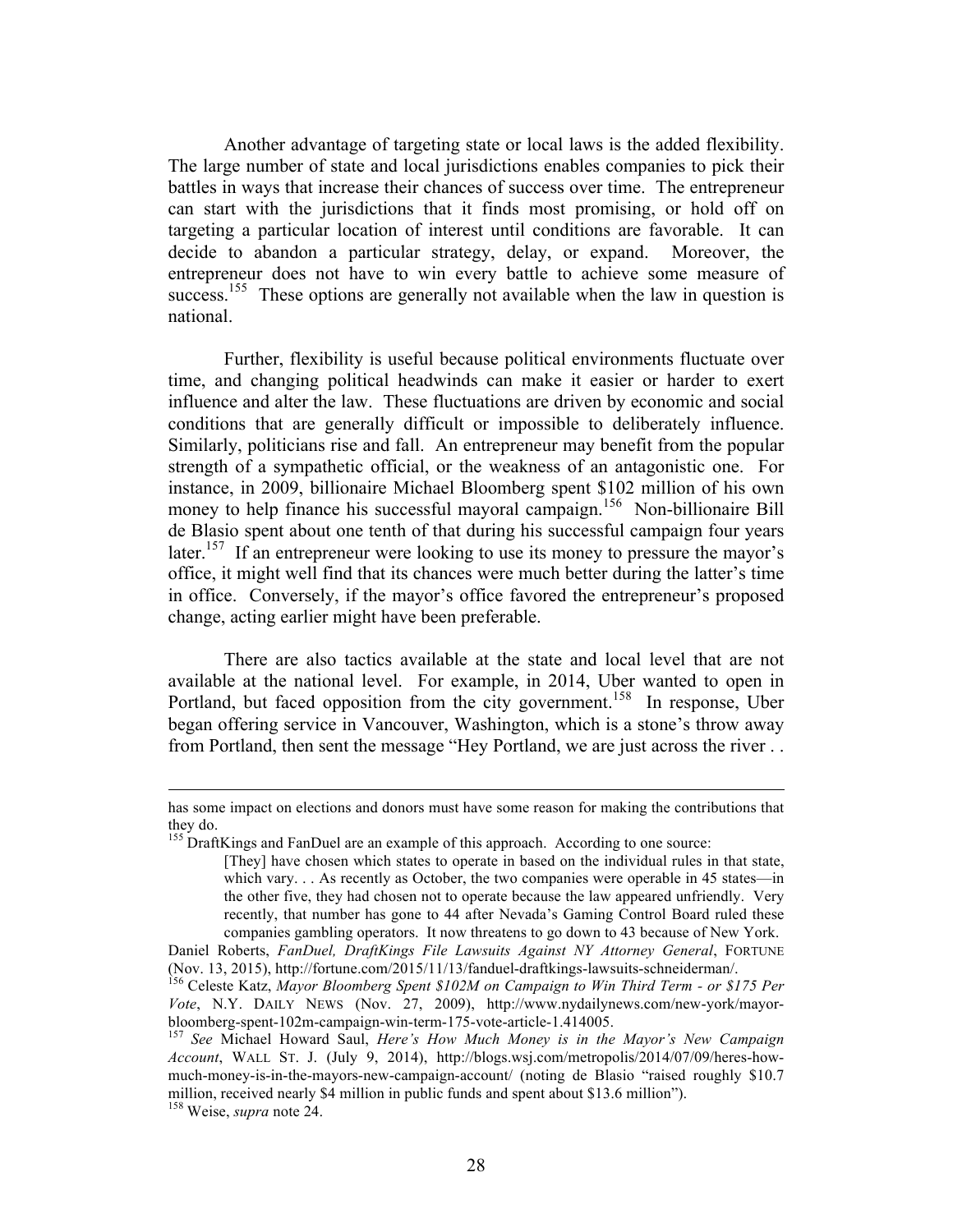...<sup>159</sup> Uber proceeded to begin offering service in several adjacent suburbs of Portland.<sup>160</sup> As Portland's mayor described the experience, "They basically forced their way into the market and surrounded us, then put the pressure on for us to do likewise."<sup>161</sup> Strategies such as that, which rely on geographic proximity, are less likely to work well when applied at the national level; it seems harder to imagine a company pushing through a legal change in the United States on the grounds that Canada and Mexico both adopted it.

And, because regulatory entrepreneurship is a form of politicking, it is better-suited to the more political branches of government. An army of users is more likely to be a compelling tool against executive and legislative bodies than judicial ones. Judges are particularly unlikely to be swayed by popular opinion if their terms are longer and if they are appointed instead of elected.<sup>162</sup> This further advantages state battles over federal ones; in many states and cities, judges are elected, while judges in federal district and appellate courts are appointed for life.<sup>163</sup> On the other hand, when a company finds itself in court, the longer that it can drag out the proceeding, the more time it may have to grow its user base and lobbying arm and push for a legal change.

For example, DraftKings and FanDuel had been operating in the shadow of the law, each spending more than \$100 million on television advertising and signing up tens of thousands of users each day, before receiving a cease-anddesist order from the New York state attorney general. 164 The attorney general wrote: "It is clear that DraftKings and FanDuel are the leaders of a massive, multi-billion dollar scheme intended to evade the law and fleece sports fans across the country." <sup>165</sup> Both companies continue to operate, attempting to rally users to support their legal cause, and have each filed lawsuits seeking an injunction

 <sup>159</sup> *Id.*; Uber, *Hey Portland, We Are Just Across the River… #WeWantUberPDX*, UBER NEWSROOM, July 18, 2014, https://newsroom.uber.com/pdx/hey-portland-we-are-just-across-theriver-wewantuberpdx/.<br><sup>160</sup> Weise, *supra* note 24.<br><sup>161</sup> *Id.* 26ee Judith Resnik, *Judicial Independence and Article III: Too Little and Too Much*, 72 S. CAL.

L. REV. 657, 666 (1999); Shirley S. Abrahamson, *Thorny Issues and Slippery Slopes: Perspectives on Judicial Independence*, 64 OHIO ST. L.J. 3, 9 (2003) ("In exercising judicial independence, the stakes for the judges, that is, the loss of the judgeship, are clearly higher for judges with limited terms than they are for appointed judges with life tenure.").

<sup>163</sup> *See* David E. Pozen, *The Irony of Judicial Elections*, 108 COLUM. L. REV. 265 (2008) (examining "elective versus nonelective judiciaries").

<sup>164</sup> Walt Bogdanich et al., *Attorney General Tells DraftKings and FanDuel to Stop Taking Entries in New York*, N.Y. TIMES (Nov. 10, 2015), http://www.nytimes.com/2015/11/11/sports/football/draftkings-fanduel-new-york-attorneygeneral-tells-fantasy-sites-to-stop-taking-bets-in-new-york.html.<br>
<sup>165</sup> State of New York Office of the Attorney General. Notice to Cease and

Desist and Notice of Proposed Litigation Pursuant to New York Executive Law § 63(12) and General Business Law  $\S$  349 (Nov. 10, 2015), http://www.nytimes.com/interactive/2015/11/10/sports/document-final-nyag-fanduel-letter-11-10- 2015-signed.html.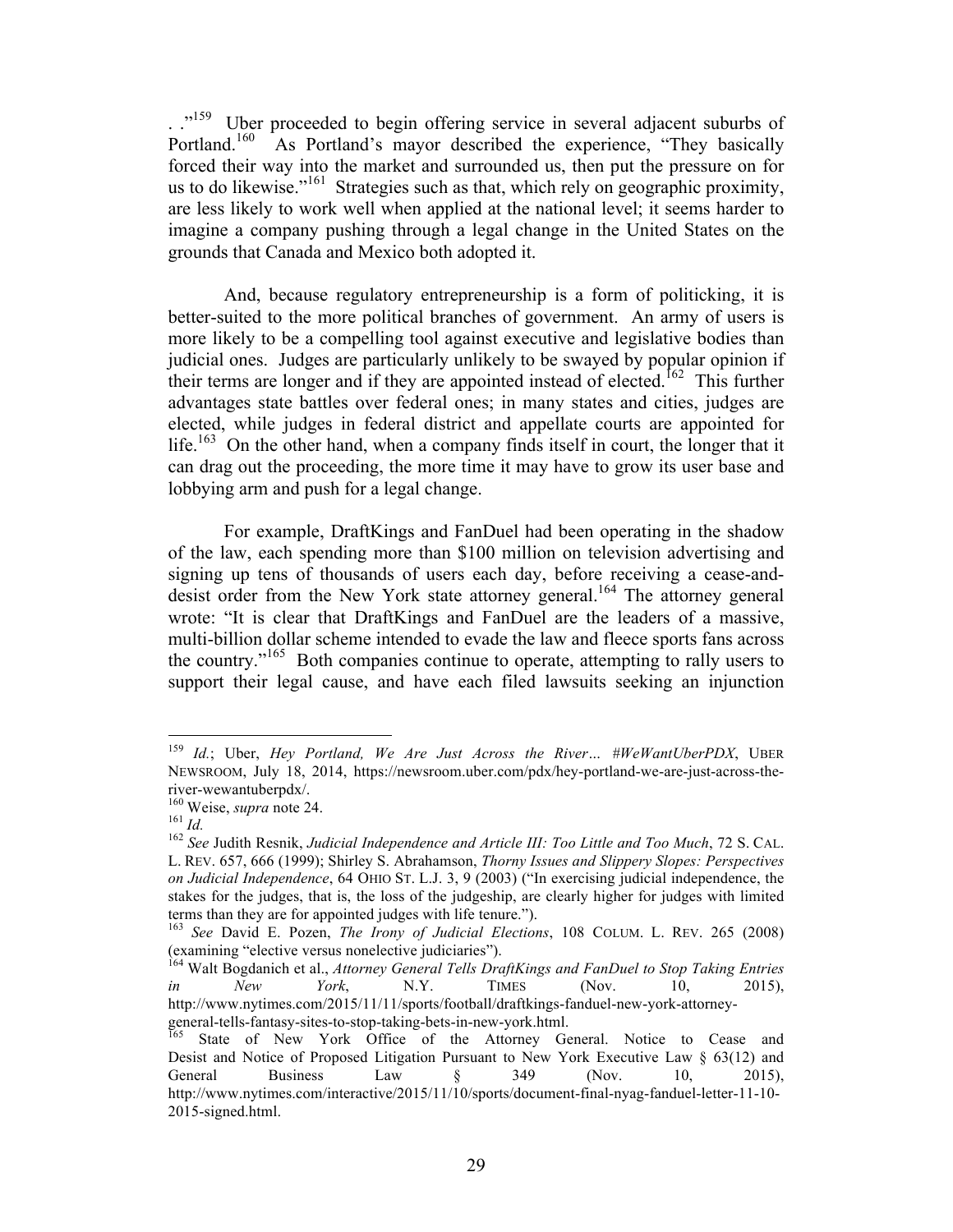against the cease-and-desist order.<sup>166</sup> DraftKings retained the same high-profile lawyer who represented Al Gore in the 2000 presidential election.<sup>167</sup> The company filed a petition against the attorney general, seeking to stop him "from carrying out his threat to banish from this State a lawful industry beloved by hundreds of thousands of New Yorkers."<sup>168</sup> FanDuel has taken a similar approach. The legal battles may drag on for significant periods of time, while they continue to grow and encounter battles in other states.<sup>169</sup>

Many of the highest-profile companies that attempted a regulatory entrepreneurship strategy and failed did so because they found themselves fighting national laws in federal courts. One of the most famous examples was Napster, the peer-to-peer file sharing program.<sup>170</sup> Many of the files shared on Napster were copyrighted works, and the Recording Industry Association of America ultimately sued Napster in federal court for contributory and vicarious infringement of copyright.<sup>171</sup> The suit brought Napster publicity and further grew its user base, but this did not help Napster when it lost in court.<sup>172</sup> Napster was eventually forced into bankruptcy.<sup>173</sup> Other companies in the same space have encountered similar problems, including Grokster, Kazaa, MusicCity, and Limewire.<sup>174</sup>

More recently, Aereo lost a high-profile Supreme Court case regarding the legality of its business.<sup>175</sup> Aereo's business model was based on making television content that networks broadcast over the airways available to subscribers via streaming over the Internet.<sup>176</sup> This raised questions of copyright infringement.<sup>177</sup> Aereo attempted to lobby the FCC and Congress for changes in the relevant laws and regulations, both before and after it lost in court, but ultimately failed and had to enter bankruptcy.<sup>178</sup>

<sup>&</sup>lt;sup>166</sup> Roberts, *supra* note 155.<br><sup>167</sup> *Id.*<br><sup>168</sup> *Id. isee also* Davey Alba, *Now Texas Says DraftKings and FanDuel are Gambling*, WIRED (Jan. 19, 2016), http://www.wired.com/2016/01/now-texas-says-draftkings-and-fanduel-aregambling/ (noting legal battles for the companies in states other than New York).<br><sup>170</sup> *See* Jonathan Zittrain, *A History of Online Gatekeeping*, 19 HARV. J.L. & TECH. 253, 273-76

<sup>(2006) (</sup>recounting Napster's history).

<sup>171</sup> *See* A&M Records, Inc. v. Napster, Inc., 114 F. Supp. 2d 896 (N.D. Cal. 2000), aff'd in part, reversed in part, 239 F.3d 1004 (9th Cir. 2001).<br><sup>172</sup> A&M Records, Inc. v. Napster, Inc., 239 F.3d 1004 (9th Cir. 2001).<br><sup>173</sup> In re Napster Copyright Litig., Nos. C MDL 00-1369 MHP, 2006 WL 1348555 (May 17,

<sup>2006).&</sup>lt;br><sup>174</sup> Zittrain, *supra* note 170, at 286-93.

<sup>&</sup>lt;sup>175</sup> Am. Broad. Cos., Inc. v. Aereo, Inc., 573 U.S. \_, 134 S. Ct. 2498 (2014). <sup>176</sup> Dan Burk, *Inventing Around Copyright*, 109 Nw. U. L. REV. 547, 548-51 (2015) (describing Aereo's technology).<br><sup>177</sup> See id.

<sup>&</sup>lt;sup>178</sup> *See In re Aereo, Inc., No. 14-13200-2hl, 2014 WL 7721237 (Bankr. S.D.N.Y. 2014); see also* Katy Bachman, *Rockefeller Wants to Give Online Video Services Parity with Cable*, AD WEEK, Nov. 12, 2013, http://www.adweek.com/news/technology/rockefeller-wants-give-online-videoservices-parity-cable-153795; Brian Fung, *Aereo to the FCC: Let Us Join the Cable Companies*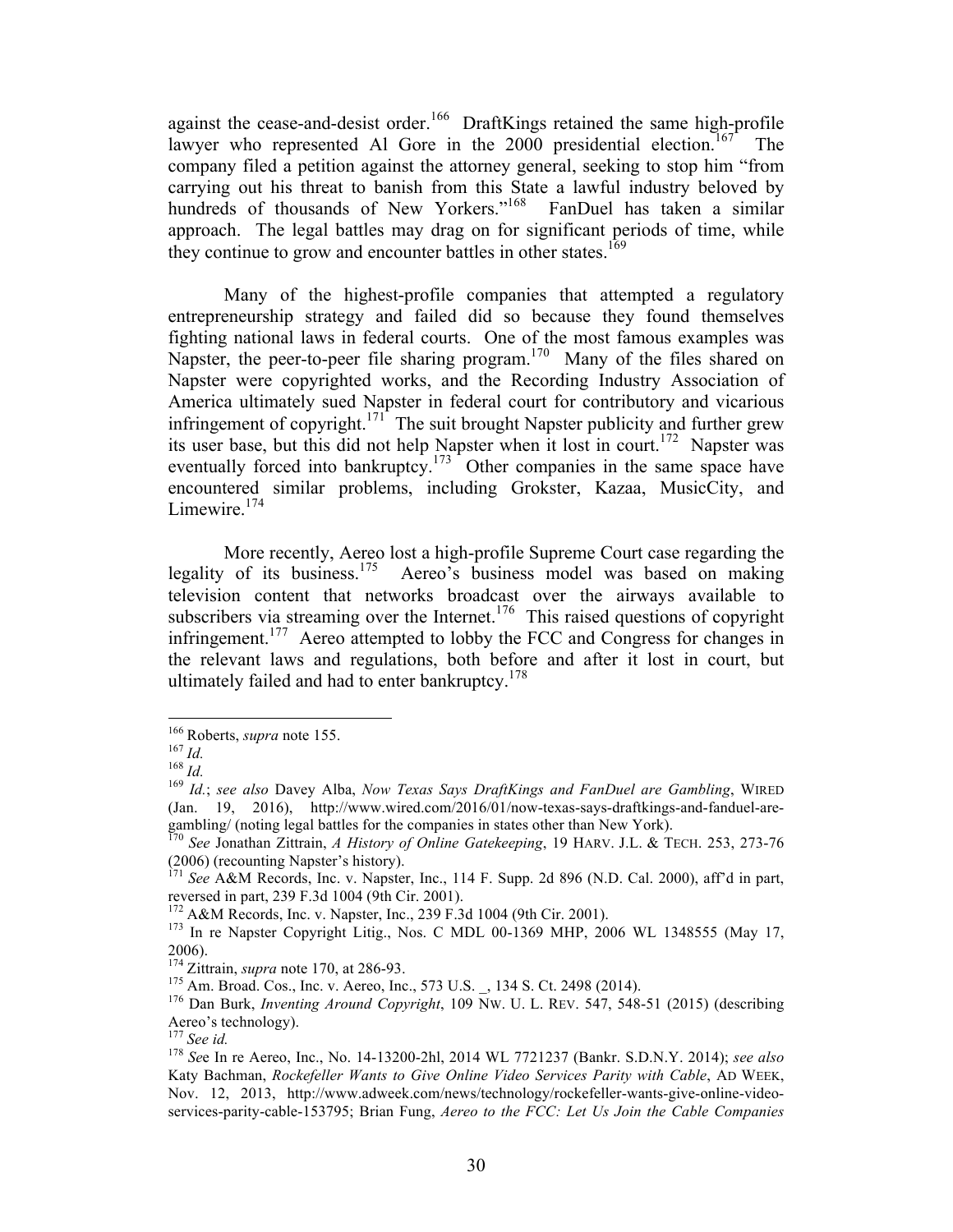Of course, there have been some regulatory entrepreneurs who have succeeded with regulatory entrepreneurship strategies in federal court. In the early days of videocassette recorders (VCRs), it was unclear whether their use on copyrighted programming constituted copyright infringement.<sup>179</sup> If so, the manufacturers were potentially liable and the business model would not have been viable.<sup>180</sup> However, the VCR manufacturers successfully won in the Supreme Court, saving the business.<sup>181</sup>

The early days of Federal Express provide another good example of a company making its business viable by changing the law at the federal level.<sup>182</sup> Federal Express was founded in 1971, and in 1976 it began lobbying hard for the deregulation of air cargo transport.<sup>183</sup> It succeeded in 1977—a very rapid turnaround for a change in federal law.<sup>184</sup> But in some ways this example shows how rare this kind of success can be, as a number of factors came together in ways that Federal Express could neither have controlled nor predicted. First, Flying Tiger Line, Federal Express's largest competitor, completely changed its position on the existing statutory regime and joined Federal Express in pushing for deregulation.<sup>185</sup> This was especially notable because the chair of the House Subcommittee on Aviation, which had killed Federal Express's prior attempts to change the law, represented the district in which Flying Tiger's headquarters were located.<sup>186</sup> Second, Federal Express benefited from a number of useful allies—in particular Alfred Kahn*,* the Chair of the regulatory body charged with overseeing Federal Express.<sup>187</sup> This confluence of factors is rare, and generally beyond the control of the regulatory entrepreneur.

<u> 1989 - Andrea Santa Alemania, amerikana amerikana amerikana amerikana amerikana amerikana amerikana amerikan</u>

*We Tried to Replace*, WASHINGTON POST (Oct. 12, 2014), https://www.washingtonpost.com/news/the-switch/wp/2014/10/13/aereo-to-the-fcc-let-us-join-thecable-companies-we-tried-to-replace/. 179 *See* Jessica Litman, *Campbell at 21/Sony at 31*, 90 WASH. L. REV. 651, 666-67 (2015)

<sup>(</sup>describing how even after oral argument in *Sony*, the majority of Supreme Court justices were initially inclined to affirm the Ninth Circuit's copyright infringement ruling).

<sup>180</sup> *See id.* at 664 (noting that Sony "was making a significant amount of money selling devices designed to copy copyrighted television programs" and describing this as "the trumpet problem" of "making money because of works written by others"); *see also* JAMES LARDNER, FAST FORWARD (2002).<br><sup>181</sup> Sony Corp. of America v. Universal City Studios, Inc., 464 U.S. 417 (1984).<br><sup>182</sup> This is perhaps a border case of regulatory entrepreneurship. Fed Ex was not started, nor did it

begin cargo delivery, planning to or thinking that it needed to change the law. Instead, after its strategy of navigating the existing regulations failed, it later decided that it needed to change the law to be viable, and succeeded in doing so. For an excellent discussion of the *FedEx* case, see Jill E. Fisch, *How Do Corporations Play Politics?*: *The FedEx Story*, 58 VAND. L. REV. 1495 (2005).<br><sup>183</sup> *Id.* at 1503-05, 1512-15.<br><sup>184</sup> *Id.* at 1515.<br><sup>185</sup> *Id.* at 1514-16.<br><sup>186</sup> *Id.* at 1514.<br><sup>186</sup> *Id.* at 1514.<br><sup>186</sup>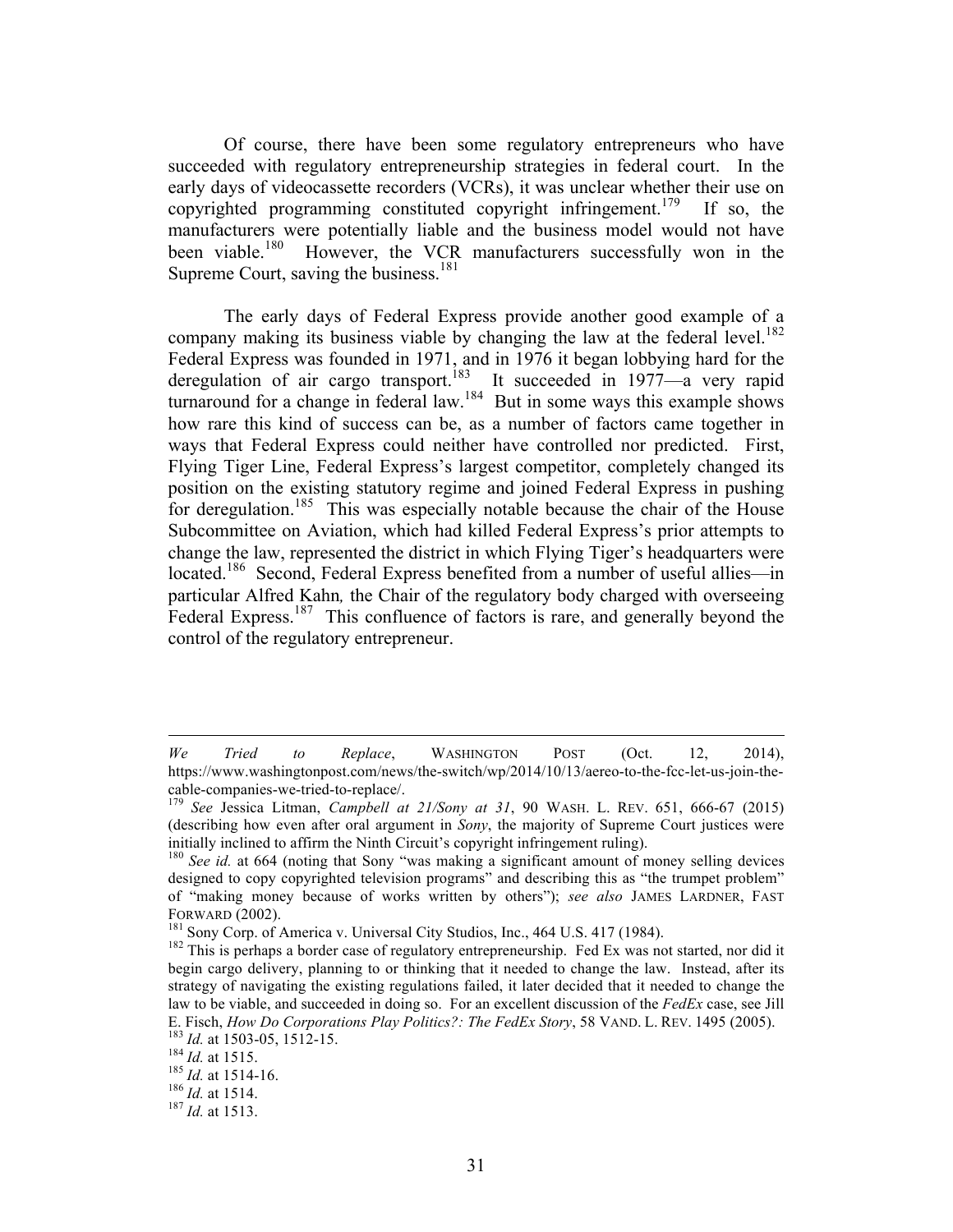#### **C. The Prevalence of Startups as Regulatory Entrepreneurs**

Finally, in addition to the general business and law-related factors at play, it seems significant, and not random, that startup companies seem to represent a disproportionately large share of regulatory entrepreneurs. There are several reasons for startups' relative prevalence or edge over more established businesses in the area of regulatory entrepreneurship.

First, by their nature regulatory entrepreneurs are innovators. A large body of literature examines startups and established companies' relative merits at fostering innovation and new technologies. 188 There may be a historical aspect to this narrative of innovation, as before 1980, fewer than 200 very large and established corporations accounted for most R&D in the United States.<sup>189</sup> But since 1980, the growth in private R&D in the U.S. economy is attributable to relatively small and new companies. 190

Second, as discussed in Part II, "guerilla growth" is one of the key tactics that regulatory entrepreneurs have deployed. When deployed successfully, companies become "too big to ban" before regulators can crack down. The regulators' timeline is difficult for an entrepreneur to control. Thus, the success of this strategy hinges on the entrepreneur's ability to enter a market and grow as quickly as possible.

Silicon Valley startups are known for trying to grow their user base as quickly as possible and to worry about making money later.<sup>191</sup> For years, startups

 <sup>188</sup> *See, e.g.*, Joshua Lerner, *Small Businesses, Innovation, and Public Policy*, *in* ARE SMALL FIRMS IMPORTANT? THEIR ROLE AND IMPACT (Zoltan J. Acs ed., 1999); CLAYTON M. CHRISTENSEN, THE INNOVATOR'S DILEMMA: WHEN NEW TECHNOLOGIES CAUSE GREAT FIRMS TO FAIL 45 (1997); Avishalom Tor, *The Fable of Entry: Bounded Rationality, Market Discipline, and Legal Policy*, 101 MICH. L. REV. 482 (2002); CHRISTOPHER FREEMAN, THE ECONOMICS OF INDUSTRIAL INNOVATION 135-37 (2d ed. 1982); Zoltan J. Acs & Audretsch, *Innovation in Large and Small Firms: An Empircal Analaysis*, 78 AM. ECON. REV. 678 (1988); Charles P. Himmelberg & Bruce C. Petersen, *R&D and Internal Finance: A Panel Study of Small Firms in High-Tech Industries*, 76 REV. ECON. & STAT. 38 (1994); Janet E. L. Bercovitz et al., *Firm Capabilities and Managerial Decision Making: A Theory in Innovation Biases*, *in* TECHNOLOGICAL INNOVATION: OVERSIGHTS AND FORESIGHTS (Raghu Garud et al. eds., 1997); *but see* Richard J. Pierce, Jr., *Small Is Not Beautiful: The Case Against Special Regulatory Treatment of Small Firms*, 50 ADMIN. L.R. 537,

<sup>551-52 (1998) (</sup>finding that numerous studies of innovation and small business are inconclusive). 189 Robert M. Hunt & Leonard I. Nakamura, The Democratization of U.S. Research and Development after 1980, at 8-9, fig.2 (Soc'y for Econ. Dynamics, Working Paper No. 121, 2006), *available at* http:// www.repec.org/sed2006/up.12143.1138646305.pdf.

<sup>&</sup>lt;sup>190</sup> Id. at 9; see also Michael J. Meurer, *Inventors, Entrepreneurs, and Intellectual Property Law*, 45 HOUS. L. REV. 1201, 1202 (2008). 191 *E.g.*, Matthew Braga, *Twitter's Road to IPO: Grow First, Monetize Later*, FIN. POST (Sept. 13,

<sup>2013),</sup> http://business.financialpost.com/fp-tech-desk/twitters-road-to-ipo-grow-first-monetizelater? lsa=61db-bf2c (discussing companies like Twitter, Facebook, Dropbox, and Pinterest that had a "grow first, monetize later" philosophy); Nitasha Tiku, *Look At How Quickly the Values of Multi-Billion-Dollar Startups Have Multiplied*, THE VERGE (Feb. 20, 2015), http://www.theverge.com/2015/2/20/8075053/look-at-how-quickly-the-value-of-multi-billiondollar-startups-have ("Build momentum now, figure out how to make money later—otherwise,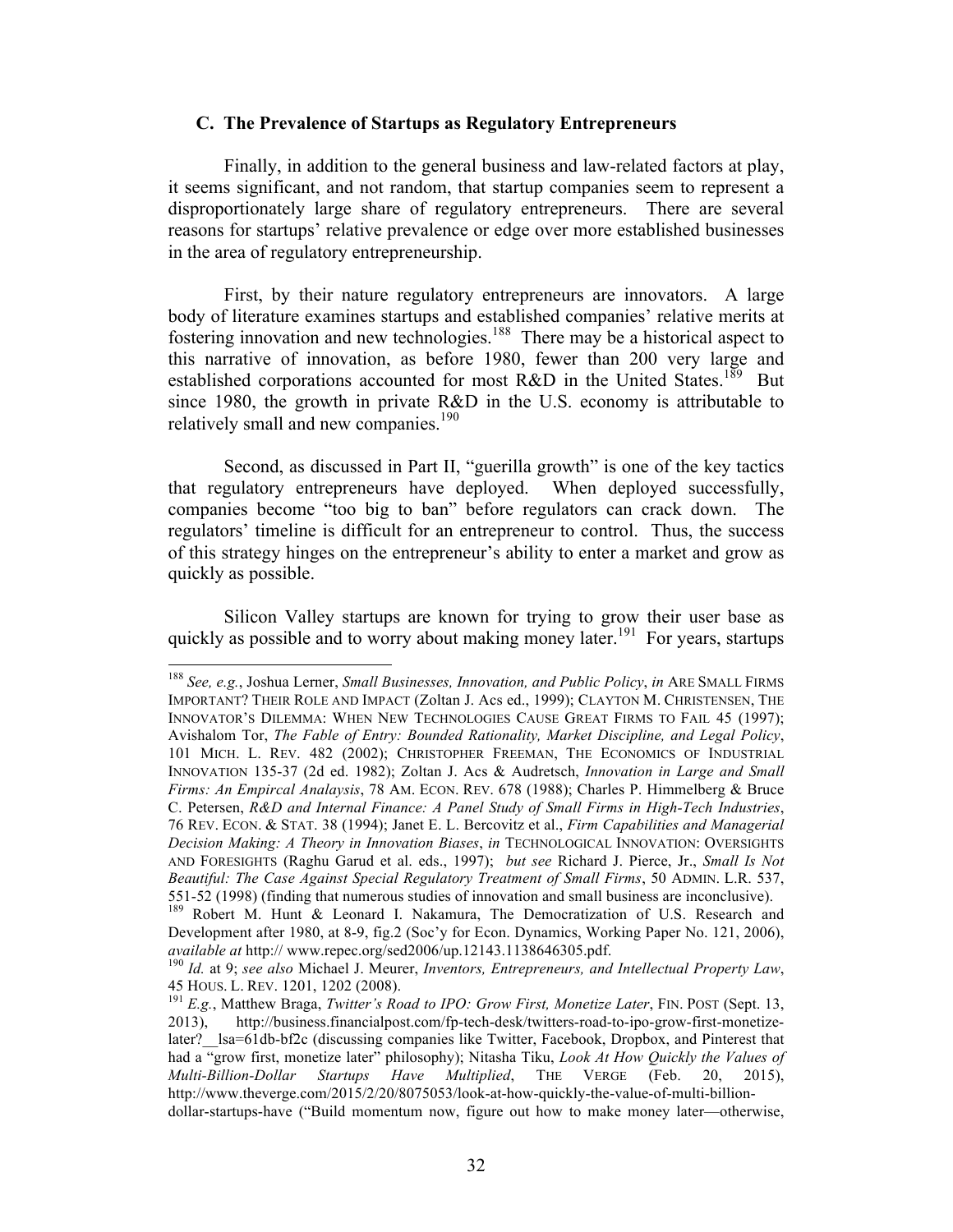have been entering businesses that did not have well-established precedents. It was not always clear what the best way would be for these businesses to monetize their user base. However, the industry consensus was that (1) it would be possible to monetize the user base—that is, the business would be profitable, one way or another—and (2) more users were essential to the company's long-term value. A list of examples in this vein comes quickly to mind, such as YouTube,<sup>192</sup> Facebook, Twitter, and Instagram.<sup>193</sup> This created an environment in which industry executives prioritized rapid growth and users over profits. 194 Over time, this produced an increased focus on how to achieve rapid growth, which in turn led to the development of people with expertise in how to accomplish this goal.

By and large, many of these companies have become viewed as big success stories.<sup>195</sup> These successes have been supported by an ecosystem of

<u> 1989 - Andrea Santa Alemania, amerikana amerikana amerikana amerikana amerikana amerikana amerikana amerikan</u>

you'll miss out on the next near-mythic exit."); Sarah Frier & Eric Newcomer, *The Fuzzy, Insane Math That's Creating So Many Billion-Dollar Tech Companies*, BLOOMBERG (Mar. 17, 2015), http://www.bloomberg.com/news/articles/2015-03-17/the-fuzzy-insane-math-that-s-creating-somany-billion-dollar-tech-companies (noting how startup investors look to the number of users in valuing the company and "salivate over what's called 'hockey-stick' growth curves, indicating massive uptake").

<sup>192</sup> *E.g.*, Nicholas Jackson, *Infographic: The History of Video Advertising on YouTube*, ATLANTIC (Aug. 3, 2011), http://www.theatlantic.com/technology/archive/2011/08/infographic-the-historyof-video-advertising-on-youtube/242836/; Rolfe Winkler, *YouTube: 1 Billion Viewers, No Profit*, WALL ST. J. (Feb. 25, 2015), http://www.wsj.com/articles/viewers-dont-add-up-to-profit-foryoutube-1424897967. <sup>193</sup> *See* David Holmes, *Social Sites Have Found a New Monetization Strategy and It Leaves Indie* 

*Creators Out in the Cold*, PANDO (Feb. 13, 2015), https://pando.com/2015/02/13/social-sites-havefound-a-new-monetization-strategy-and-it-leaves-indie-creators-out-in-the-cold/ (discussing the history of monetizing online technology); Braga, *supra* note 191.<br><sup>194</sup> *See* Frier & Newcomer, *supra* note 191 (noting that a "tech startup's cash flow is less important

than you might think" but investors "look to find the number of people using the product, regardless of whether they pay for it"); Claire Cain Miller, *Popularity or Income? Two Sites Fight It Out*, N.Y. TIMES (Oct. 20, 2008), http://www.nytimes.com/2008/10/21/technology/startups/21twitter.html?  $r=1$ &hp (discussing several high profile tech startups that succeeded with a strategy of prioritizing user growth rather than profits); Dan Primack, *Tech IPOs: Profits Don't Matter*, FORTUNE (Mar. 26, 2014), http://fortune.com/2014/03/26/tech-ipos-profits-dont-matter/ (noting that "profits don't really matter when it comes to tech IPOs" and "[t]oday's IPO buyers care about two key metrics: (1) Growth. (2) Total available market, into which that growth can be realized."); Eric Kutcher et al., *Grow Fast or Die Slow*, MCKINSEY & CO. (April 2014), http://www.mckinsey.com/industries/high-tech/our-insights/grow-fast-or-die-slow ("Growth trumps all.").

<sup>&</sup>lt;sup>195</sup> Either because they succeeded in becoming profitable, were purchased by other companies at large valuations, or conducted successful initial public offerings. *See, e.g.*, Miller, *supra* note 194 ("Successes like YouTube, the online video site sold to Google for \$1.65 billion in 2006, convinced some venture investors that building a Web site with a large number of users could still be more valuable than making money from paying customers."); Larry Popelka, *What We Learned From Twitter's IPO: The Value of Innovation Is at an All-Time High*, BLOOMBERG (Nov. 18, 2013), http://www.bloomberg.com/bw/articles/2013-11-18/what-we-learned-from-twitter-s-ipothe-value-of-innovation-is-at-an-all-time-high (noting that Twitter had a successful IPO, becoming one of the most valuable companies in the world at a \$25B valuation based not on profit but on the value of its great innovation).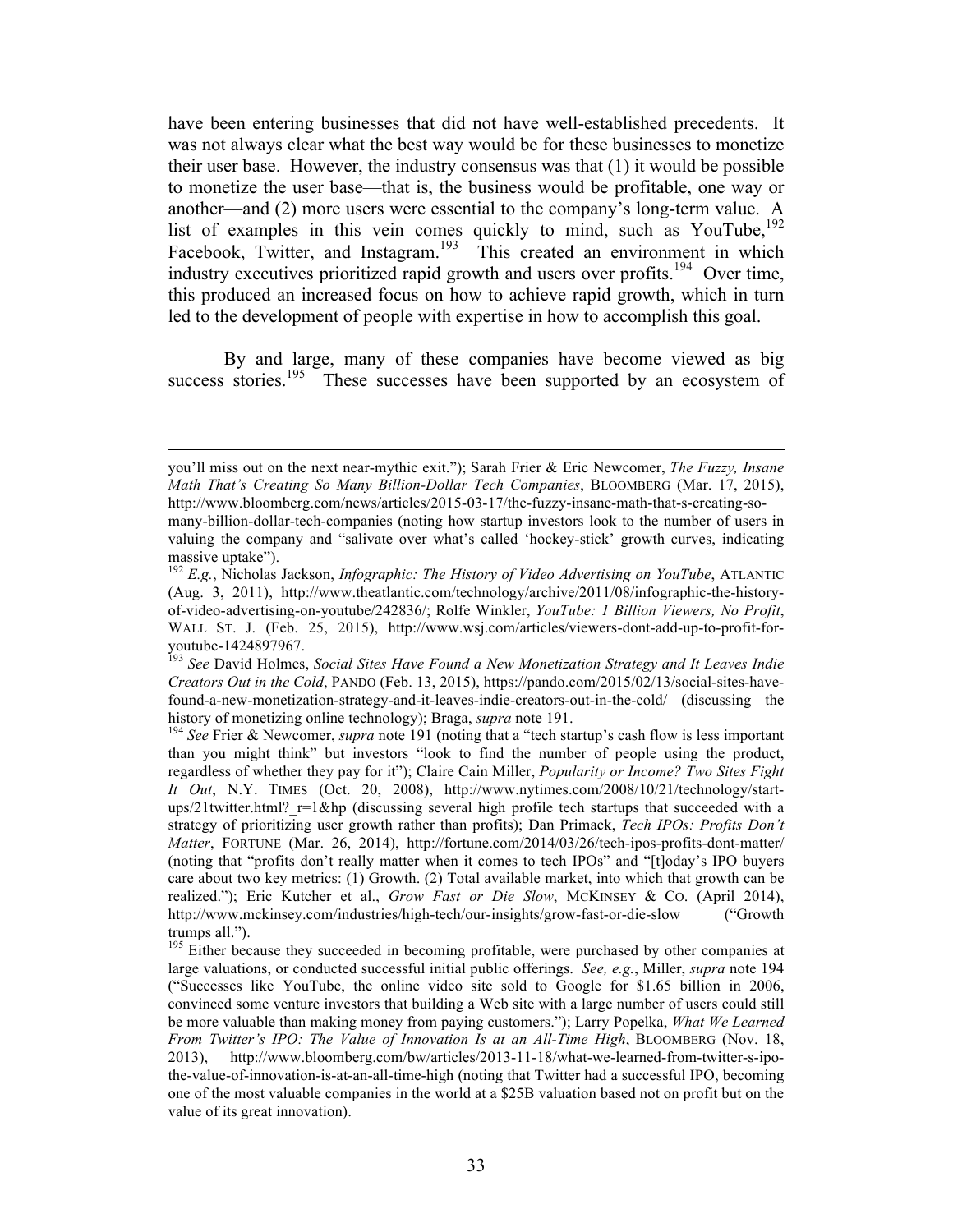investors who are willing to accept large amounts of risk and uncertainty, 196 support growth-focused strategies, and take a long-term view. Angel investors, many of whom are successful ex-entrepreneurs, and the venture capital market make early-stage financing feasible for high-risk, high-return businesses.<sup>197</sup> Most angel investors like being involved in exciting new ventures, and view the potential to disrupt entire industries as an added bonus. 198 Thus, startup investors are willing to take the long view of companies' business prospects, even those companies that have never operated profitably. For example, although neither DraftKings nor FanDuel has yet proven profitable, each startup company is already valued at close to \$1 billion. 199 Airbnb, valued at almost \$25 billion, forecasts that its business will lose \$150 million in 2015, and that it will not be profitable (even excluding interest, taxes, depreciation, and amortization) until  $2020^{200}$  Uber, whose valuation of over \$60 billion makes it the world's most valuable private startup, loses "boatloads of money," reporting net operating losses of  $$470$  million on \$410 million in revenues.<sup>201</sup>

In contrast, established businesses and their investors tend to operate on more well-trodden ground. For example, coal mining is an old business with a long track record. There are clearer expectations for how a coal mine will make its money—it is going to sell coal. There are many other coal mining companies, and previous years of the company's own operating results, to compare the company's performance against. It is easier to evaluate how well the business is performing, and it is harder for an established company to argue that big, positive changes are looming on the horizon.

 $196$  Legal risks are just one of many types of bet-the-company risks that startup companies may be facing, and often is not even identified as one of the top risks in startup companies. *See* Sreekanth Ravi, *When Launching Your Startup, Consider These 5 Risks*, ENTREPRENEUR (May 21, 2014), http://www.entrepreneur.com/article/234094 (discussing product risk, market risk, financial risk, team risk, and execution risk); Thomas Oppong, *The 10 Biggest Risks That Prevent VCs From Funding Your Startup*, ALL TOP STARTUPS (Aug. 27, 2014), http://alltopstartups.com/2014/08/27/biggest-startup-risks/ (noting venture capitalist Marc Andreessen listed the following as risks that will cause potential investors to decide not to invest: founder risk, market risk, competition risk, timing risk, financing risk, marketing risk, technology risk, product risk, hiring risk, and location risk).

<sup>197</sup> Ronald J. Gilson, *Engineering a Venture Capital Market: Lessons From the American Experience*, 55 STAN. L. REV. 1067, 1068-69 (2003); Darian M. Ibrahim, *The (Not So) Puzzling* 

*Behavior of Angel Investors*, 61 VAND. L. REV. 1405 (2008).<br><sup>198</sup> *See* Ibrahim, *supra* note 197, at 1412, 1419.<br><sup>199</sup> Robert Klemko, *How Daily Fantasy Is Changing the Game*, MMQB (Oct. 8, 2105),<br>http://mmqb.si.com/mmqb

<sup>&</sup>lt;sup>200</sup> Rolfe Winkler & Douglas MacMillan, *The Secret Math of Airbnb's \$24 Billion Valuation*, WALL ST. J. (June 17, 2015), http://www.wsj.com/articles/the-secret-math-of-airbnbs-24-billionvaluation-1434568517.<br><sup>201</sup> Biz Carson, *Uber Is Reportedly Losing Boatloads of Money*, BUSINESS INSIDER (June 29,

<sup>2015),</sup> http://www.businessinsider.com/uber-reportedly-operating-at-a-470-million-loss-2015-6; Eric Newcomer & Jing Cao, *Uber Bonds Term Sheet Reveals \$470 Million in Operating Losses*, BLOOMBERG BUSINESS (June 29, 2015), http://www.bloomberg.com/news/articles/2015-06- 30/uber-bonds-term-sheet-reveals-470-million-in-operating-losses.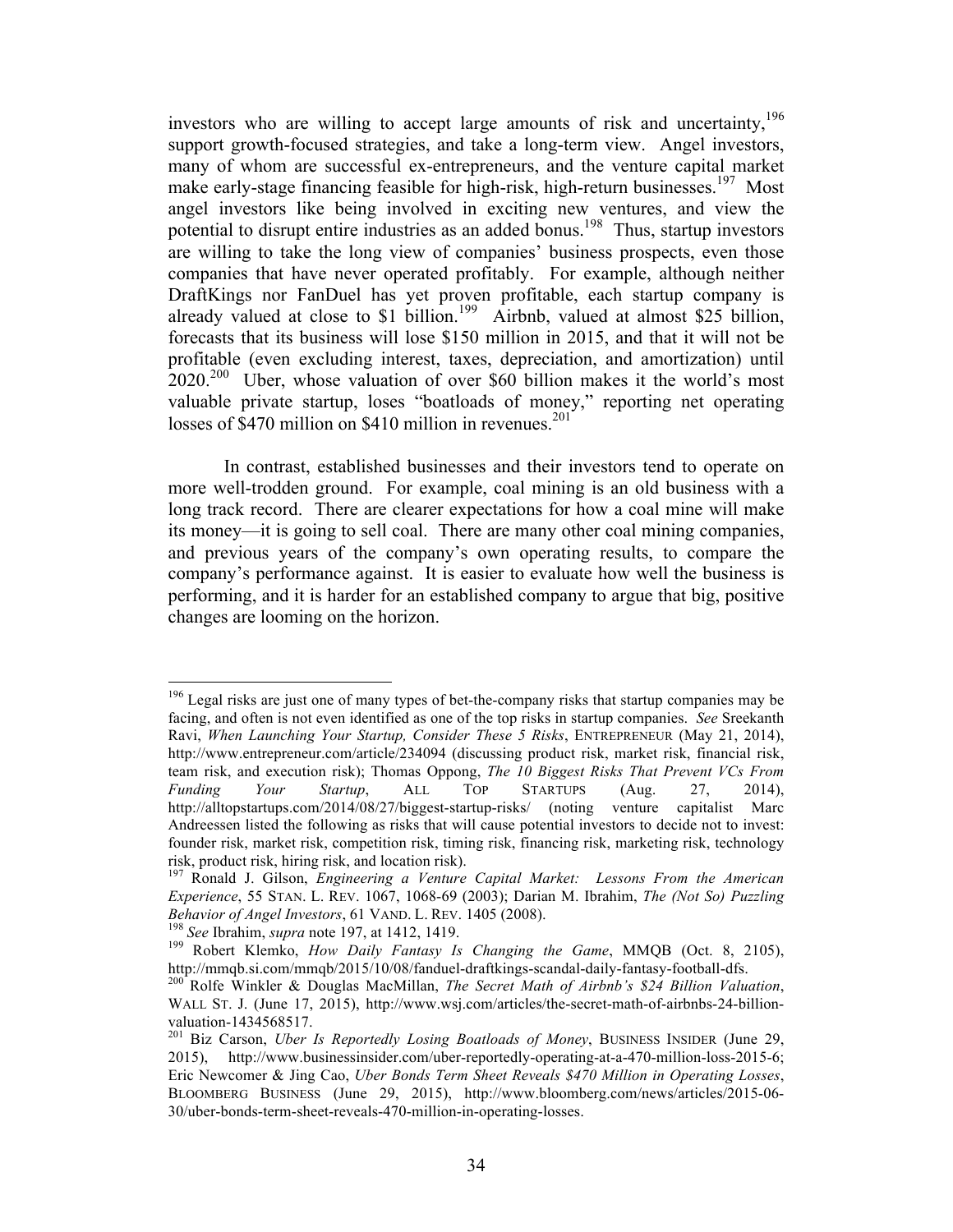Similarly, endeavoring to change the law is jeopardous. Politics is a complicated arena with many competing interest groups and sources of uncertainty. It is difficult to predict whether an attempt to change the law will succeed, or what unintended consequences it might produce, on the legal system or otherwise. Startups without established businesses have little to lose economically from such shakeups. Culturally, startups often pride themselves on being disruptive and changing the world; startup employees tend to view these shakeups optimistically.<sup>202</sup> One prevalent cliché about startups, sometimes mocked in popular culture, is that they attract people who "want to make the world a better place."<sup>203</sup> Startup entrepreneurs are "socialized to believe that most problems can be fixed with enough money and engineering."<sup>204</sup> Furthermore, startup culture, particularly in Silicon Valley, has become known to foster a certain libertarian-leaning, free-market ideology that views technology that appeals to the masses as democratic.<sup>205</sup> Given this confluence of factors, it is not surprising that startups might be inclined to "Move Fast and Break Things," as Facebook's motivational posters implored its employees to do.<sup>206</sup>

Established companies, almost by definition, have stable, profitable businesses. This gives them reason to worry about radical changes to the law that might undermine or even eliminate those businesses; no one wants to kill the golden goose in attempt to get more eggs. Moreover, a new and uncertain line of business will demand a large amount of managers' finite attention, which can detract from the company's already-developed business lines. Established companies might also be dissuaded from pivoting their business models to ones

<sup>&</sup>lt;sup>202</sup> Indeed, the term "disruptive" has become so overused in Silicon Valley that some companies have started consciously avoiding it. *See* Max Nisen, *How 'Disrupt' Got Turned Into An Overused Buzzword*, BUS. INSIDER (Sept. 28, 2013), http://www.businessinsider.com/how-siliconvalley-killed-disruption-2013-9; Emily Inverso, *The Most Obnoxious and Overused Startup Jargon*, FORBES (Mar. 16, 2015), http://www.forbes.com/sites/emilyinverso/2015/03/16/the-most-

<sup>&</sup>lt;sup>203</sup> See, e.g., Adam Levene, *Beyond Disruption: The Age of the Impact Entrepreneur*, WIRED (Oct. 2014), http://www.wired.com/insights/2014/10/the-age-of-the-impact-entrepreneur/; Sam Biddle, *TechCrunch Speaker Combines Every Possible Startup Cliché*, VALLEYWAG (May 6, 2014), <sup>204</sup> Brian Fung, *The Real World Is Undermining Silicon Valley's Apolitical Fantasyland*, WASH.

POST (Aug. 20, 2014), https://www.washingtonpost.com/news/the-switch/wp/2014/08/20/the-realworld-is-undermining-silicon-valleys-apolitical-fantasyland/.<br><sup>205</sup> Paul Carr, *Travis Shrugged: The Creepy, Dangerous Ideology Behind Silicon Valley's Cult of* 

*Disruption*, PANDO (Oct. 24, 2012), https://pando.com/2012/10/24/travis-shrugged/ ("To proponents of Disruption, the free market is king, and regulation is always the enemy."); Fung, *supra* note 204 ("A belief in permissionless innovation is what gives the tech industry its libertarian streak."); Gregory Ferenstein, *Silicon Valley Represents An Entirely New Political Category*, TECHCRUNCH (Nov. 8, 2015), http://techcrunch.com/2015/11/08/silicon-valleyrepresents-an-entirely-new-political-category/ (noting that author conducted a political psychology study of the tech industry and "[t]he results suggest that Internet startup founders represent an entirely distinct, libertarian-like ideology within the Democratic party. Tech startup founders see the government as an investor in citizens, rather than as a protector from capitalism.").

<sup>206</sup> Ashlee Vance, *Facebook: The Making of 1 Billion Users*, BLOOMBERG BUSINESS (Oct. 4, 2012), http://www.bloomberg.com/bw/articles/2012-10-04/facebook-the-making-of-1-billionusers.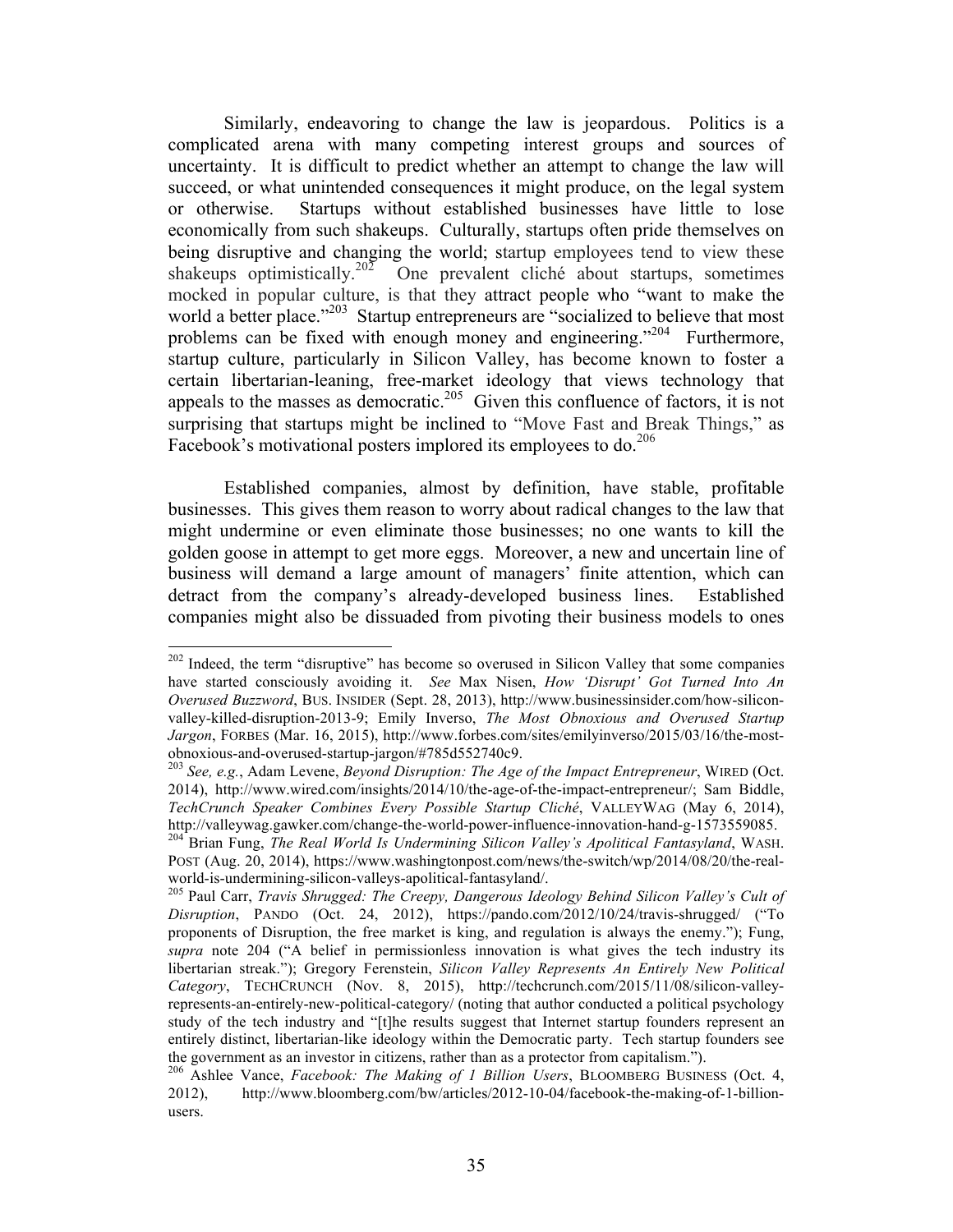that require regulatory entrepreneurship because they fear the bad press that might come from being seen as operating in a legal gray area or breaking the law. More generally, established businesses and customer relations require a certain degree of stability and predictability. They tend to be larger and thus have more levels of internal hierarchy. Their employees tend to be older than startup employees, and they tend to attract employees who prefer the more stable prospects that come from working at an established business to high-risk, high-reward startup employment.

Despite these obstacles, established companies are capable of engaging in regulatory entrepreneurship as well. Google is perhaps the best example. Its founders have remained committed to taking on big and complex problems and applying creative solutions, and warned prospective IPO investors that Google would continue to take on moonshot projects after it went public.<sup>207</sup> One of the company's most important moonshot investments is the self-driving car project. 208 This project always had at its heart the obstacle that it would have to change the law to be viable. To date, Google is a leader in self-driving car technology, and has persuaded California, Florida, Michigan, Nevada, and Washington D.C. to pass laws that allow public road testing.<sup>209</sup>

Yet Google is, in some ways, the exception that proves the rule. Though now a well-established company, it began as a startup that experienced tremendous success, and its startup culture persists, at least in part. Further, Google's founders put in place a dual-class stock structure which guaranteed that they would retain control of the company and could not be forced to change course by dissatisfied outside investors.<sup>210</sup> This structure, combined with the perception that they are visionary tech leaders and the deference that the market is willing to accord them as a result, gives Google significant freedom to engage in regulatory entrepreneurship, as well as take on other types of risky projects.

<sup>&</sup>lt;sup>207</sup> Alphabet Investor Relations, 2004 Founders' IPO Letter From the S-1 Registration Statement, "An Owner's Manual" for Google's Shareholders, *available at* https://abc.xyz/investor/foundersletters/2004/ipo-letter.html ("We will not shy away from high-risk, high-reward projects because of short term earnings pressure. . . Do not be surprised if we place smaller bets in areas that seem

very speculative or even very strange when compared to our current businesses."). 208 Steven Levy, *Google's Larry Page on Why Moon Shots Matter*, WIRED (Jan. 17, 2013, 6:30 AM), http://www.wired.com/2013/01/ff-qa-larry-page/. 209 Alex Knapp, *Nevada Passes Law Authorizing Driverless Cars*, FORBES (June 22, 2011); Dino

Grandoni, *Among the States, Self-Driving Cars Have Ignited a Gold Rush*, N.Y. TIMES (Aug. 6, 2015), http://www.nytimes.com/2015/08/07/automobiles/self-driving-cars-ignite-gold-rushamong-states.html.<br><sup>210</sup> Edward B. Rock, *Shareholder Eugenics in the Public Corporation*, 97 CORNELL L. REV. 849,

<sup>900 (2012);</sup> Steven Davidoff Solomon, *New Share Class Gives Google Founders Tighter Control*, N.Y. TIMES DEALBOOK (Apr. 13, 2012, 9:17 AM), http://dealbook.nytimes.com/2012/04/13/newshare-class-gives-google-founders-tighter-control/; Steven Davidoff Solomon, *Thorny Side Effects in Silicon Valley Tactic to Keep Control*, N.Y. TIMES DEALBOOK (Sept. 3, 2013, 5:16 PM), http://dealbook.nytimes.com/2013/09/03/thorny-side-effects-in-silicon-valley-tactic-to-keepcontrol/.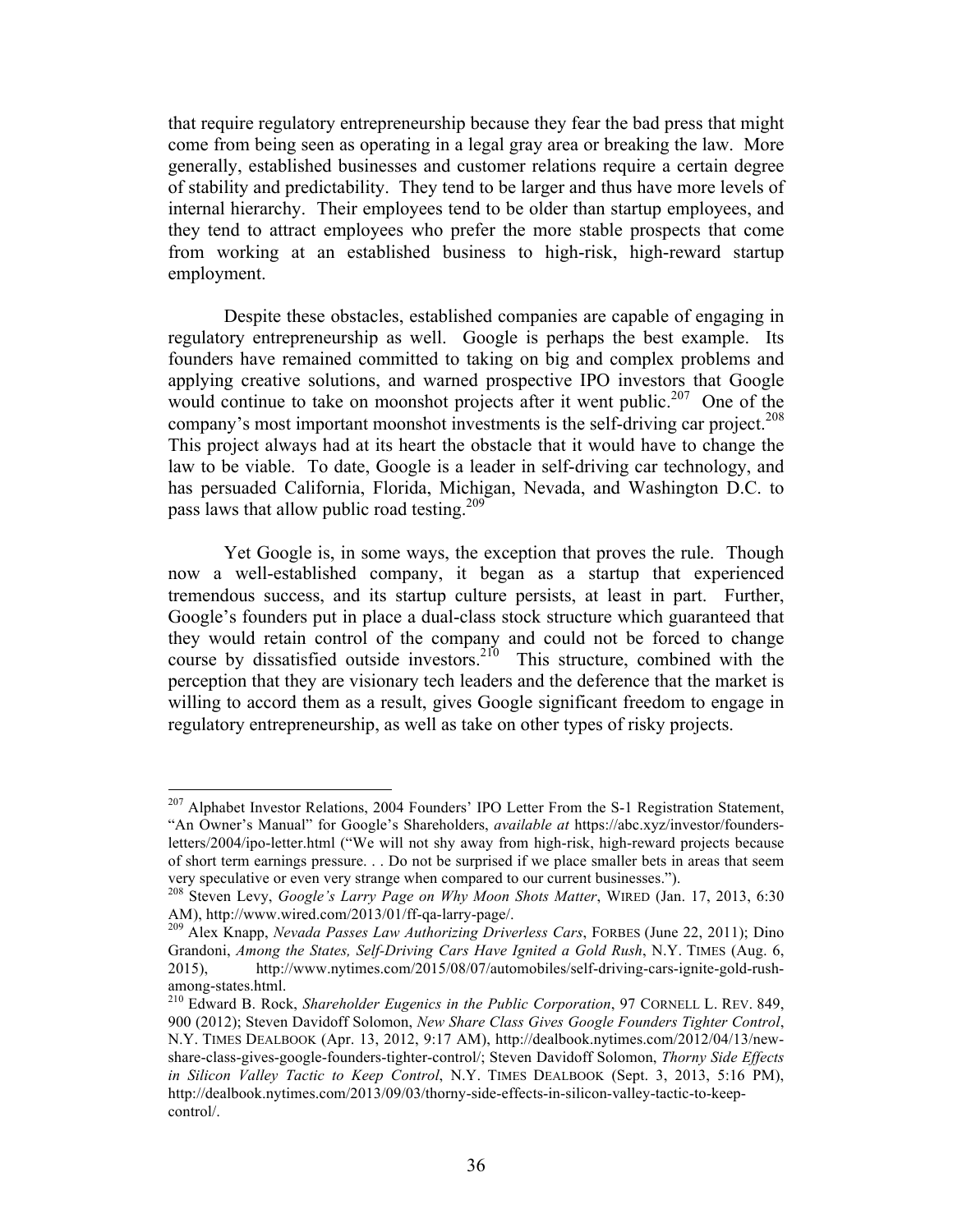Even so, investors became increasingly uneasy about both the amount and opacity of Google's spending on far-out technology projects that were unrelated to its core business of advertising and search.<sup>211</sup> Ultimately, Google responded to mounting investor pressure by embarking on a major reorganization of its business. According to one former Google executive: "It was getting harder and harder to hide the costs of some of the company's projects," especially as some of these speculative ventures were bound to fail, and "It's easier to take the core business and run it like a Fortune 500 company."<sup>212</sup>

Google, Inc. recently restructured to a holding company, Alphabet, Inc., with a host of subsidiaries.<sup>213</sup> Under the new structure, Alphabet has partitioned off the moonshot technology projects into a separate subsidiary, X, framed as Alphabet's incubator.<sup>214</sup> The projects that turn into viable businesses will be spun off or "graduated" as their own standalone companies.<sup>215</sup> Google's self-driving car project is expected to "graduate" into its own company soon.<sup>216</sup>

#### **IV. THE FUTURE OF REGULATORY ENTREPRENEURSHIP**

In this final Part, we explore how regulatory entrepreneurship will likely continue to shape our laws in the years to come.

#### **A. The Prospects for Regulatory Entrepreneurship Going Forward**

The factors that we examined in Part III offer insight into the likely prevalence of regulatory entrepreneurship going forward. Anticipating the lawrelated factors necessarily means making some predictions about the course of politics and future policy making, which is a difficult prospect at best. We simply note that the national government is currently divided and gridlocked due to increased political polarization, and that this state of affairs may continue for some time.<sup>217</sup> If so, relative inaction by the national government in many spheres

 <sup>211</sup> *See* Alistair Barr & Rolfe Winkler, *Google Creates Parent Company Called Alphabet in Restructuring*, WALL ST. J. (Aug. 10, 2015), http://www.wsj.com/articles/google-creates-newcompany-alphabet-1439240645.<br><sup>212</sup> *Id.* 213 *Id.* 2009 Google Announces Plans for New Operating Structure, Aug. 10, 2015,

https://investor.google.com/releases/2015/0810.html. 214 Mark Bergen, *Google X Has a New Logo and New Plan to Turn Moonshots Into Actual* 

*Businesses*, RECODE (Jan. 13, 2016), http://recode.net/2016/01/13/google-x-has-a-new-logo-andnew-plan-to-turn-moonshots-into-actual-businesses/.<br>
<sup>215</sup> See Barr & Winkler, *supra* note 211.<br>
<sup>216</sup> Bergen, *supra* note 214.<br>
<sup>217</sup> See Pew Research Center, *Political Polarization in the American Public* (June 12, 20

http://www.people-press.org/2014/06/12/political-polarization-in-the-american-public/ (discussing upward trend in political polarization); Pew Research Center, *Partisan Polarization Surges in Bush, Obama Years* (June 4, 2012), http://www.people-press.org/2012/06/04/partisanpolarization-surges-in-bush-obama-years/ (same); *Unprecedently Dysfunctional*, THE ECONOMIST (Sept. 22, 2014, 5:52 PM), http://www.economist.com/blogs/democracyinamerica/2014/09/political-gridlock.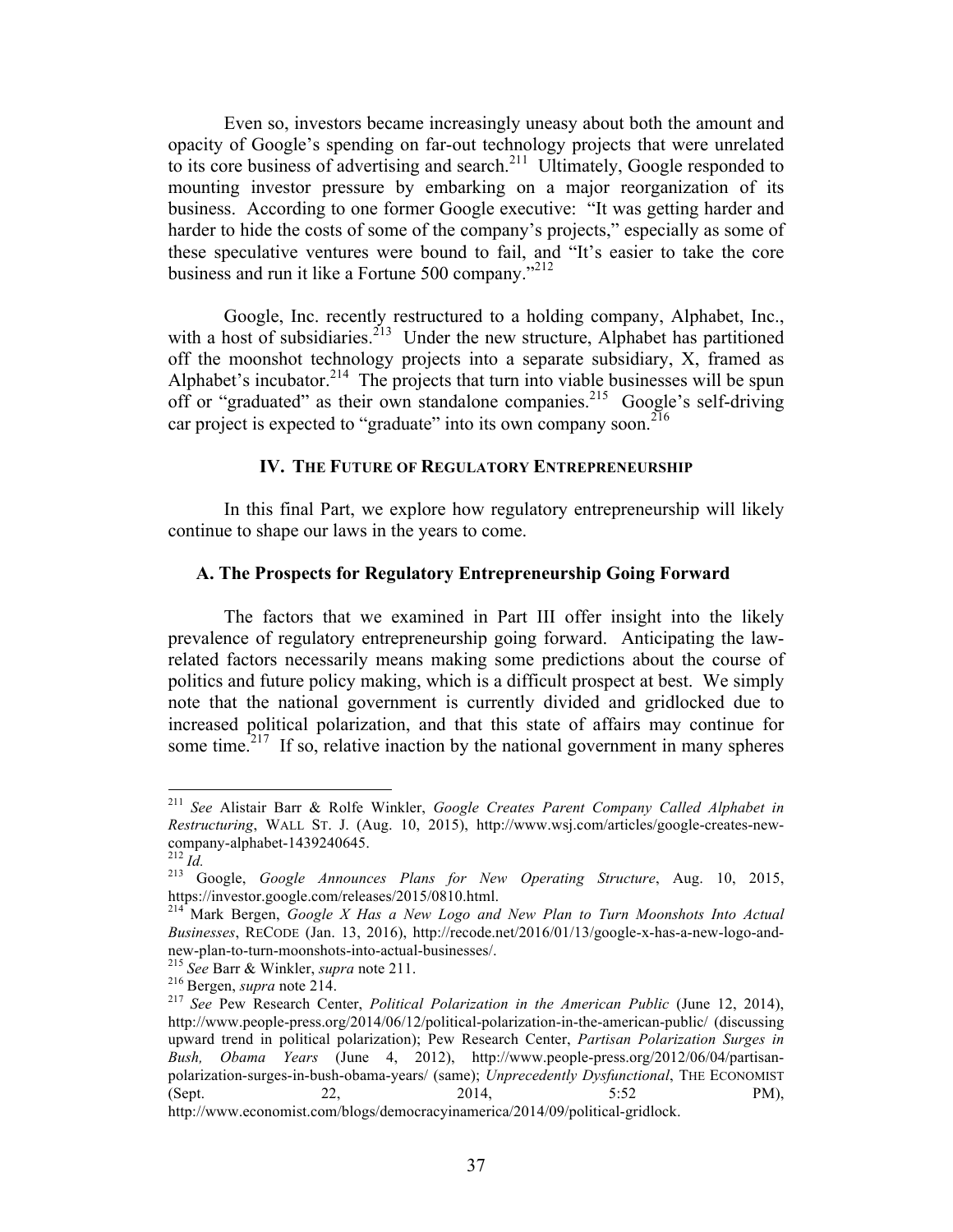will leave more issues for state and local governments to address, and more room for those governments to maneuver.<sup>218</sup> This could produce a more favorable legal landscape for regulatory entrepreneurship.<sup>219</sup>

Similarly, future prospects for regulatory entrepreneurship will depend on the health of the ecosystem that supports and promotes startups. A mature industry has arisen around providing startups with capital; this has come with infrastructure—such as people with experience evaluating startup investment opportunities—that is likely to prove durable. 220 Venture capital is a crucial part of the ecosystem, but it includes other participants as well such as angel investors, accelerators, and incubators.<sup>221</sup> In addition, recent legal changes have opened up new avenues for investment in startups.<sup>222</sup> Also importantly, investors have become increasingly comfortable with regulatory entrepreneurship as a business strategy, and the infrastructure that has been assembled to date will facilitate this on an ongoing basis.

But perhaps the most important factors for the future of regulatory entrepreneurship are business-related. As noted previously, the growth of platform companies has been a significant driver of increased regulatory entrepreneurship. One might therefore expect that the prospects for regulatory entrepreneurship are tied, at least in part, to the fate of new platform companies.

There are some reasons to think that new platform companies will have issues achieving large, connected user bases and significant amounts of capital. Both of these are important for regulatory entrepreneurship: Skillful use of a large, connected user base has become arguably the most effective weapon in the modern regulatory entrepreneur's arsenal. Money is also important—companies that can credibly threaten to commit lots of resources to political battles, and to be able to stay in the game for the long haul, are more likely to succeed than those that cannot. $223$ 

<sup>&</sup>lt;sup>218</sup> Moreover, at the federal level, congressional gridlock makes it more likely that Presidents will seek to accomplish their political goals through administrative agencies and other executive actions. To the extent that it is easier (harder) for companies to influence executive action, this will further promote (discourage) regulatory entrepreneurship.<br><sup>219</sup> *See supra* Part III.B.<br><sup>220</sup> *See* Nat'l Venture Capital Ass'n, *\$58.8 Billion in Venture Capital Invested Across U.S. in 2015,* 

*According to the MoneyTree Report*, Jan. 15, 2016, http://nvca.org/pressreleases/58-8-billion-inventure-capital-invested-across-u-s-in-2015-according-to-the-moneytree-report-2/; Darian M. Ibrahim, *Financing the Next Silicon Valley*, 87 WASH. U. L. REV. 717 (2010).

<sup>&</sup>lt;sup>221</sup> Brad Bernthal, *Investment Accelerators*, STANFORD J.L. BUS. & FIN. (forthcoming 2016); Ibrahim, *Angel Investors*, *supra* note220; Dana Thompson, *Accelerating the Growth of the Next Generation of Innovators*, 8 OHIO ST. ENTREPRENEURIAL BUS. L.J. 279 (2013).<br><sup>222</sup> *See* U.S. Securities and Exchange Comm'n, *SEC Adopts Rules to Permit Crowdfunding*, Oct.

<sup>30, 2015,</sup> https://www.sec.gov/news/pressrelease/2015-249.html; Darian M. Ibrahim, *Equity Crowdfunding: A Market for Lemons?*, 100 MINN. L. REV. 561 (2015). <sup>223</sup> *See, e.g.*, DRUTMAN, *supra* note 10, at 238; Helderman, *supra* note 76.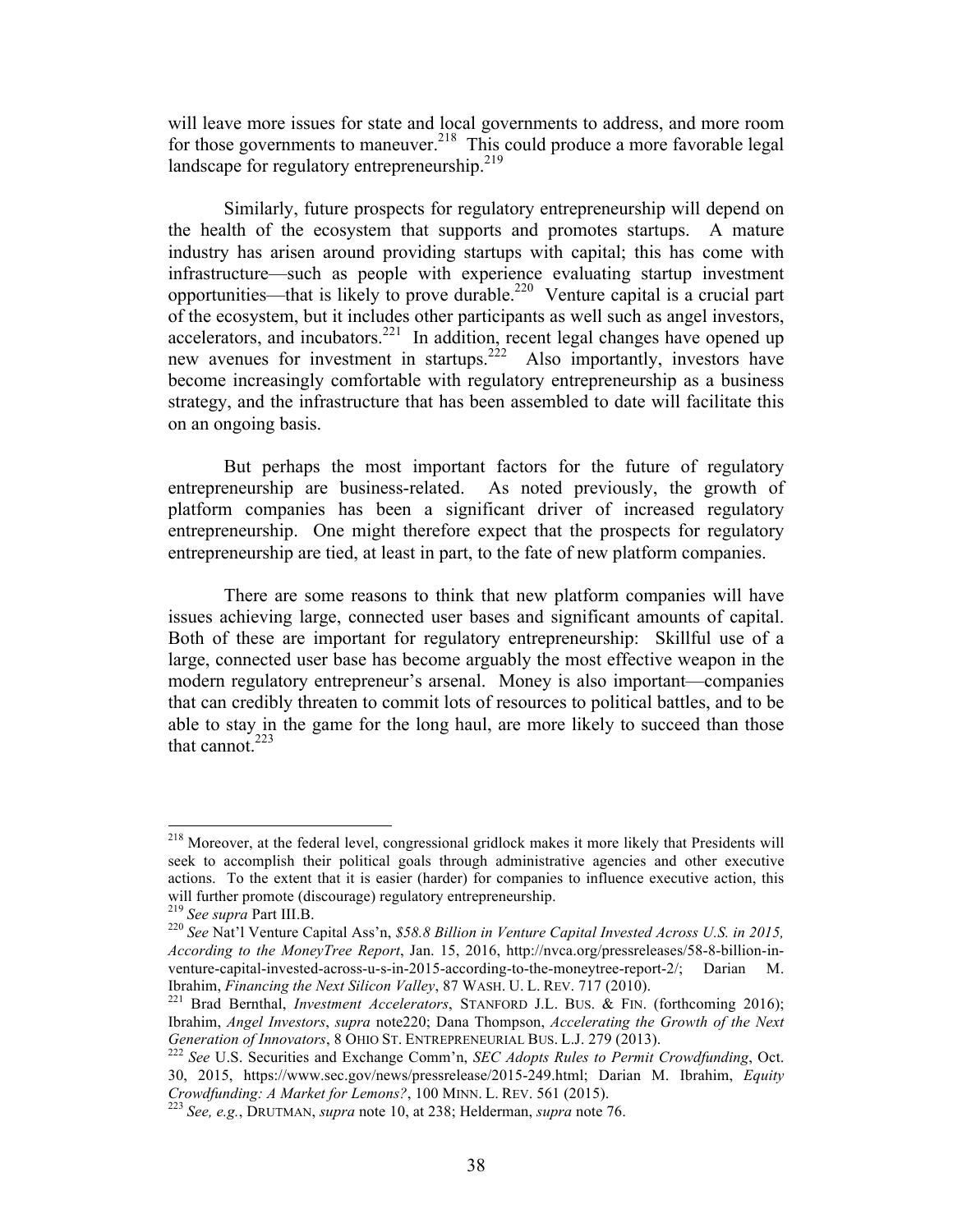One issue that platform companies face is that they are, by their nature, middlemen who profit from facilitating transactions between other parties. Consequently, the parties the platform connects have an incentive to try and cut the platform company out of the transaction.<sup>224</sup> In many instances, this may be achievable.<sup>225</sup> Circumvention is generally a manageable problem for Airbnb and Uber because of the nature of their underlying businesses. Travelers usually go to different places over time, so they cannot simply reuse the same Airbnb host over and over. Uber passengers usually want to find the driver closest to their location at the moment they need a ride. This is not easy to do without their app. There are other platform companies whose business models provide similar safeguards against being easily circumvented.<sup>226</sup> But, for many platform companies, this is a major issue that can greatly undermine the user base and financial resources that the company needs to be politically effective.<sup>227</sup> Furthermore, even if a new platform company did not suffer from circumvention issues, regulatory entrepreneurship will only be appealing if there is a potentially changeable law that materially affects the value of the business. Combined, this would seem to suggest that only a narrow range of businesses stand to gain from a regulatory entrepreneurship strategy.

However, we believe that there is an even stronger argument that the business fundamentals favor increased regulatory entrepreneurship in the years to come. This argument is sometimes referred to as the "back half of the chessboard" argument.<sup>228</sup> The name of this argument comes from a legend that the inventor of chess was brought before the king, who offered him a reward for his great invention. The inventor asked for a grain of rice to be placed on the first square of a chessboard; then two grains on the second square the next day; four grains on the third square the day after; eight grains on the fourth square the day after that, and so on, doubling the previous day's total each day until the sixty-

 <sup>224</sup> *Cf.* Jordan Barry et al., *Voluntary Transaction Costs* (giving a similar example in more detail). <sup>225</sup> For example, imagine a platform that connects people who need haircuts to stylists, similar to Glamsquad or StyleBee. The stylist and customer, once they have been introduced, can easily contact each other to conduct future business without going through the platform.

<sup>&</sup>lt;sup>226</sup> For example, Cherry allowed people to park anywhere and then call someone nearby to clean their car. The importance of the car washer's proximity, much like that of an Uber driver, made it more difficult to circumvent the company's app. However, the company—which likely would have needed to change zoning laws in many cities for its business to successfully scale up in the long run—went out of business because of low transaction volume. *See* Semil Shah, *Iterations: Lessons We Can Draw from Cherry*, TECHCRUNCH (Jan. 13, 2013), http://techcrunch.com/2013/01/13/iterations-lessons-we-can-draw-from-cherry/. 227 *See, e.g.*, Zeel (provides massage therapists); Your-Mechanic (sends mechanics); TutorSpree

<sup>(</sup>connected people with tutors, but was shut down); Urban-sitter (sends babysitters); Washio (laundry pick-up and delivery); DogVacay (pet–sitting services); Instacart (grocery shopping services); BloomThat (flower delivery); Pager (doctors); Glamsquad (hair and makeup stylists); Eaze (medical marijuana delivery).

<sup>&</sup>lt;sup>228</sup> See ERIK BRYNJOLFSSON & ANDREW MCAFEE, THE SECOND MACHINE AGE: WORK, PROGRESS, AND PROSPERITY IN A TIME OF BRILLIANT TECHNOLOGIES  $(2014)$ ; ERIK BRYNJOLFSSON & ANDREW MCAFEE, RACE AGAINST THE MACHINE: HOW THE DIGITAL REVOLUTION IS ACCELERATING INNOVATION, DRIVING PRODUCTIVITY, AND IRREVERSIBLY TRANSFORMING EMPLOYMENT AND THE ECONOMY (2001).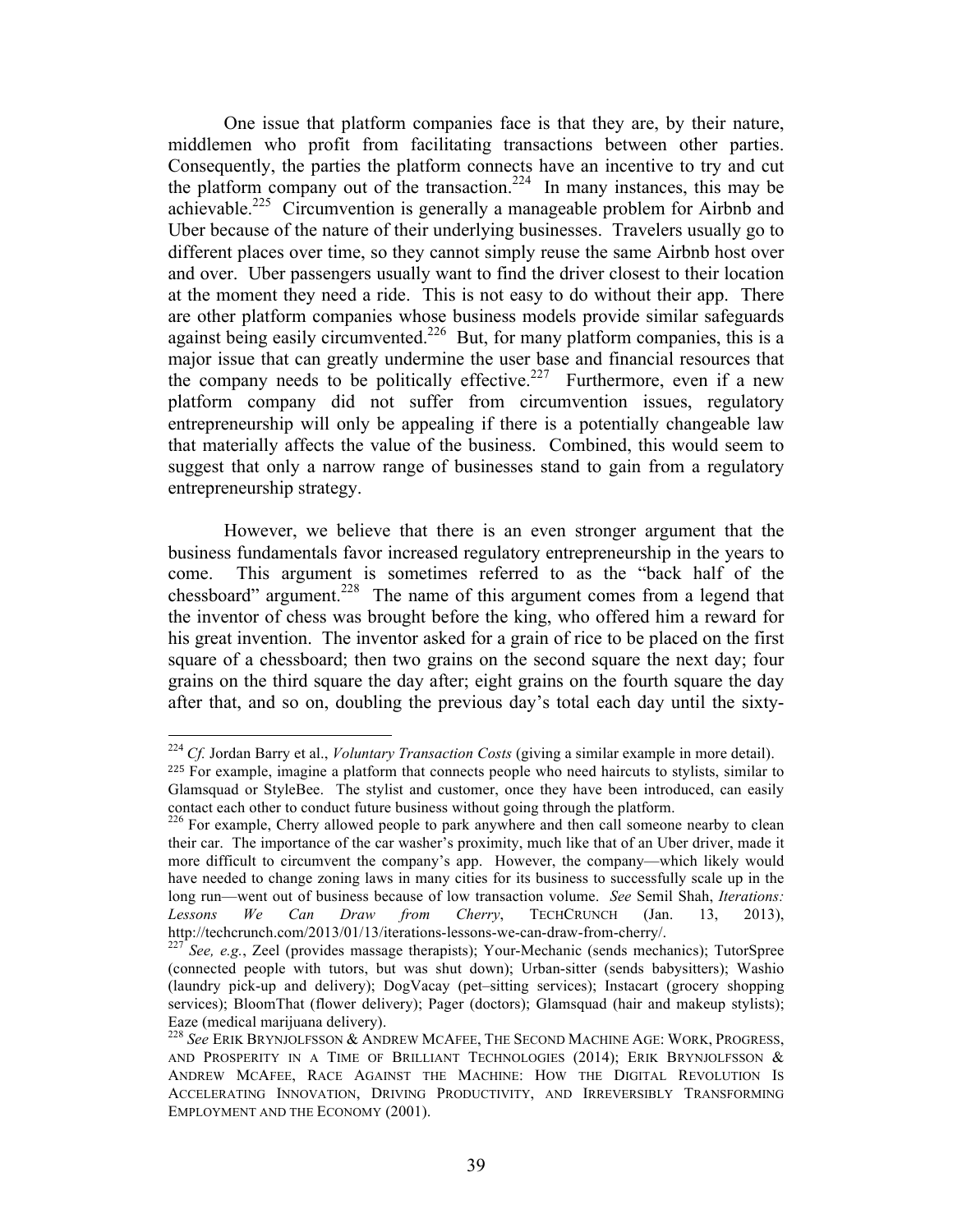fourth day. The king agreed. Only later did he realize that he had promised the inventor more rice than has been produced in the history of the world, and that the agreement has bankrupted his kingdom.<sup>229</sup>

Like the grains of rice on the chessboard, technological progress tends to exhibit exponential growth.<sup>230</sup> This has been particularly true of the computer industry; for the last fifty years, computer technology has doubled in power approximately every two years.<sup>231</sup> This is sometimes referred to as Moore's law, after the author of the paper that first predicted this pattern.<sup>232</sup> When Moore first wrote his paper, the degree to which computers would increase in computational power, while becoming smaller and more affordable, was almost impossible to appreciate.<sup>233</sup> Even with the benefit of hindsight, it is difficult to wrap one's head around this meteoric growth; many individuals now carry more computing power in their pockets than NASA possessed at the time of the moon landing.<sup>234</sup> And, assuming that Moore's law continues to hold, $^{235}$  the next few years will add more computing power than the past fifty years, combined—and then the next few years will add much more still.

It is hard to predict exactly how all of this additional computing power will be used.<sup>236</sup> However, it seems a safe bet that we will be increasingly connected and accessible—which will give companies new ways to mobilize large groups of people on their behalf. Companies are also likely to have more data about their users, and greater ability to organize and analyze this information.

 $229$  Accounts differ as to whether, upon this discovery, the king rewards the inventor for his cleverness by making him a high-ranking advisor, or executes him for tricking the king. *See* MALBA TAHAN, THE MAN WHO COUNTED: A COLLECTION OF MATHEMATICAL ADVENTURES 113- 15 (1993); SECOND MACHINE AGE, *supra* note 228, at 45-47. 230 This is because technological gains feed into each other, so that today's gains lead to greater

gains in the future.

 $^{231}$  More precisely, the number of transistors in a dense integrated circuit doubles approximately every two years.

<sup>&</sup>lt;sup>232</sup> *See* Gordon E. Moore, *Cramming More Components Onto Integrated Circuits*, ELECTRONICS MAGAZINE at 4 (1965). Gordon E. Moore is the founder of Intel.

<sup>&</sup>lt;sup>233</sup> See, e.g., Nick Carr, *How Many Computers Does the World Need? Fewer Than You Think*,  $GUARDIAN$  (Feb. 20, 2008),

http://www.theguardian.com/technology/2008/feb/21/computing.supercomputers ("In the early 1940s, IBM's President, Thomas J. Watson, reputedly said: 'I think there is a world market for about five computers.'").

<sup>234</sup> *See, e.g.*, *A Modern Smartphone or a Vintage Supercomputer: Which Is More Powerful?*, PHONEARENA (June 14, 2014), http://www.phonearena.com/news/A-modern-smartphone-or-a-<br>vintage-supercomputer-which-is-more-powerful id57149 (quoting physicist Michio Kaku).

<sup>&</sup>lt;sup>235</sup> There have been many predictions that Moore's Law will fail over the last fifty years. To date, they have all proved wrong. For example, Gordon Moore himself predicted in 1995 that Moore's Law wouldn't hold after 2005. He then updated his prediction in 2005, predicting that it would last until between 2015 and 2025. In 2015, he updated once again, saying that it would end in 2025. *See The End of Moore's Law*, THE ECONOMIST, Apr. 19, 2015, http://www.economist.com/blogs/economist-explains/2015/04/economist-explains-17 (collecting these and other examples).

<sup>236</sup> *See, e.g.*, Daniel Burrus, *The Internet of Things Is Far Bigger Than Anyone Realizes*, WIRED Nov. 2014), http://www.wired.com/insights/2014/11/the-internet-of-things-bigger/.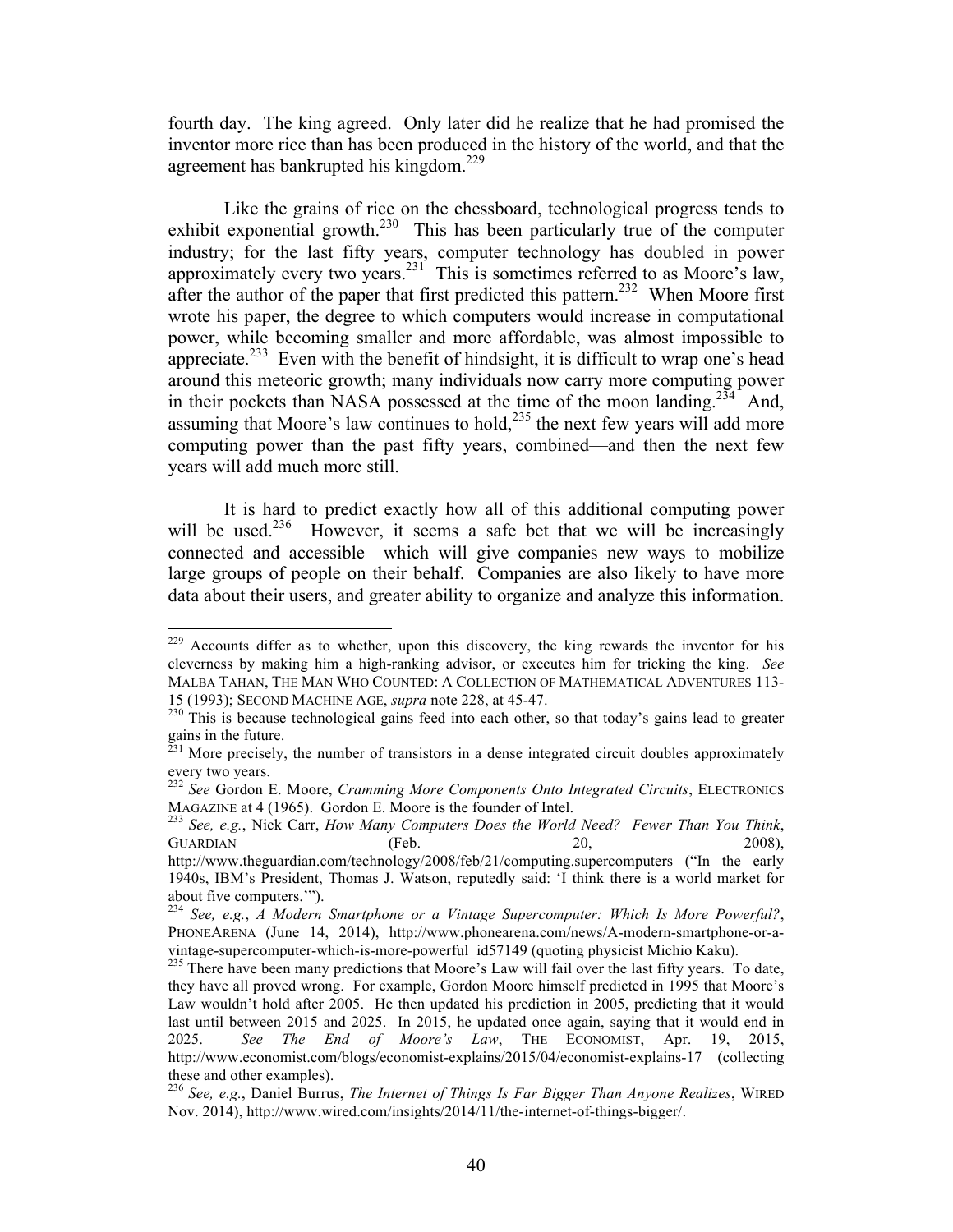This will make companies better able to channel and leverage their users for maximum effect. All of this suggests that regulatory entrepreneurship will be an increasingly attractive proposition and that we will therefore see more of it, even if we cannot quite anticipate the exact form that it is likely to take.

#### **B. How Regulatory Entrepreneurship Will Affect Legislation**

Because regulatory entrepreneurship may become an increasingly common phenomenon, we believe that its effects on lawmaking merit careful consideration. We begin with a discussion of scholarly accounts of the political process and how they relate to regulatory entrepreneurship generally. We then turn to some well-known political pathologies and consider the extent to which regulatory entrepreneurship might ameliorate them. Finally, we consider the limits of regulatory entrepreneurship's potential to improve political outcomes and assess its likely effects overall.

#### **1. The Political Process**

The democratic political process involves a messy, complicated interplay of different groups of people pursuing varied goals. Political scientists and economists have proposed a number of frameworks for understanding this process and its outputs.

One of the most famous and most popular has come to be known as the "Bootleggers and Baptists" framework.<sup>237</sup> This name comes from the observation that both bootleggers and Baptists supported laws restricting liquor sales. The latter supported these laws because they opposed the consumption of alcohol. The former clearly had no such compunction; instead, they wished to profit by restricting competition from legal sales of alcohol. Although these seemingly opposed groups had very different preferences and aims, both supported regulations on liquor sales and were instrumental in their enactment. The Baptists fulfill important public roles, including presenting a sympathetic face on the legislation, building popular support, and providing "moral cover."<sup>238</sup> The bootleggers work behind the scenes, contributing resources and "lubricat[ing] the political machinery." 239

 <sup>237</sup> *See, e.g.*, Bruce L. Benson et al., *Implicit Taxes Collected by State Liquor Monopolies*, 115 PUBLIC CHOICE 313 (2003); ERIKA MEINS, POLITICS AND PUBLIC OUTRAGE: EXPLAINING TRANSATLANTIC AND INTRA-EUROPEAN DIVERSITY OF REGULATIONS ON FOOD IRRADIATION AND GENETICALLY MODIFIED FOOD (2003); Alan Reynolds, *The Politics of NAFTA*, 45 NAT'L REV. 20, 42-43 (1993); Alan E. Wiseman & Jerry Ellig, *The Politics of Wine: Trade Barriers, Interest Groups, and the Commerce Class*, 69 J. POLITICS 859 (2007); BRUCE YANDLE, BOOTLEGGERS, BAPTISTS AND GLOBAL WARMING (1999); Bruce Yandle, *Bootleggers and Baptists in Retrospect*, 22 REGULATION 3 (2007); Bruce Yandle, *Bootlegger and Baptists: The Education of a Regulatory Economist*, REGULATION 12, 12-16 (May–June 1983).<br><sup>238</sup> Randy T. Simmons et al., *Bootleggers, Baptists, and Political Entrepreneurs: Key Players in* 

*the Rational Game and Morality Play of Regulatory Politics*, 15 INDEPENDENT REV. 367 (2011); Yandle, *Bootleggers and Baptists in Retrospect*, *supra* note 267. 239 Simmons et al., *supra* note 238, at 368.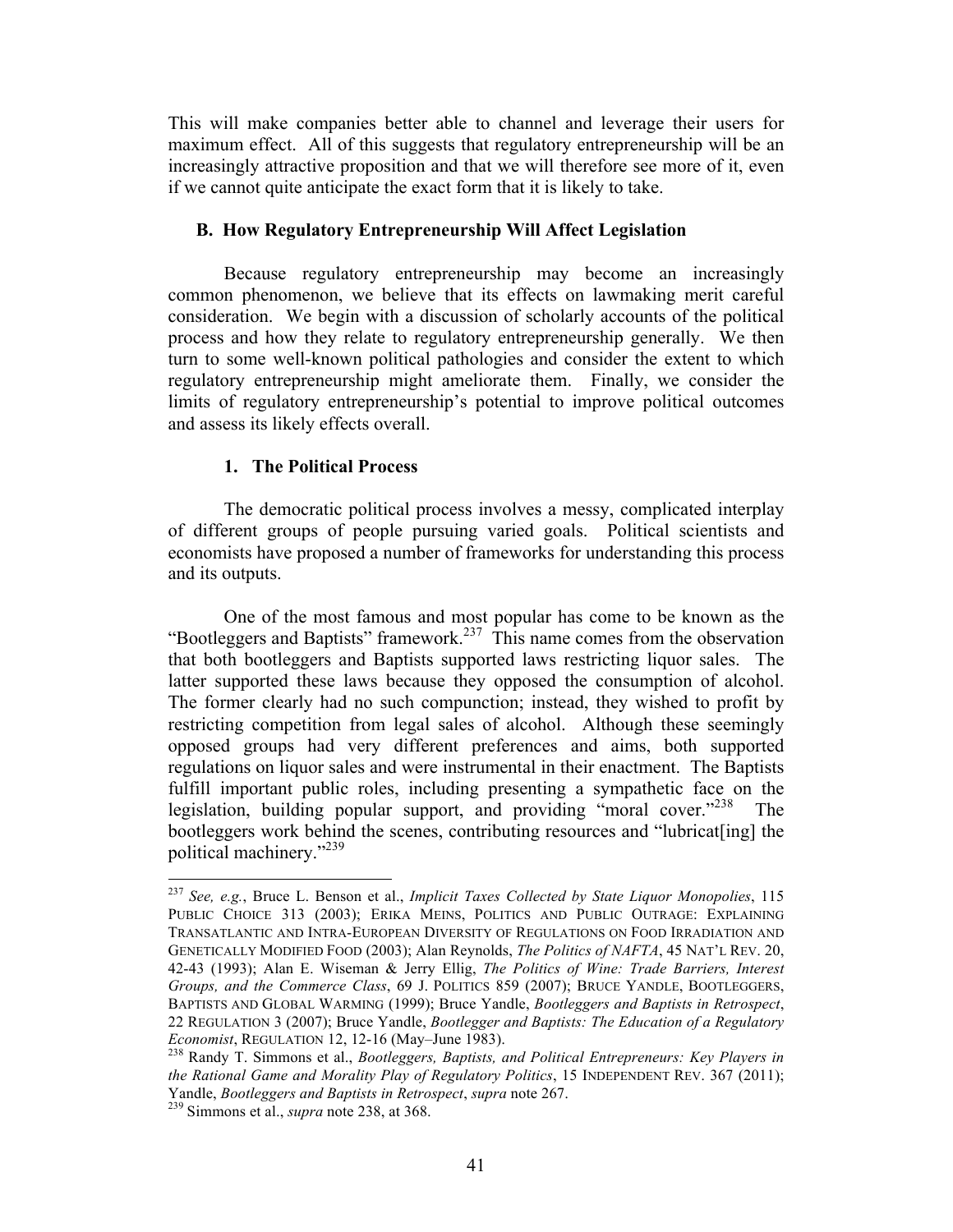The bootleggers and Baptists model produces several important insights, but for our purposes two are paramount. First, when pursuing one's self interest—that is, when one is a bootlegger, seeking a policy change for profits having a good altruistic cover (that is, Baptists) is very helpful.

The most successful modern regulatory entrepreneurs have proved adroit at finding sympathetic groups to serve as the public faces for their issues. They are, in a sense, bootleggers who create their own Baptists. For example, consider how Uber fights political battles with taxi regulators and local governments. As much as possible, Uber makes the public face of the issue its drivers, who stand to lose their livelihoods, and its riders, who face unmet transportation needs.<sup>240</sup> Similarly, Airbnb uses hosts who need to rent out spare rooms in order to make ends meet; $^{241}$  Airbnb's opponents have worked hard to put less appealing faces on the issue. $2^{242}$ 

Companies who do not have ready-made, photogenic Baptists have had more difficulty achieving their political goals. For example, consider Tesla Motors' options for garnering mass public support. Until recently, its cheapest car had a \$70,000 price tag, which is well out of most people's price range, and its distribution centers do not hire large numbers of low-income workers.<sup>243</sup> Tesla has made other arguments to support its regulatory aims, but they have not always resonated with the public.<sup>244</sup> DraftKings and FanDuel have tried to make their users their public face of their fight, lamenting that state governments are preventing their users from playing games that they enjoy,  $245$  but may have difficulty selling this argument.<sup>246</sup> Google's self-driving cars are haunted by public concern that driverless cars will eliminate thousands of existing jobs.<sup>247</sup>

<sup>&</sup>lt;sup>240</sup> Uber, *supra* note 132.<br>
<sup>241</sup> See *supra* notes 124-127 and accompanying text.<br>
<sup>242</sup> See *supra* notes 128-131 and accompanying text.<br>
<sup>243</sup> See, e.g., Farhad Manjoo, *The Genius of Tesla*, SLATE, May 10, 2013, http://www.slate.com/articles/technology/technology/2013/05/tesla\_model\_s\_the\_electric\_car\_co mpany is a little bit apple a little bit.html.

 $244$  Tesla has made arguments based on the beneficial impact its cars will have on the environment, particularly with respect to carbon emissions, and by appealing to the principle of consumer freedom. *See, e.g.*, Musk, *supra* note 46. The former argument seems undermined by the significant percentage of people who do not believe in climate change and the latter by the fact that the consumers in question have high incomes and other good car-buying options, perhaps making them less sympathetic to many voters.<br><sup>245</sup> Kulwin & Wagner, *supra* note 78.

<sup>&</sup>lt;sup>246</sup> This is a tricky maneuver because the sites' large number of casual players might not care about the issue and the vast majority of winnings on these sites go to a small group of sophisticated players who enter hundreds of contests a day and use advanced mathematical techniques to maximize their profits. *See, e.g.*, Joshua Brustein & Ira Boudway, *You Aren't Good Enough to Win Money Playing Daily Fantasy Football*, BLOOMBERG (Sept. 10, 2015), http://www.bloomberg.com/news/articles/2015-09-10/you-aren-t-good-enough-to-win-moneyplaying-daily-fantasy-football; Drew Harwell, *All the Reasons You (Probably) Won't Win Money Playing Daily Fantasy Sports*, WASHINGTON POST, Oct. 12, 2015, https://www.washingtonpost.com/news/the-switch/wp/2015/10/12/all-the-reasons-you-probably-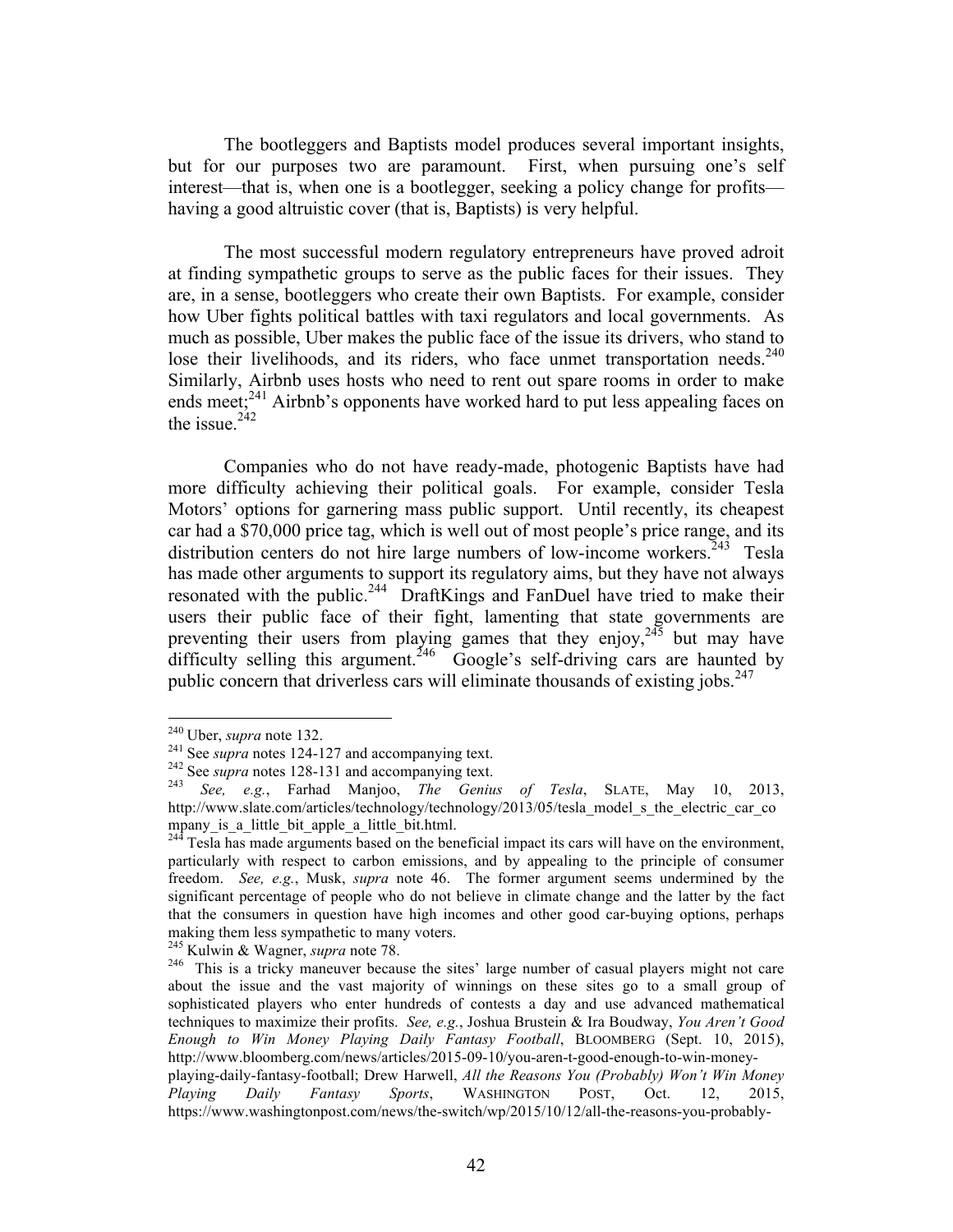The second important insight is that changing the law often requires action by multiple interest groups with divergent goals. This raises the question of how these groups coordinate their efforts; as one scholar put it, "It seems unlikely that the local Baptist preacher and the moonshiners meet in someone's parlor to discuss banning Sunday [liquor] sales." 248 Someone or something else must act as intermediaries and coalition-builders, knitting together support from disparate groups in order to accomplish legal change.<sup>249</sup>

The dominant view is that, historically, politicians, and occasionally highranking bureaucrats, have taken on this role.<sup>250</sup> Such politicians are sometimes described as "political entrepreneurs."<sup>251</sup>

Regulatory entrepreneurs have some similarities to political entrepreneurs, but they differ in several key ways. First, political entrepreneurs usually take advantage of pre-existing, organized interest groups.<sup>252</sup> Modern regulatory entrepreneurs, in contrast, have largely identified unorganized groups and mobilized them.<sup>253</sup> "People for Deregulated Taxicabs," "People for Short-Term Rentals," and "Citizens Against Car Dealerships" were not established political groups that adopted the cause of Uber, Airbnb, and Tesla; instead, these companies organized people who were sympathetic to these positions and mobilized them to take action.

<u> 1989 - Andrea Santa Alemania, amerikana amerikana amerikana amerikana amerikana amerikana amerikana amerikan</u>

wont-win-money-playing-daily-fantasy-sports/. DraftKings and FanDuel must also contend with historic (though waning) unfavorable views of gambling and the fact that they are often fighting battles in courts instead of the political arena.

<sup>247</sup> *See, e.g.*, Martin Ford, *The Rise of Automated Cars Will Kill Thousands of Jobs Beyond Driving*, GIZMODO, May 7, 2015, http://gizmodo.com/the-rise-of-automated-cars-will-thousandsof-jobs-and-n-1702689348; Chunka Mui, *Will Driverless Cars Force A Choice Between Lives And Jobs?*, FORBES, Dec. 19, 2013, http://www.forbes.com/sites/chunkamui/2013/12/19/will-thegoogle-car-force-a-choice-between-lives-and-jobs/#1f12eea9546e; Zack Kanter, *How Uber's Autonomous Cars Will Destroy 10 Million Jobs And Reshape The Economy by 2025*, CBS LOCAL, Jan. 27, 2015, http://sanfrancisco.cbslocal.com/2015/01/27/how-ubers-autonomous-cars-willdestroy-10-million-jobs-and-reshape-the-economy-by-2025-lyft-google-zack-kanter/; Sam Tracy, *Autonomous Vehicles Will Replace Taxi Drivers, But That's Just the Beginning*, HUFFINGTON POST, June 12, 2015, http://www.huffingtonpost.com/sam-tracy/autonomous-vehicles-will  $rac{b}{248}$  7556660.html.<br><sup>248</sup> Simmons et al., *supra* note 238, at 368.

<sup>&</sup>lt;sup>249</sup> Sociologists Neil Fligstein and Douglas McAdam have recently theorized the nature of social change, from political movements to market meltdowns, and have included the idea of "internal governance units" which they define as organizations or associations who play a connecting role with state actors and who provide information to actors within a "strategic action field." NEIL FLIGSTEIN & DOUGLAS MCADAM, A THEORY OF FIELDS 77 (2012).<br><sup>250</sup> Simmons et al., *supra* note 238, at 368.<br><sup>251</sup> *See, e.g., id.*; *see also* LEADERSHIP AND INNOVATION: A BIOGRAPHIC PERSPECTIVE ON

ENTREPRENEURS IN GOVERNMENT (Jameson Doig & Erwin C. Hargrove eds., 1987). The term is also sometimes used to refer to businesses who pursue a rent-seeking strategy. *See, e.g*., Matthew McCaffrey & Joseph T. Salerno, *A Theory of Political Entrepreneurship*, 2 MODERN ECONOMY 552 (2011).<br><sup>252</sup> Simmons et al., *supra* note 238.

<sup>&</sup>lt;sup>253</sup> Justin Fox, *Uber Is Lobbying for All of Us*, BLOOMBERG VIEW (June 29, 2015).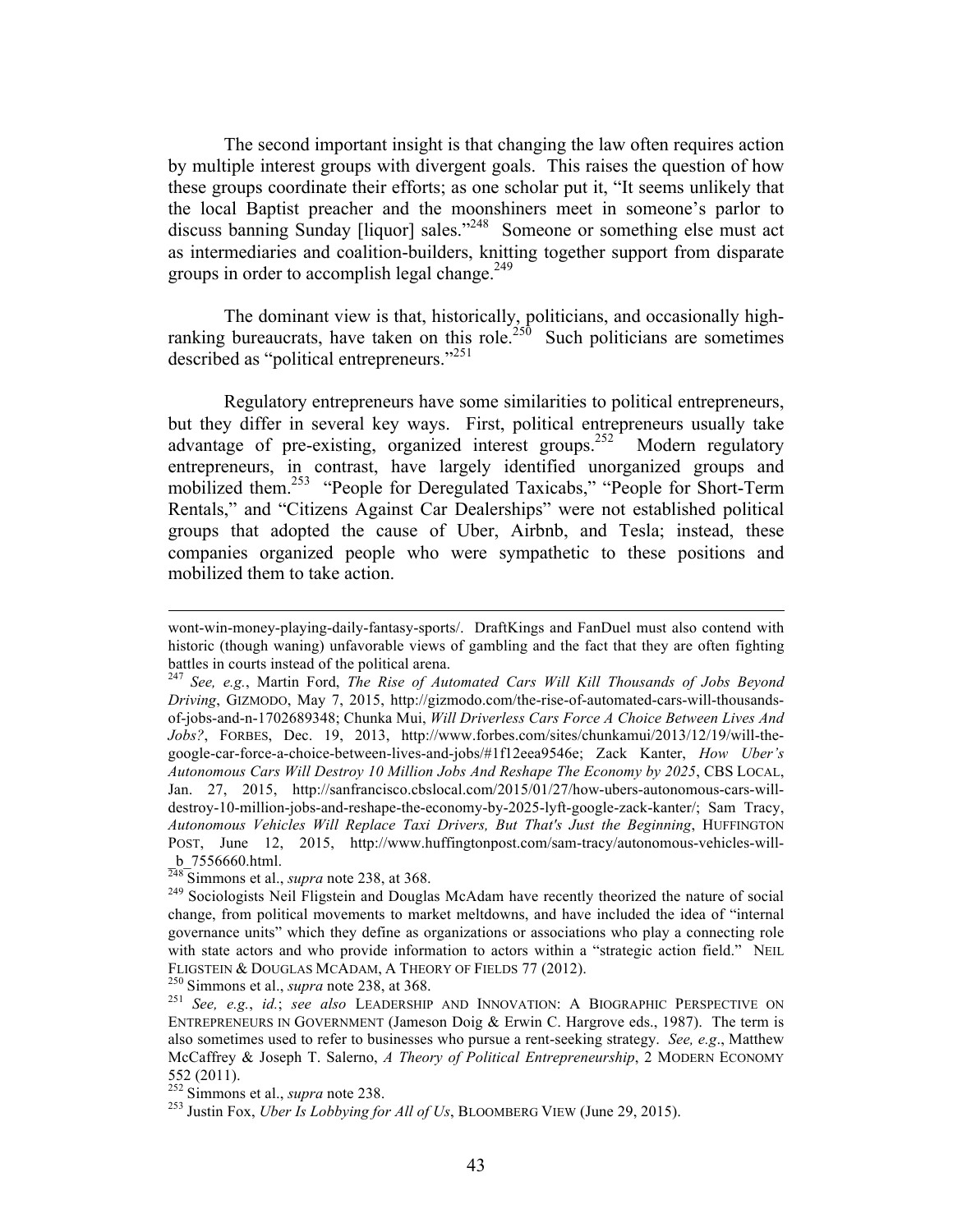Second, political entrepreneurs have usually had one of two primary (compatible) motivations: a values-based preference, rooted in ideology or otherwise, for a particular policy, or advancing their political careers. Regulatory entrepreneurs, in contrast, are primarily motivated by the desire to earn profits.

Third, while political entrepreneurs are individuals, usually elected officials, regulatory entrepreneurs are primarily privately owned businesses. One key implication of this pertains to how policies spread across jurisdictions. Because of the structure of the U.S. political system, politicians usually have bases of support centered on particular geographic areas. A mayor is well equipped to influence policy in her city, but her network strength is unlikely to reach other jurisdictions. It is true that successful mayors often parlay that success into election to statewide office, and that successful state politicians often parlay that success into national political office.<sup>254</sup> However, the positions available at higher levels of government are structurally limited—the number of governors, members of Congress, and Presidents are fixed—which constrains the amount of movement that can occur up the chain, especially when incumbents' well-documented electoral advantages are taken into account.<sup>255</sup> Moreover, in our federalist system, different levels of government have dominion over different questions. Thus, many issues that a mayor might build a coalition around do not translate to state politics; the same issue applies for state politicians moving to the national political arena. Furthermore, politicians in the United States generally do not move among parallel levels of government; a successful mayor of San Diego is not likely to run for mayor of Los Angeles. Similarly, in modern U.S. political history, no candidate has ever been elected governor of two different states.<sup>256</sup>

Businesses, in contrast, are not constrained in the same ways. The number of businesses of a particular size or operating in a given industry is not intrinsically fixed. More importantly, businesses are focused on growing their customer bases geographically in a way that politicians generally are not. Thus, a business that succeeds in establishing a winning electoral coalition that works at the city level in San Diego is much more likely to try to repeat its success in Los Angeles, or from one state to another.

Taken together, these differences suggest that regulatory entrepreneurship will lead to different coalitions being formed, and therefore different laws being enacted, than has been the case historically. Regulatory entrepreneurship seems most likely to have the largest effect on policymaking at the local and state level,

 $^{254}$  Martin O'Malley, for example, was elected Mayor of Baltimore, then Governor of Maryland, then unsuccessfully sought the Democratic Party nomination for President.

<sup>255</sup> *See, e.g.*, Gary W. Cox & Jonathan N. Katz, *Why Did the Incumbency Advantage in U.S. House* 

*Elections Grow?*, 40 AM. J. POL. SCI. 478 (1996). 256 Bill Federer, *Only Man Ever Elected Governor of 2 States*, WND (Oct. 21, 2015), http://www.wnd.com/2015/10/only-man-ever-elected-governor-of-2-states/.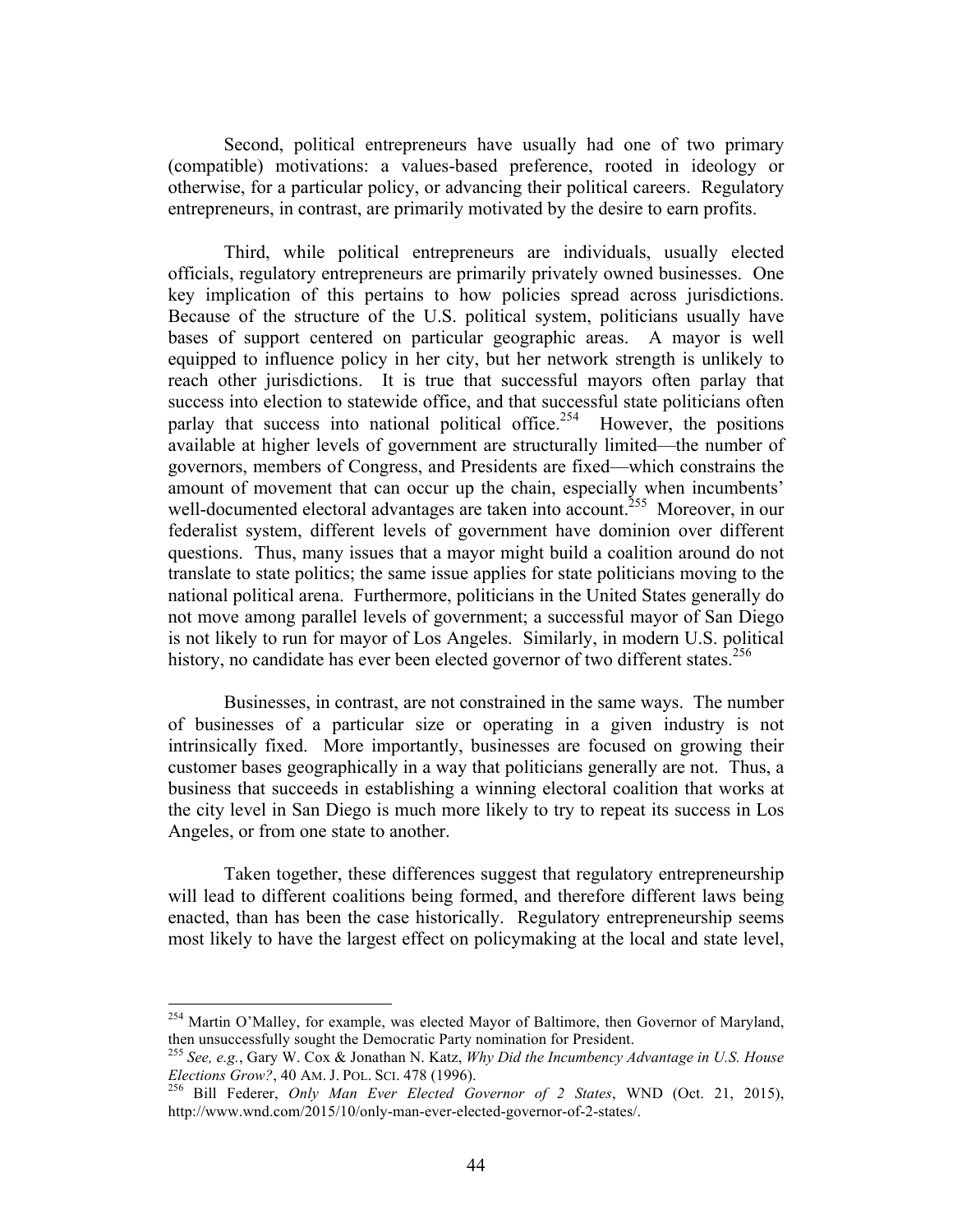in the sphere of economic regulation, and to feature groups that are not currently as organized in American politics.

## **2. The Problem of Asymmetric Benefit Concentration**

Every political process is imperfect, $257$  and ours is no exception. Scholars have documented a number of pathologies that can lead to inefficient outcomes.<sup>258</sup> One common circumstance in which the political process can often produce suboptimal outcomes is when there are asymmetries between how a policy's costs and benefits are distributed.

For example, consider a policy that produces concentrated benefits but diffuse costs—that is, it provides significant benefits to a relatively small group of people, while imposing relatively small costs on each member of a large group of people. In such circumstances, the beneficiaries of the proposed policy have a lot of incentive to fight for that policy. On the other hand, each of those who would be hurt by the policy has little incentive to resist it, since she would suffer only a small loss if it were enacted. These asymmetric incentives can result in the policy being enacted, even if the policy inflicts more aggregate harm to those hurt by it than it benefits the policy's proponents.

There are a number of policy areas that embody this dynamic. Many involve incumbent members of an industry using legal restrictions to exclude potential competitors. This reduced competition enables the incumbent firms to charge higher prices, which can significantly raise their profits. Moreover, the incumbent firms are often organized into a trade association and, in some instances, a handful of firms may account for a large portion of total market share. This gives them strong incentive to push for these policies, and makes collective action easier. At the same time, the increased costs are spread over a large group of customers as well as would-be competitors. This gives each of the policy's natural opponents little incentive to lobby against it and makes it difficult to organize and coordinate opponents' efforts.

#### **a. Occupational Licensing and Protectionism**

There are several ways in which incumbents can enact protectionist legislation, but one of the best-known examples is occupational licensing regulations that require individuals to obtain a government license or other

 <sup>257</sup> *See* KENNETH J. ARROW, SOCIAL CHOICE AND INDIVIDUAL VALUES (2d ed. 1970). According to Arrow's "impossibility" theorem, there are no procedures for collective or social ordering of alternative choices that satisfy reasonable assumptions concerning the autonomy of the people and the rationality of their preferences. As such, there is no perfect set of decision-making processes or institutions. WILLIAM ROBERTS CLARK ET AL., PRINCIPLES OF COMPARATIVE POLITICS 11 (2d ed. 2012).

<sup>258</sup> *See, e.g.*, Lester G. Telser, *The Usefulness of Core Theory in Economics*, 8 J. ECON. PERSP. 151 (Spring 1994); *see also* Jordan M Barry et al., *On Derivatives Markets and Social Welfare: A Theory of Empty Voting and Hidden Ownership*, 99 VA. L. REV. 1103 (2013).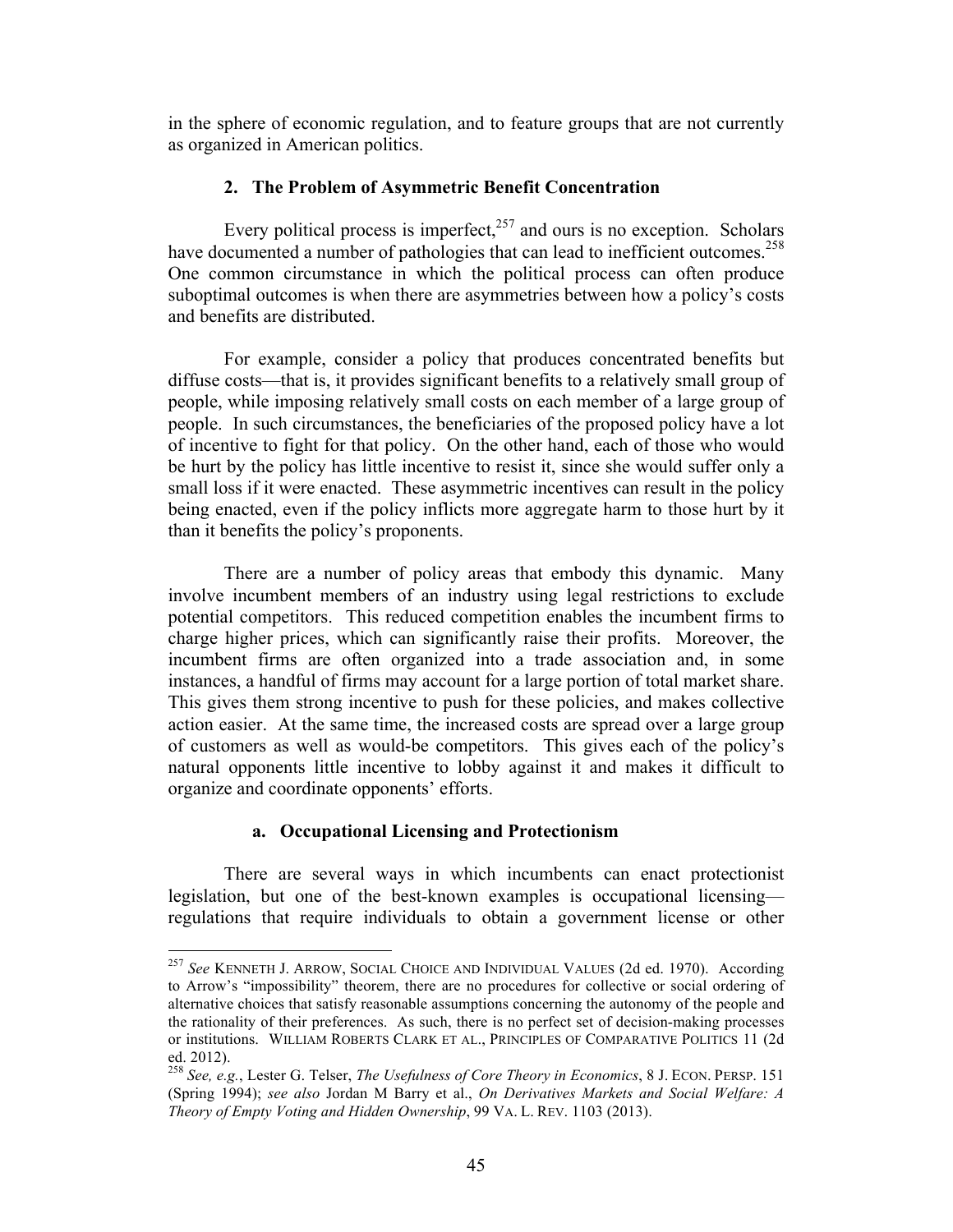official permission to pursue a particular vocation or profession. Occupational licensing requirements have expanded dramatically in the last sixty years; in 1950, fewer than 5% of Americans worked in jobs that required licenses, versus roughly 10% in 1980 and more than 30% today.<sup>259</sup> Clearly, occupational licensing can be useful; $^{260}$  few people favor abandoning all licensing for surgeons or architects, for example. But licensing has spread far beyond the traditional professions, and many commentators have questioned the rationale for licensing occupations such as auctioneers, boxing timekeepers, and hair braiders.<sup>261</sup> In many instances, securing these licenses can be extremely costly; for example, in some states, simply braiding hair for money requires years of classes and thousands of dollars in tuition. 262

Overly protectionist occupational licensing has many problems. It makes it harder for workers to shift between industries, fueling unemployment. It makes products and services more expensive for customers and harder to obtain. It has been derided by politicians on both sides of the aisle, and the President recently proposed \$15 million to study its effects, to applause from both the left and the  $right.<sup>263</sup>$ 

Yet these rules have spread and proven difficult to fight because of the political economy dynamics.<sup>264</sup> Regulated groups fight vigorously to keep their protections, but most voters pay little attention to these issues; elections rarely turn on the rules that govern hair braiders, opticians, interior designers, or athletes' agents. 265

 259 Robert Litan, *In Obama's Budget, an Effort to Rein in Occupational Licensing*, WALL ST. J. (Feb. 9, 2015), http://blogs.wsj.com/washwire/2015/02/09/in-obamas-budget-an-effort-to-rein-inoccupational-licensing/; Jacob Goldstein, *So You Think You Can Be a Hair Braider?*, N.Y. TIMES MAG. (June 12, 2012), at MM20, *available at* http://www.nytimes.com/2012/06/17/magazine/soyou-think-you-can-be-a-hair-braider.html.<br><sup>260</sup> Consumers may not be well equipped to evaluate the quality of certain specialized fields, and

the cost of incompetence may be high.

<sup>261</sup> *See, .e.g.*, Jacob Goldstein, *So You Think You Can Be a Hair Braider?*, N.Y. TIMES MAG. (June 12, 2012), http://www.nytimes.com/2012/06/17/magazine/so-you-think-you-can-be-a-hairbraider.html.; Matthew Yglesias, *Bill Callegari Trying to Trim Occupational Licensing in Texas*, SLATE (Dec. 7, 2012, 12:27 PM), http://www.slate.com/blogs/moneybox/2012/12/07/texas\_occupational\_licensing\_state\_rep\_bill\_c allegari aims to deregulate.html.

<sup>262</sup> *See, e.g.*, Goldstein, *supra* note 261 (discussing one would-be hair braider's experience in Utah, which requires "nearly two years of school and \$16,000 in tuition"); Institute for Justice, Braiding Freedom Project, http://braidingfreedom.com/ (discussing similar rules in Washington, Missouri, and Arkansas, among others).

<sup>263</sup> *See* Carrie Sheffield, *How Cutting Red Tape Helps Low-Income Families*, FORBES (Feb. 2, 2015, 8:43 PM), http://www.forbes.com/sites/carriesheffield/2015/02/02/can-cutting-red-tapegenerate-200b-for-low-income-families/#379d12283523; Nick Timiraos, *White House Warns States On Job-Licensing Requirements*, WALL ST. J. (July 30, 2015, 7:44 AM),

http://blogs.wsj.com/economics/2015/07/30/need-a-license-for-that-job-the-white-house-warnsstates-against-overdoing-it/; Litan, *supra* note 259.<br><sup>264</sup> Timiraos, *supra* note 263.<br><sup>265</sup> *See* Edward J. Timmons & Anna Mills, *Short-Sighted Policy*, ECONOMIC INTELLIGENCE (Feb.

<sup>17, 2015);</sup> Matthew Yglesias, *The Trouble with State Government*, THINK PROGRESS (Feb. 28,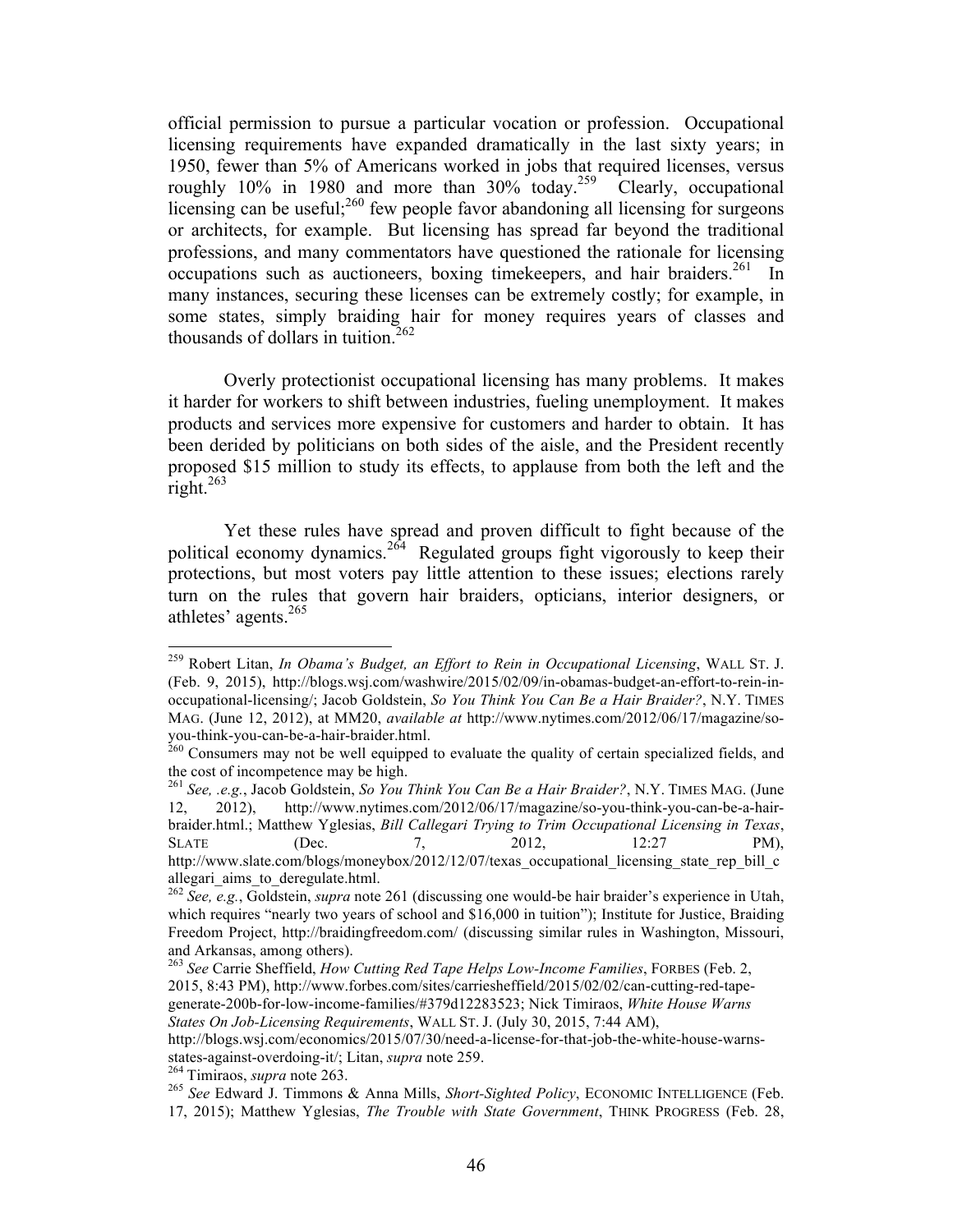As a result, this problem has been a difficult one to crack. But regulatory entrepreneurship has made some inroads where more traditional politics has not. Restrictive taxicab regulations endured for decades nationwide, but Uber has transformed the landscape in a short amount of time. For example, in the last seventy-five years, New York City increased its cab fleet from approximately 12,000 cab medallions to 13,000. 266 In Uber's four years in New York City, it added almost 12,000 new for-hire cars to the city's streets.<sup>267</sup> Uber has had significant effects on taxi regulations in many other cities as well.<sup>268</sup>

State laws requiring car manufacturers to sell through independent dealers are another form of entry restrictions or protectionism that have proved similarly durable, withstanding several efforts from the big car companies to repeal them.<sup>269</sup> But in its decade of existence, Tesla motors has made real inroads against these laws, including convincing several states to pass new legislation that allows direct sales of automobiles to consumers. 270

## **b. Restrictive Zoning**

Restrictive zoning regulations provide a second example of how asymmetric distribution of costs and benefits can produce questionable policy. Most people in the United States currently live in apartments or houses that they

<u> 1989 - Andrea Santa Alemania, amerikana amerikana amerikana amerikana amerikana amerikana amerikana amerikan</u>  $2009,$  PM),

http://thinkprogress.org/yglesias/2009/02/28/191948/the\_trouble\_with\_state\_government/ ("[T]he lack of public attention paid to policymaking at the state, county, and municipal level leads to much more pure interest-group capture than you see on the federal level. Not that interest groups don't have a lot of clout in federal politics. But the relatively competitive nature of elections and the relatively bright spotlight shown on national politics puts a check on these things. At the state

allow-tesla-others-to-sell-cars-direct-to-consumers.html.

level, bad policy really runs amok.").<br><sup>266</sup> Ginia Bellafante, *Uber Makes Its Pain New Yorkers' Problem*, N.Y. TIMES (July 24, 2015).<br><sup>267</sup> Id.<br><sup>268</sup> See. e.g., Matthew Mitchell & Michael Farren, A Common-Sense Solution t

*Wars*, L.A. TIMES (Nov. 19, 2015), http://www.latimes.com/opinion/op-ed/la-oe-1119-mitchellfarren-uber-taxis-deregulate-20151118-story.html (noting that some Florida counties have created a single set of regulations that apply equally to taxis and ride-share companies).<br><sup>269</sup> Death of a Car Salesman, supra note 46; Crane, supra note 34, at 12.<br><sup>270</sup> See, e.g., New Jersey Assembly Bill 3216, P.L. 2015 c.24;

*Franchise Fee? Tesla Motors' Battle for Direct Sales: State Dealer Franchise Law and Politics*, 34 FRANCHISE L.J. 293, 305 (Winter 2015), *available at* http://www.americanbar.org/content/dam/aba/publications/franchising\_law\_journal/Winter\_2015/ FLJ%2034-3\_01Stolze.authcheckdam.pdf; Todd Bishop, *Tesla Wins Battle Against Auto Dealers in Washington State, But Future Rivals Are Screwed*, GEEKWIRE (Feb. 18, 2014), http://www.geekwire.com/2014/tesla-wins-battle-auto-dealers-washington-state-future-rivalsscrewed/; Christopher DeMorro, *Tesla Wins Big in North Carolina and New Hampshire*, GAS2

<sup>(</sup>July 1, 2013), http://gas2.org/2013/07/01/tesla-wins-big-in-north-carolina-and-new-hampshire/; Brian Fung, *Tesla Just Won a Huge Victory in New Jersey*, WASHINGTON POST (Mar. 18, 2015), https://www.washingtonpost.com/news/the-switch/wp/2015/03/18/tesla-just-won-a-huge-victoryin-new-jersey/; Andrew Ganz, *New Hampshire to Allow Tesla, Others to Sell Cars Direct to Consumers*, LEFTLANENEWS (June 26, 2013), http://www.leftlanenews.com/new-hampshire-to-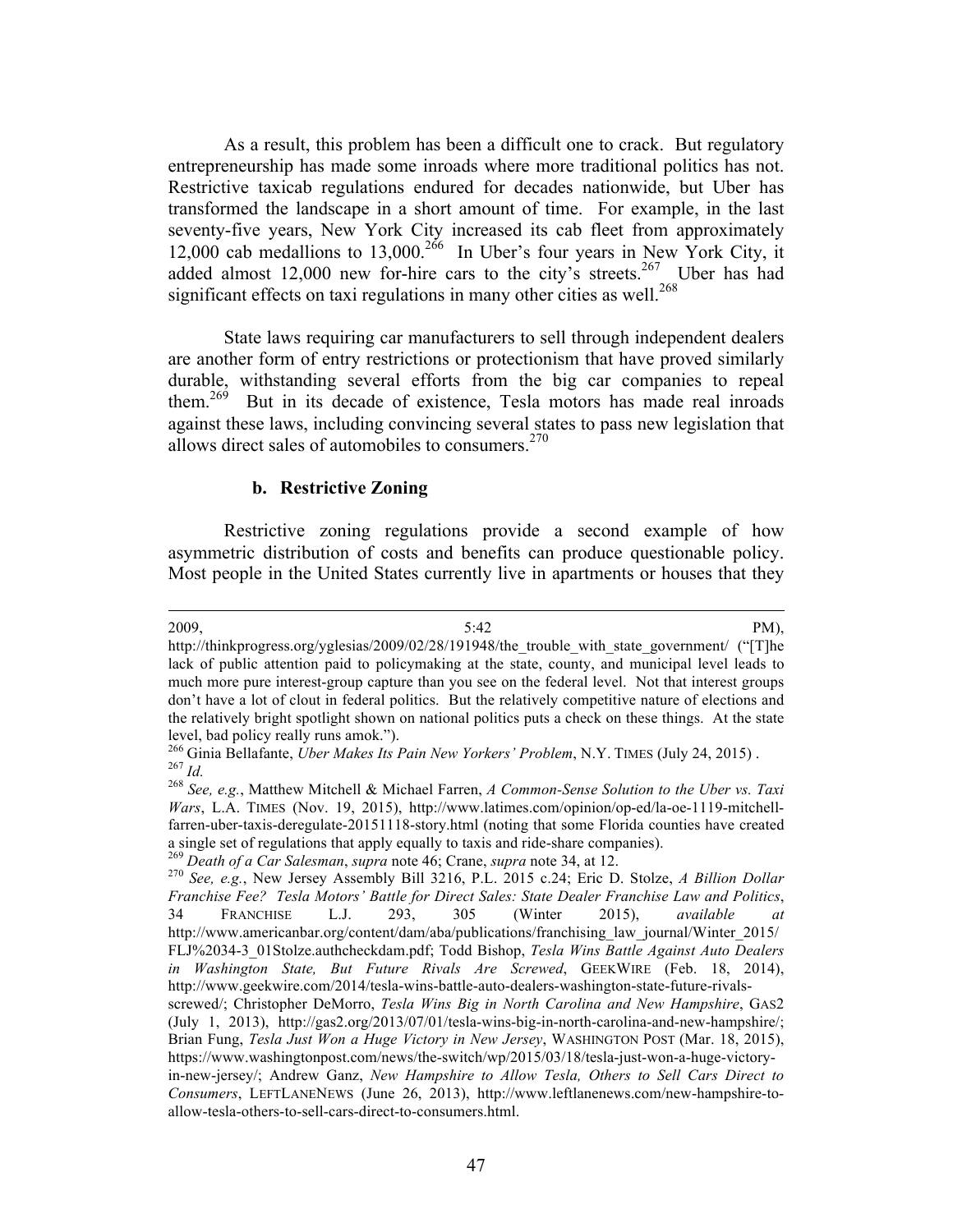own or rent for relatively long periods of time; in the past, a broader range of housing options were common.<sup>271</sup> Many people were boarders, renting rooms in families' homes; others lived in rooming houses or residential hotels.<sup>272</sup> Over time, zoning rules made these increasingly scarce. A major driver of this process was that these restrictions, by reducing the supply of housing, created concentrated benefits for local homeowners by raising the value of their homes, while the costs were spread more diffusely. Over time, the restricted supply of housing has contributed to a dramatic increase in housing prices.<sup>273</sup>

The restrictive zoning described above extends to other types of land use as well. Hosting a dinner party for your friends is legal, but if you were to serve the same dinner to paying customers, you would run afoul of regulations in many cities. 274 Most cities require developments to set aside large amounts of space for parking. 275 And so on. Taken together, these restrictions have had an enormous negative impact, producing massive demographic shifts, reducing economic growth, and damaging the environment. 276

Regulatory entrepreneurship has the potential to partially ameliorate some of these problems. For example, it does not seem coincidental that one of Airbnb's toughest fights has been in San Francisco, a city with particularly restrictive zoning rules.<sup>277</sup> San Francisco is located on a peninsula, so the only obvious way for the city to add housing units and business space is to grow vertically.<sup>278</sup> Yet most of San Francisco's neighborhoods restrict maximum building height to forty feet, and severely restrict how those buildings can be utilized.<sup> $279$ </sup> At the same time, local homeowners have strong incentives to resist

<sup>&</sup>lt;sup>271</sup> ALAN DURNING, UNLOCKING HOME: THREE KEYS TO AFFORDABLE COMMUNITIES (2013); PAUL GROTH, LIVING DOWNTOWN: THE HISTORY OF RESIDENTIAL HOTELS IN THE UNITED STATES (1999); Alan Durning, *Bring Back Flophouses, Rooming Houses, and Microapartments*, SLATE (July 17, 2013, 1:27 PM) http://www.slate.com/articles/business/moneybox/2013/07/sros\_flophouses\_microapartments\_sma rt\_cities\_are\_finally\_allowing\_the\_right.html..<br> $^{272}$  *Id.* 

<sup>272</sup> *Id.* <sup>273</sup> *See, e.g.*, Edward Glaeser et al., *Why Have Housing Prices Gone Up?*, 95 AM. ECON. REV. 329 (2005).

<sup>274</sup> *See* Rachel Swan, *Airbnb's New Dinner Sharing Venture "Completely Illegal" (Update)*, S.F. WEEKLY (June 4, 2014, 1:27 PM), http://www.sfweekly.com/thesnitch/2014/06/04/airbnbs-newdinner-sharing-venture-completely-illegal-update.<br><sup>275</sup> DONALD SHOUP, THE HIGH COST OF FREE PARKING (2005).<br><sup>276</sup> *See, e.g., id.*; David Schleicher, *City Unplanning*, 122 YALE L.J. 1670, 1674-75 (2013); Edward

Glaeser et al., *Urban Growth and Housing Supply*, 6 J. ECON. GEO. 71 (2006); Timothy B. Lee, *Zoning Laws Are Strangling Silicon Valley*, FORBES, (Sept. 19, 2011, 3:56 PM), http://www.forbes.com/sites/timothylee/2011/09/19/zoning-laws-are-strangling-silicon-

valley/#3c49212d568b.<br><sup>277</sup> See, e.g., RYAN AVENT, THE GATED CITY (2011).

<sup>&</sup>lt;sup>278</sup> Kyle Russell, *This One Intersection Explains Why Housing Is So Expensive in San Francisco*, BUSINESS INSIDER (Apr. 8, 2014), http://www.businessinsider.com/why-housing-is-so-expensivein-san-francisco-2014-4. 279 *Id.*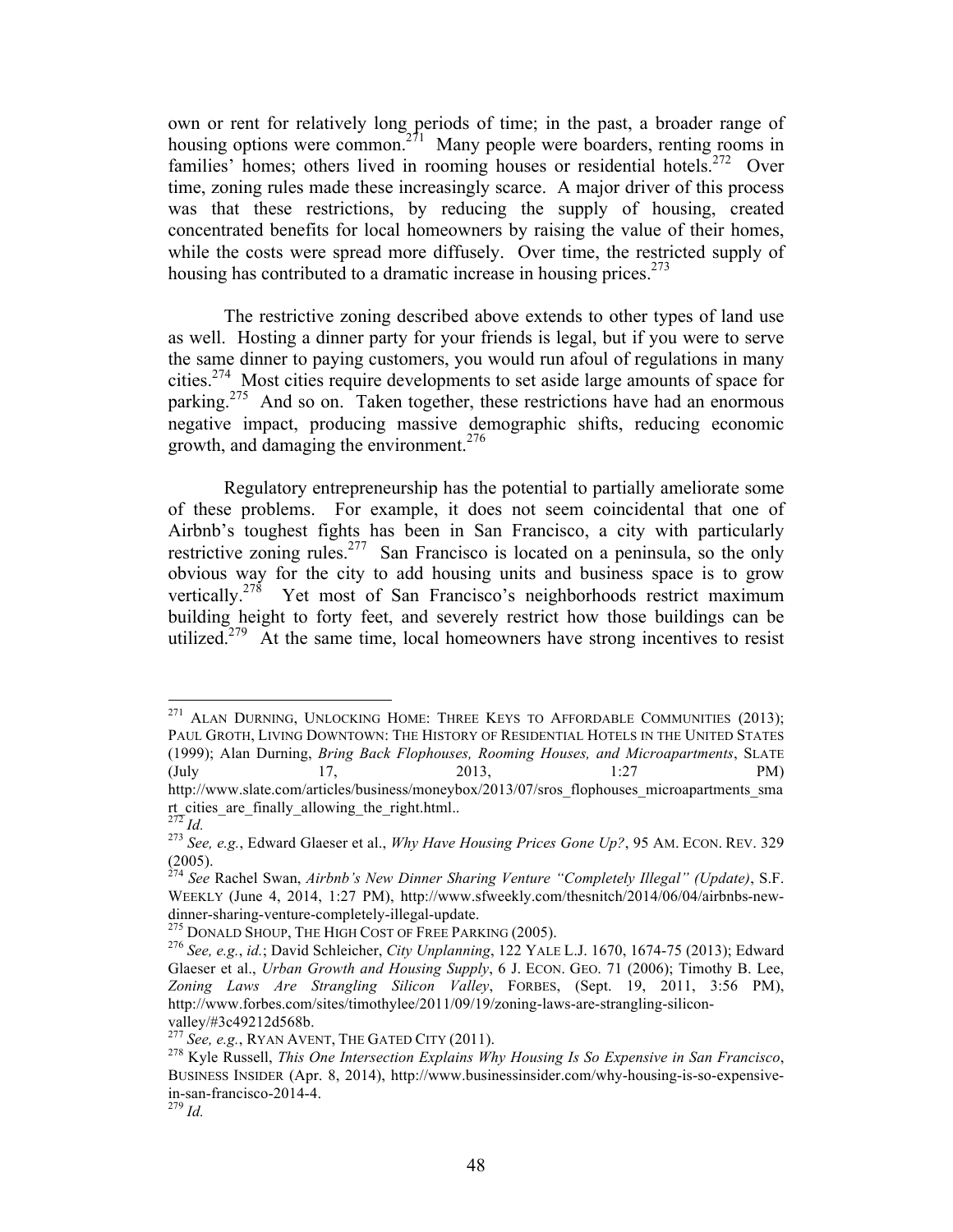development, and they have done  $so^{280}$ —and the cost of residential and commercial real estate has soared.<sup>281</sup> Airbnb, by enabling rental transactions that would otherwise not be possible, allows greater utilization of existing space and structures, effectively expanding the supply of real estate.<sup>282</sup> Moreover, by allowing property owners and tenants to lease out unused residential space, Airbnb increases the range of uses to which property can be put. Similarly, Airbnb has launched a dinner sharing venture that allows users to host dinner parties for paying guests—effectively turning residential property into small restaurants.<sup>283</sup> Airbnb is hardly unique in this respect; many other regulatory entrepreneurs' businesses undermine and reduce the impact of overly restrictive zoning regimes. 284

## **3. The Limits of Regulatory Entrepreneurship**

While regulatory entrepreneurship can ameliorate some of the political economy problems described above, it is no panacea. The limits and potential downsides of regulatory entrepreneurship are considerable.

First, regulatory entrepreneurs' ability to change the law will vary significantly depending on the nature of the business and the law in question; this creates real limits on regulatory entrepreneurs' ability to effect legal change. As noted above, platform companies are particularly well-suited for regulatory entrepreneurship, but the platform model is not always a good fit for a particular business. Moreover, some policy problems are not well-suited to a business of any type; a successful business based around fundamental tax reform seems unlikely, for example.

Even when regulatory entrepreneurship is a viable business strategy, regulatory entrepreneurs are not saints or altruists; they are profit-seeking actors, and they will generally use their political power to further their profit-seeking goals. Simply put, regulatory entrepreneurs do not want to get the socially

 280 Kim Mai-Cutler, *How Burrowing Owls Lead To Vomiting Anarchists (Or SF's Housing Crisis Explained)*, TECHCRUNCH (Apr. 14, 2014), http://techcrunch.com/2014/04/14/sf-housing/. 281 Anna Marie Erwert, *San Francisco's Median Rent Hits a Ridiculous \$4,225*, SF GATE (June 2,

<sup>2015),</sup> http://blog.sfgate.com/ontheblock/2015/06/02/san-franciscos-median-rent-hits-a-ridiculous-4225/; Riley McDermid, *Soaring S.F. Rents Restrict Tech Companies Ability to Expand*, BIZ JOURNALS (Jan. 20, 2016), http://www.bizjournals.com/sanfrancisco/blog/real-<br>estate/2016/01/tech-office-rent.html.<br><sup>282</sup> Lobel, *supra* note 138.

estate-rent.html. 283 Swan, *supra* note 274.<br><sup>284</sup> Examples abound. A number of other companies, including Eat With, SupperKing, Feastly, and LeftOverSwap have taken similar tacks to Airbnb's dinner sharing business. *Id.* Cherry sought to turn every parking spot in San Francisco into a de facto car wash. *See* note 226, *supra.* HonkMobile, Parking Panda, Rover Park, WhereiPark, and other startups are turning residential driveways into commercial parking lots. Vanessa Lu, *Parking Apps Will Allow Owners to Rent Out Parking Spots by the Hour*, TORONTO STAR (May 21, 2015), http://www.thestar.com/business/2015/05/21/parking-apps-will-allow-owners-to-rent-out-parkingspots-by-the-hour.html.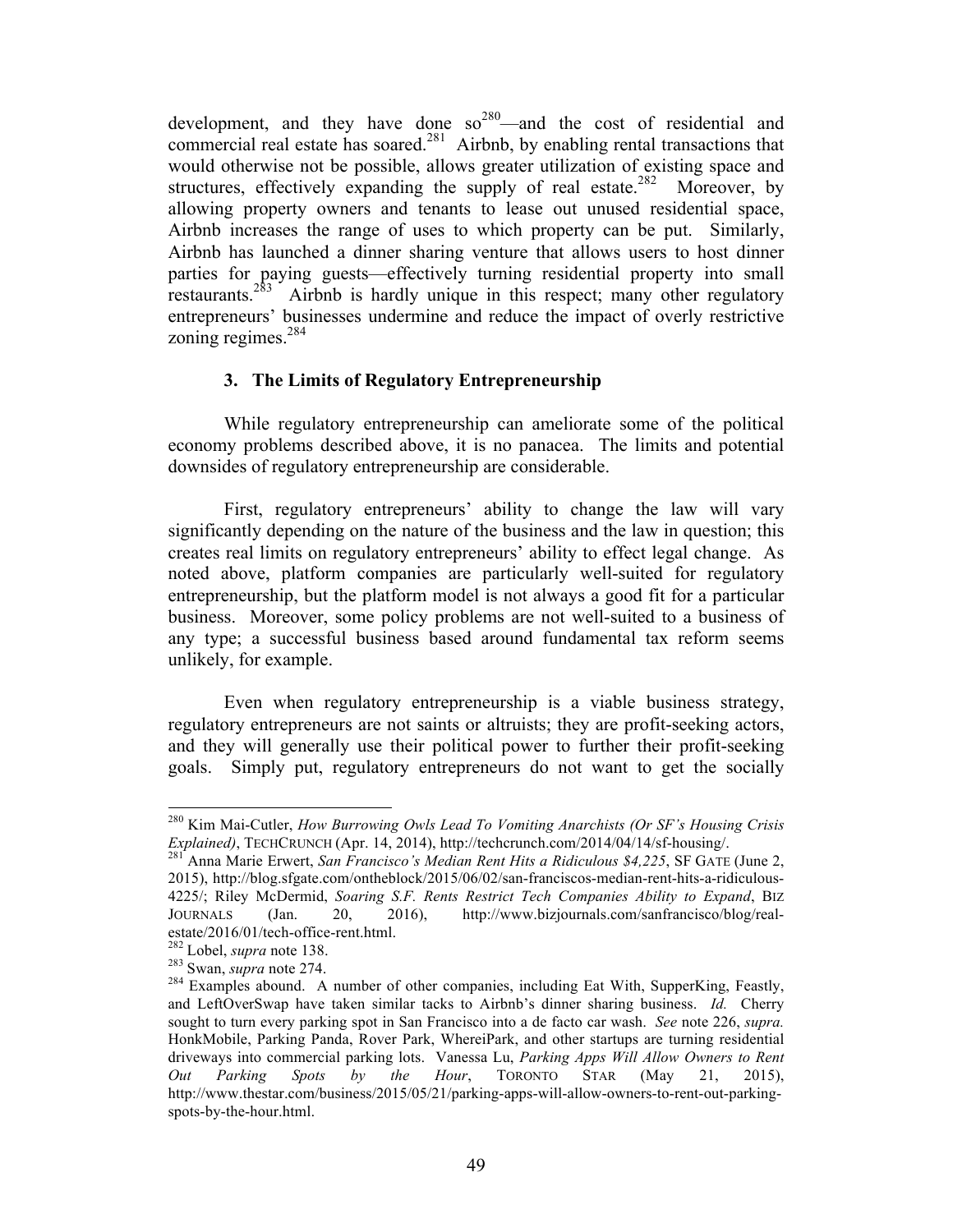optimal result, they want the result that is best for them. This can lead to suboptimal outcomes in a variety of ways.

To start, it is possible that the regulatory entrepreneur may push social policy away from the optimal outcome. The most direct way this can happen is when the regulatory entrepreneur's business is built on reversing an efficient regulatory regime.<sup>285</sup> It is plausible that a regulatory entrepreneur who succeeds in building enough popular support to change the law is likely increasing general welfare, but this will not always be true. Popular support is a good indicator that a change in the law is a positive one, but there are several circumstances in which popular support may give little confidence that a legal change is efficient.

One such scenario is when a law's chief purpose is to address an externality that falls outside the jurisdiction. For instance, suppose Acmeville is considering relaxing its restrictions on water pollution, and that the main body of water affected is a river that flows through many other cities. Assuming that the proposed change is inefficient, a company based in Acmeville might still be able to gather substantial local support for it, because the Acmeville voters do not reap many of the benefits that the current law provides.

A second circumstance in which popular support may be entitled to less weight is when there is a strong paternalism argument. This can arise when there is a reason to believe people will fail to adequately look out for their own interests, such as laws restricting gambling out of concern for the social costs of gambling addictions and the impact on disadvantaged or vulnerable populations.<sup>286</sup> It can also arise when people have poor information that prevents them from understanding what they are getting or giving up by taking a certain action.287

Regulatory entrepreneurship can also produce inefficiency in smaller ways; the regulatory entrepreneur may use its power to improve one policy

 $285$  For example, assume that cities' existing taxicab rules were efficient. Uber, by pushing to change those rules, would be moving society away from the optimal outcome. This is potentially consistent with Uber having popular support for its efforts: The efficient regime could involve small losses for many that are dwarfed by corresponding gains for others. Uber may merely have succeeded in organizing the former.

<sup>286</sup> *See* Bruce P. Keller, *The Game's the Same: Why Gambling in Cyberspace Violates Federal*  Law, 108 YALE L.J. 1569, 1569 (1999) ("For more than a century, Americans have believed that the social ills fostered by gambling outweigh its recreational value. As a result, gambling has been extensively regulated . . .."); *see also* Christopher Koopman & Jim Pagels, *The Doomed Crusade Against Daily Fantasy Sites*, NATIONAL REVIEW (Nov. 16, 2015, 4:00 AM), http://www.nationalreview.com/article/427106/doomed-crusade-against-daily-fantasy-sports-

christopher-koopman-jim-pagels (criticizing the legal developments against fantasy sports company sites as paternalistic and not serving the interest of consumer protection).

<sup>287</sup> *See, e.g.*, Thomas Lee Hazen, *Filling a Regulatory Gap: It Is Time to Regulate Over-The-Counter Derivatives*, 13 N.C. BANKING INST. 123, 131 (2009) ("One of the longtime premises of securities regulation is that investors need protection not only against those who would take advantage of them, but also against themselves.").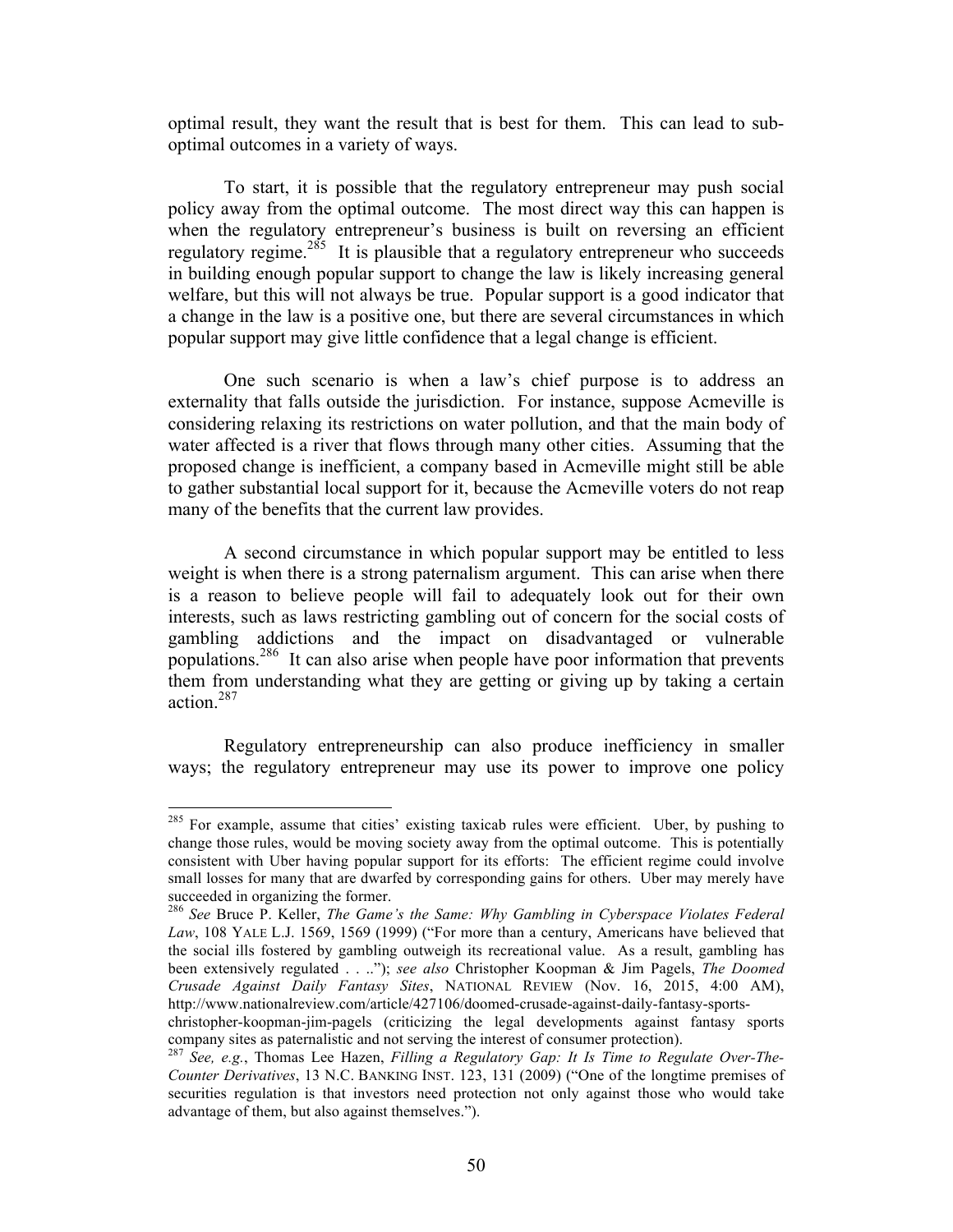outcome while worsening others. For example, many economists look favorably on Uber's efforts to increase competition in the taxi industry and to make prices more flexible.<sup>288</sup> At the same time, Uber has often pushed for lower levels of required insurance coverage and less rigorous background checks than regulators favored.<sup>289</sup> It is plausible that Uber's preferred outcomes on these issues are inefficient, and that the regulators would forge a better rule without Uber's influence. Similar questions arise with respect to Uber's attempts to have its drivers treated as independent contractors instead of employees.<sup>290</sup>

Even when regulatory entrepreneurs are fighting to improve inefficient laws, they may produce limited reform measures that meet the company's goals, but do not address larger social concerns. For example, Tesla's New Jersey law, considered a huge political victory for Tesla, is quite narrow. It only allows Tesla to operate up to four dealerships in the state.<sup>291</sup> More significantly, it only applies to companies that manufacture zero-emissions vehicles and that were licensed by New Jersey prior to 2014—essentially, only Tesla.<sup>292</sup> In Washington, the bill Tesla secured enables it to open as many dealerships as it likes, but the bill is similarly restricted to companies licensed in the state before 2014, which again means just Tesla.<sup>293</sup> Other innovators—for example, Elio Motors, which has announced plans to produce a car that retails for \$6,800 and gets 84 miles per gallon on the highway—would not qualify.<sup>294</sup> Similarly, when Elio has lobbied states for legislation permitting it to make direct sales to consumers, the Elioenabling bills are sufficiently narrow that they do not apply to  $Tesla<sup>295</sup>$ 

These types of grandfathering rules are quite common. For instance, the Air Cargo Deregulation Act enabled the growth of the modern air cargo industry and was heavily instigated by Federal Express. 296 The act gave special positive treatment to existing carriers—essentially, Federal Express and Flying Tiger Line—including a one-year window during which they could enter new markets without competition. $2^{97}$ But perhaps the best example comes from ResponsibleOhio, which put forward a ballot measure to legalize marijuana in Ohio—but only if it was grown at one of ten predetermined sites, all of which

 <sup>288</sup> *See, e.g.*, Fox, *supra* note 253. 289 Weise, *supra* note 24. 290 Davey Alba, *How Uber Plans to Fight a Looming Class-Action Suit*, WIRED (Sept. 16, 2015), http://www.wired.com/2015/09/uber-appeals-class-action-ruling-in-worker-misclassification-

lawsuit/. 291 N.J.P.L. 2015, Ch. 24, NJAB 3216 (2014-2015). 292 *Id.* <sup>293</sup> *See, e.g.*, Todd Bishop, *Tesla Wins Battle Against Auto Dealers in Washington State, But Future Rivals Are Screwed*, GEEKWIRE (Feb. 18, 2014), http://www.geekwire.com/2014/teslawins-battle-auto-dealers-washington-state-future-rivals-screwed/.<br><sup>294</sup> See Lao et al., *supra* note 53.<br><sup>295</sup> See, e.g., id.; Michigan SB 268, *available at http://www.legislature.mi.gov/documents/2015-*

<sup>2016/</sup>billintroduced/Senate/htm/2015-SIB-0268.htm. 296 Fisch, *supra* note 182. <sup>297</sup> *Id.*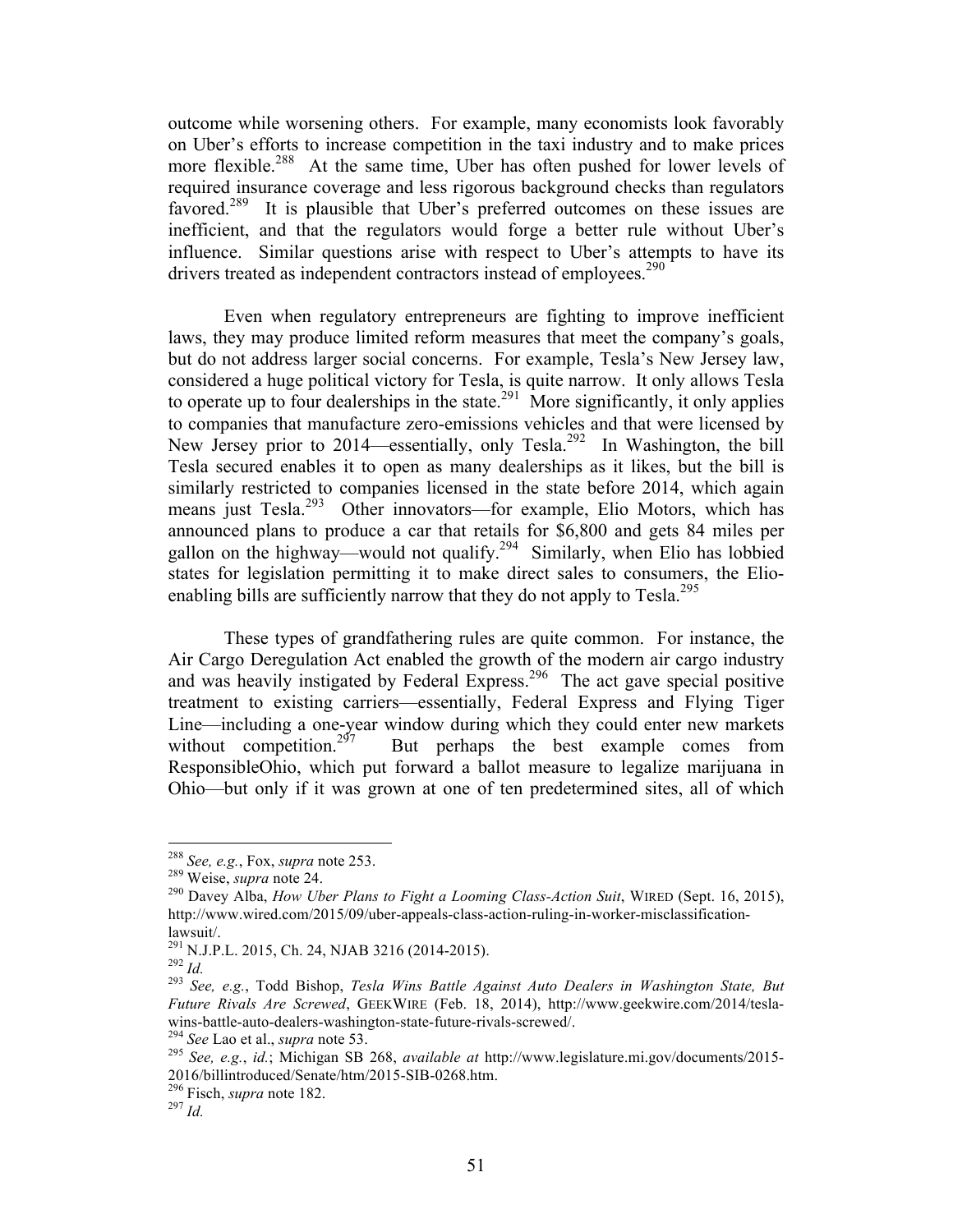were owned by ResponsibleOhio.<sup>298</sup> This would have given ResponsibleOhio a monopoly on legal marijuana sales in the state.<sup>299</sup>

More fundamentally, some people might worry about giving business interests additional political power.<sup>300</sup> And because much of law involves limiting and managing harms, politically empowering companies that intend to "move fast and break things" could be particularly problematic. $301$  For instance, Uber has flouted not only taxi regulations, but also campaign finance  $laws$ .<sup>302</sup> Uber's aggressive lobbying tactics have bled into other parts of its operations as well. Uber's Operation Slog was a concerted effort to recruit drivers from rival Lyft by having paid operatives disguise their identities—they created fake Lyft accounts, linked to burner phones and new credit cards—then hailed rides with Lyft.<sup>303</sup> During those rides, the operatives would solicit their Lyft drivers to switch to Uber.<sup>304</sup> When Lyft started offering service in New York City, Uber falsely told its drivers that New York regulations prohibited drivers from working for both Uber and Lyft.<sup>305</sup> Uber has been dogged by persistent rumors that it had its employees order and then cancel thousands of rides from competing companies. 306 Perhaps most troubling, a top Uber executive suggested spending millions of dollars on private investigators to dig up dirt on the personal lives and

<sup>&</sup>lt;sup>298</sup> Graham, *supra* note 32.<br><sup>299</sup> *Id.* 300 Many Americans believe that big corporations and other business interests already wield too much political power. Lydia Saad, *Americans Decry Power of Lobbyists, Corporations, Banks, Feds*, GALLUP (Apr. 11, 2011), http://www.gallup.com/poll/147026/americans-decry-powerlobbyists-corporations-banks-feds.aspx. 301 See *supra* note 206 and accompanying text. 302 Brad Schmidt, *Uber Fined \$2,000 for Violating Portland Lobbying Rules*, OREGON LIVE (Jan.

 $5,$  2016),

http://www.oregonlive.com/portland/index.ssf/2016/01/uber\_fined\_2000\_for\_violating.html (reporting that the auditor imposed "the maximum fine because she found that Uber showed a pattern of noncompliance, noncooperation and incomplete disclosures" that "undermine[d] the City's decision-making process and contributed to the erosion of the public's confidence in the legislative result").

<sup>303</sup> *See, e.g.*, Casey Newton, *This Is Uber's Playbook for Sabotaging Lyft*, THEVERGE (Aug. 26, 2014), http://www.theverge.com/2014/8/26/6067663/this-is-ubers-playbook-for-sabotaging-lyft; Alyson Shontell, *OPERATION SLOG: Uber's Aggressive Plan to Steal Lyft Drivers, Revealed*, BUSINESS INSIDER (Aug. 26, 2014), http://www.businessinsider.com/ubers-operation-slog-against-<br>lyft-2014-8.<br> $\frac{304}{Id}$ .

<sup>&</sup>lt;sup>305</sup> Erica Fink, *Uber's Dirty Tricks Quantified: Rival Counts 5,560 Canceled Rides*, CNN MONEY (Aug. 12, 2014), http://money.cnn.com/2014/08/11/technology/uber-fake-ride-requests-lyft/.

<sup>&</sup>lt;sup>306</sup> Fink, *supra* note 305; Rip Empson, *Black Car Competitor Accuses Uber Of DDoS-Style Attack; Uber Admits Tactics Are "Too Aggressive"*, TECHCRUNCH (Jan. 24, 2014), http://techcrunch.com/2014/01/24/black-car-competitor-accuses-uber-of-shady-conduct-ddosstyle-attack-uber-expresses-regret/. Uber's competitors have also faced similar accusations. Ryan Lawler, *Uber Strikes Back, Claiming Lyft Drivers and Employees Canceled Nearly 13,000 Rides*, TECHCRUNCH (Aug. 12, 2014), http://techcrunch.com/2014/08/12/uber-lyft-slap-fight/.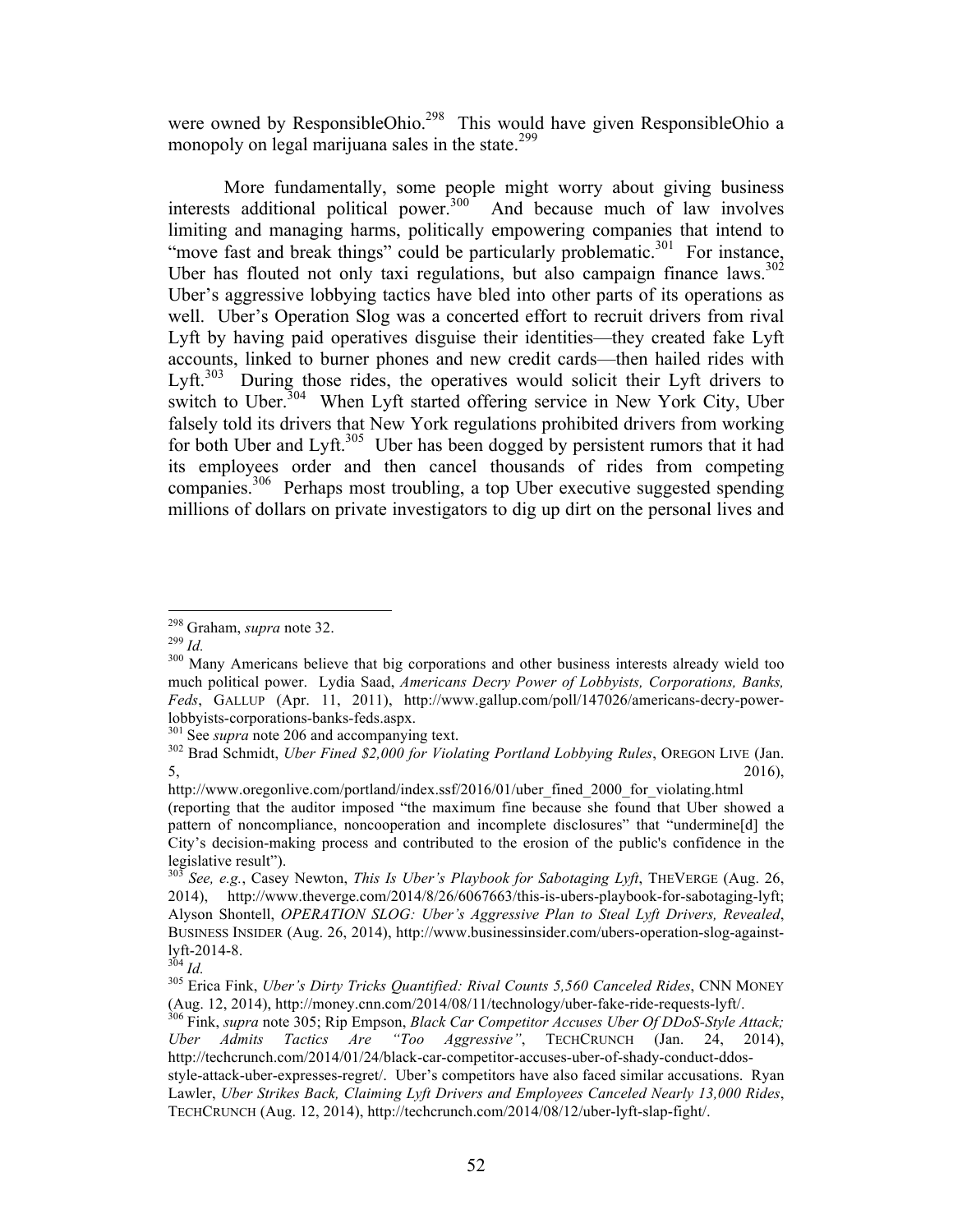families of specific journalists who were critical of Uber.<sup>307</sup> Uber has since disavowed this plan in response to public outrage.<sup>308</sup>

#### **CONCLUSION**

Regulatory entrepreneurs abound, and include some of the world's most valuable companies, both public and private. Although companies such as Uber, Airbnb, DraftKings, Tesla, and Hyperloop are engaged in vastly different areas of business, they are all regulatory entrepreneurs: Each has built a business in an area fraught with legal issues, such as legal gray areas, unfavorable laws, and potential instability. Each of these companies has done so with the plan of remaking the legal landscape into one that supports its business. To do this, regulatory entrepreneurs blend political and economic actions in innovative ways and have changed the balance of power on many political fronts.

Moreover, we believe that companies will continue to engage in regulatory entrepreneurship in the future and perhaps will do so even more frequently. As information technology rapidly advances, it lowers the cost of political engagement. This may allow for a feedback loop in which the greater ease with which citizens can express their preferences creates new opportunities for companies to mobilize large groups of people to push for legal changes on their behalf. Companies' successes then make investors increasingly comfortable with regulatory entrepreneurship as a business strategy, which expands the already-significant infrastructure (including information technology) that supports regulatory entrepreneurship companies.

This raises the question of how regulatory entrepreneurship will ultimately affect the mix of laws and regulations that society enacts. The most successful regulatory entrepreneurs' chief source of political power is their army of activated users. Presumably, those members of the public who form the foot soldiers in the regulatory entrepreneur's political army are furthering their own self-interest by supporting the entrepreneur, and thus stand to gain from policy change along with the entrepreneur. Thus, we are cautiously optimistic that the dynamics we describe could encourage more efficient legislative regimes, particularly at the state and local levels. Regulatory entrepreneurs are profit-seeking entities, however; there is strong reason to believe they will use their political power to pursue their own interests, with little regard to other stakeholders or society.

 307 Ben Smith, *Uber Executive Suggests Digging Up Dirt on Journalists*, BUZZFEED (Nov. 17, 2014), http://www.buzzfeed.com/bensmith/uber-executive-suggests-digging-up-dirt-onjournalists#.nklQ88XdP; Susan Milligan, *A Ride Scare Tactic?*, U.S. NEWS (Nov. 19, 2014), http://www.usnews.com/opinion/blogs/susan-milligan/2014/11/19/an-uber-executive-suggeststhe-company-target-its-media-critics; Sarah Lacy, *The Moment I Learned Just How Far Uber Will Go to Silence Journalists and Attack Women*, PANDO (Nov. 17, 2014), https://pando.com/2014/11/17/the-moment-i-learned-just-how-far-uber-will-go-to-silencejournalists-and-attack-women/.<br><sup>308</sup> Mike Isaac, *Uber Executive's Comments Leave Company Scrambling*, N.Y. TIMES (Nov. 18,

<sup>2014),</sup> http://bits.blogs.nytimes.com/2014/11/18/emil-michael-of-uber-proposes-digging-intojournalists-private-lives/.